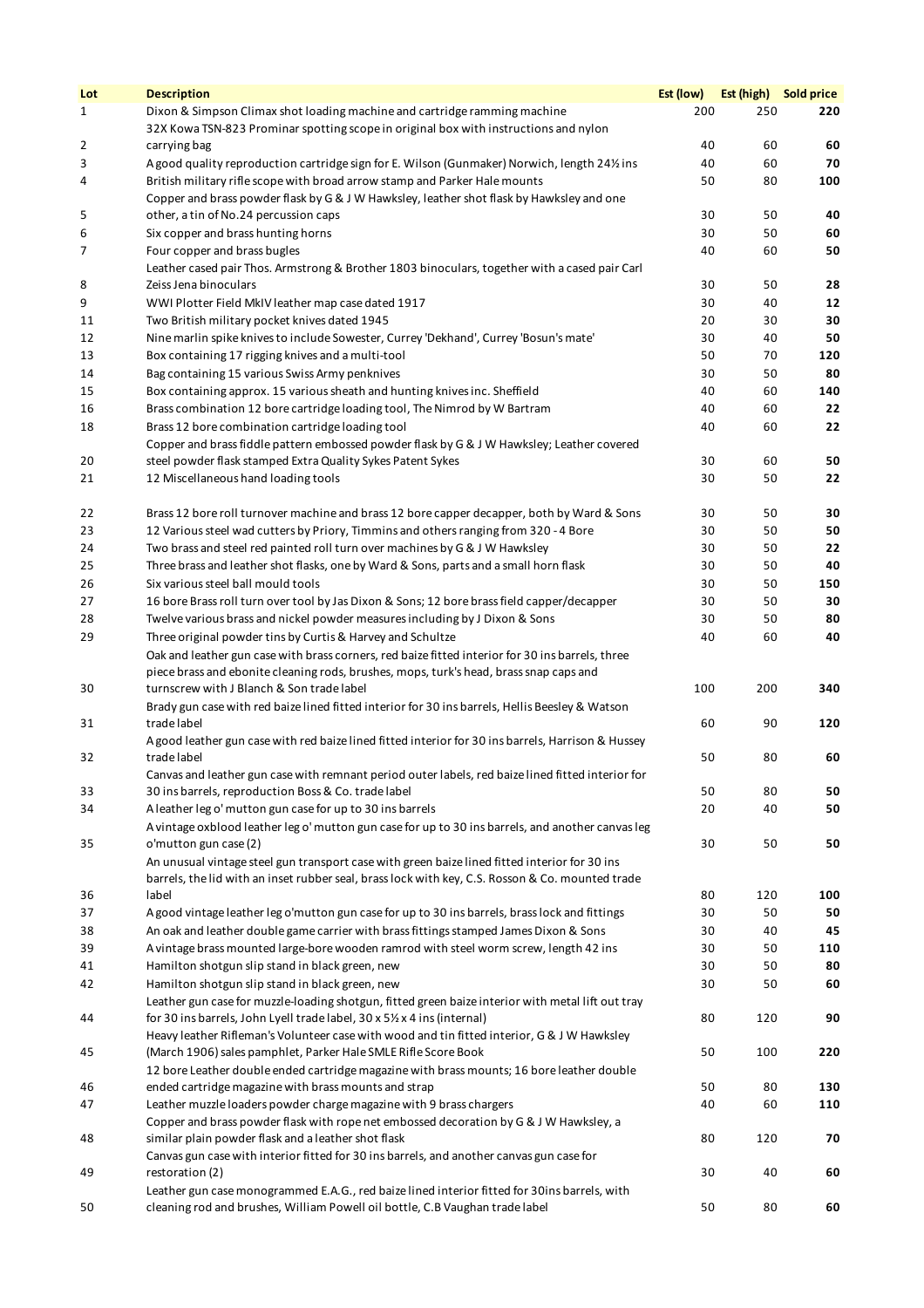| 51       | Weaver Model 344 vintage rifle scope with mount<br>Target sights and components inc. PH16, PH52 iris, Parker's Model 9G target sight, BSA rear                                                                                                                                                                                                                                                    | 40       | 60       | 60        |
|----------|---------------------------------------------------------------------------------------------------------------------------------------------------------------------------------------------------------------------------------------------------------------------------------------------------------------------------------------------------------------------------------------------------|----------|----------|-----------|
| 52<br>53 | sight<br>A fine brass table 12 bore capper/decapper stamped W Bartram & Co, Sheffield, complete with<br>the Nimrod trade mark, together with a another of steel and brass                                                                                                                                                                                                                         | 30<br>40 | 40<br>70 | 230<br>35 |
| 54       | Copper and brass bag shaped powder flask with star and spot decoration stamped Dixon & Sons                                                                                                                                                                                                                                                                                                       | 40       | 80       | 40        |
|          | Copper and brass bag shaped powder flask with fluted decoration stamped Bartram & Co and                                                                                                                                                                                                                                                                                                          |          |          |           |
| 55       | with Nimrod trade mark                                                                                                                                                                                                                                                                                                                                                                            | 40       | 80       | 40        |
| 56       | .297-230 Rook Rifle martini action breech block                                                                                                                                                                                                                                                                                                                                                   | 30       | 50       | 30        |
| 57       | .300 Rook Rifle martini action breech block                                                                                                                                                                                                                                                                                                                                                       | 30       | 50       | 45        |
| 58       | Ebony handled tools and measures inc. James Dixon & Sons powder measure, 12 bore cartridge<br>extractor etc.<br>Cased Beretta stainless steel hip flask set and Beretta brass peg finder in shape of a shotgun                                                                                                                                                                                    | 20       | 40       | 240       |
| 60       |                                                                                                                                                                                                                                                                                                                                                                                                   | 60       | 80       | 50        |
| 61       | cartridge together with a tartan and leather wrapped hip flask.<br>Canvas and leather fleece-lined rifle slip; Leather fleece-lined rifle slip (2)                                                                                                                                                                                                                                                | 30       | 50       | 90        |
| 62       | Gorilla Flight Case with clasps, combination locks and part padded interior, with keys, 52 x 13<br>ins                                                                                                                                                                                                                                                                                            | 40       | 60       | 40        |
|          | Brady heavyweight fleece-lined gun slip with cleaning rod pocket together with a canvas and                                                                                                                                                                                                                                                                                                       |          |          |           |
| 64       | leather gun slip and miscellaneous shotgun cleaning kit                                                                                                                                                                                                                                                                                                                                           | 30       | 50       | 80        |
| 66       | Sight Unit Small Arms Trilux XL9E1 (SUSAT) 4x rifle scope early 80's                                                                                                                                                                                                                                                                                                                              | 140      | 180      | 290       |
| 67       | Steyr MP34 leather magazine pouch with 2 32rnd magazines, 1 stamped with Waffenamt '189'                                                                                                                                                                                                                                                                                                          | 40       | 60       | 60        |
| 68       | WW2 20mm Flak 30/38 Magazine. Waffenamt stamped WaA4 no. 2019827                                                                                                                                                                                                                                                                                                                                  | 80       | 120      | 100       |
|          | 4 x 40mm Bofors Mk4 representative training rounds (Inert) in original clip. Rounds dated 1946                                                                                                                                                                                                                                                                                                    |          |          |           |
| 69       | and 1947                                                                                                                                                                                                                                                                                                                                                                                          | 60       | 80       | 110       |
| 70       | British Military Mine detector No. 4 ZA 24238 no. 6850 in its period backpack dated 1944                                                                                                                                                                                                                                                                                                          | 140      | 180      | 100       |
|          | British 1822 Pattern Light Cavalry officer's sword, 32 ins fullered blade, etched Royal Artillery                                                                                                                                                                                                                                                                                                 |          |          |           |
|          | and GR cypher, proof stud to ricasso, half basket hilt with fluted bars, wired shagreen grip,                                                                                                                                                                                                                                                                                                     |          |          |           |
| 71       | stepped pommel, in leather scabbard                                                                                                                                                                                                                                                                                                                                                               | 150      | 250      | 210       |
| 72       | British 1897 Pattern type officer's sword, 32 ins fullered blade, proof stud to ricasso, steel %<br>basket hilt with cypher, wired shagreen grip, in leather scabbard                                                                                                                                                                                                                             | 100      | 150      | 150       |
|          | British 1912 Pattern cavalry officer's sword, 33 ins fullered and etched blade, proof stud to<br>ricasso, marked 01955 to spine, scroll engraved full basket hilt with sword knot, leather                                                                                                                                                                                                        |          |          |           |
| 73       | covered grip, stepped decorative pommel, in leather scabbard<br>Wilkinson Sword military issue survival knife, 7 ins blade with broad arrow stamp, wood grips,                                                                                                                                                                                                                                    | 200      | 300      | 210       |
| 74       | with sheath                                                                                                                                                                                                                                                                                                                                                                                       | 40       | 60       | 180       |
| 75       | Enfield 1907 SMLE Pattern bayonet, together with a No. 4 spike bayonet                                                                                                                                                                                                                                                                                                                            | 30       | 40       | 60        |
|          | A pair of German Rifle Association presentation daggers by Alcoso (Solingen), each with a 151/2<br>ins etch decorated blade with maker's stamp, the hilts with the Association emblem "Deutscher<br>Schützen-Verband" and reverse quillon with acorn finials, cream coloured grips with crossed<br>rifles and oval pommel, both with a dark green portepee and leather scabbard with plated steel |          |          |           |
| 76       | mounts                                                                                                                                                                                                                                                                                                                                                                                            | 500      | 800      | 4000      |
| 77       | Chassepot bayonet with 221/2 ins single edged fullered blade, the hilt stamped C051 with drop<br>quillon, with brass grips, in steel scabbard no. IC 48153                                                                                                                                                                                                                                        | 50       | 80       | 60        |
|          | Ersatz German bayonet (conversion), 10 ins single edged blade, the guard stamped 20639, steel                                                                                                                                                                                                                                                                                                     |          |          |           |
| 78       | grips, in scabbard                                                                                                                                                                                                                                                                                                                                                                                | 40       | 60       | 60        |
| 79       | 'Tennessee Toothpick' sheath knife, 10 ins blade, slab grips, with sheath                                                                                                                                                                                                                                                                                                                         | 20       | 40       | 60        |
|          | Two sheath knives: 6 ins single edged blade marked 'Bee Hive' by Gregory Bros., wood grips; 31/2                                                                                                                                                                                                                                                                                                  |          |          |           |
| 80       | ins single edged damascus blade, wood grips, with sheath<br>Naval sword, 30 ins single edged fullered blade, inscribed 'Presented to Mr T.A. Baker WAO RN                                                                                                                                                                                                                                         | 40       | 60       | 60        |
|          | by the Committee of the Arethusa Training Ship', brass grips; together with another sidearm, 25                                                                                                                                                                                                                                                                                                   |          |          |           |
| 81       | ins single edged blade, brass grips (2)                                                                                                                                                                                                                                                                                                                                                           | 70       | 90       | 110       |
|          | British M1888 Mk1 Lee-Metford bayonet, 12 ins blade with VR cypher and broad arrowhead to                                                                                                                                                                                                                                                                                                         |          |          |           |
| 82       | reverse, dated July 1894<br>Reproduction British 18th Century pattern infantry sword, 19% ins double edged blade (some                                                                                                                                                                                                                                                                            | 50       | 70       | 45        |
|          | pitting and rust), with brass hilt (guard missing), brass pommel in the form of a crown, grip wire                                                                                                                                                                                                                                                                                                |          |          |           |
| 83       | in need of restoration, overall 25% ins                                                                                                                                                                                                                                                                                                                                                           | 40       | 60       | 28        |
|          | British 1845 Pattern Infantry Officer's sword, 32 ins slightly curved fullered blade, proof stud to                                                                                                                                                                                                                                                                                               |          |          |           |
|          | ricasso, folding brass hilt with VR cypher, wired shagreen grip, stepped pommel; together with a                                                                                                                                                                                                                                                                                                  |          |          |           |
| 84       | sword bayonet, 23 ins heavy blade, brass hilt, in scabbard (2)                                                                                                                                                                                                                                                                                                                                    | 60       | 100      | 140       |
|          | Swiss M1914 Schmidt-Rubin pioneer Sawback bayonet, 18 ins blade, numbered 57855, in steel                                                                                                                                                                                                                                                                                                         |          |          |           |
| 85       | scabbard                                                                                                                                                                                                                                                                                                                                                                                          | 80       | 120      | 150       |
|          | British Pattern 1907 bayonet by Wilkinson, dated 1907, in scabbard with frog; together with                                                                                                                                                                                                                                                                                                       |          |          |           |
| 86       | one other dated 1907 (2)                                                                                                                                                                                                                                                                                                                                                                          | 60       | 100      | 150       |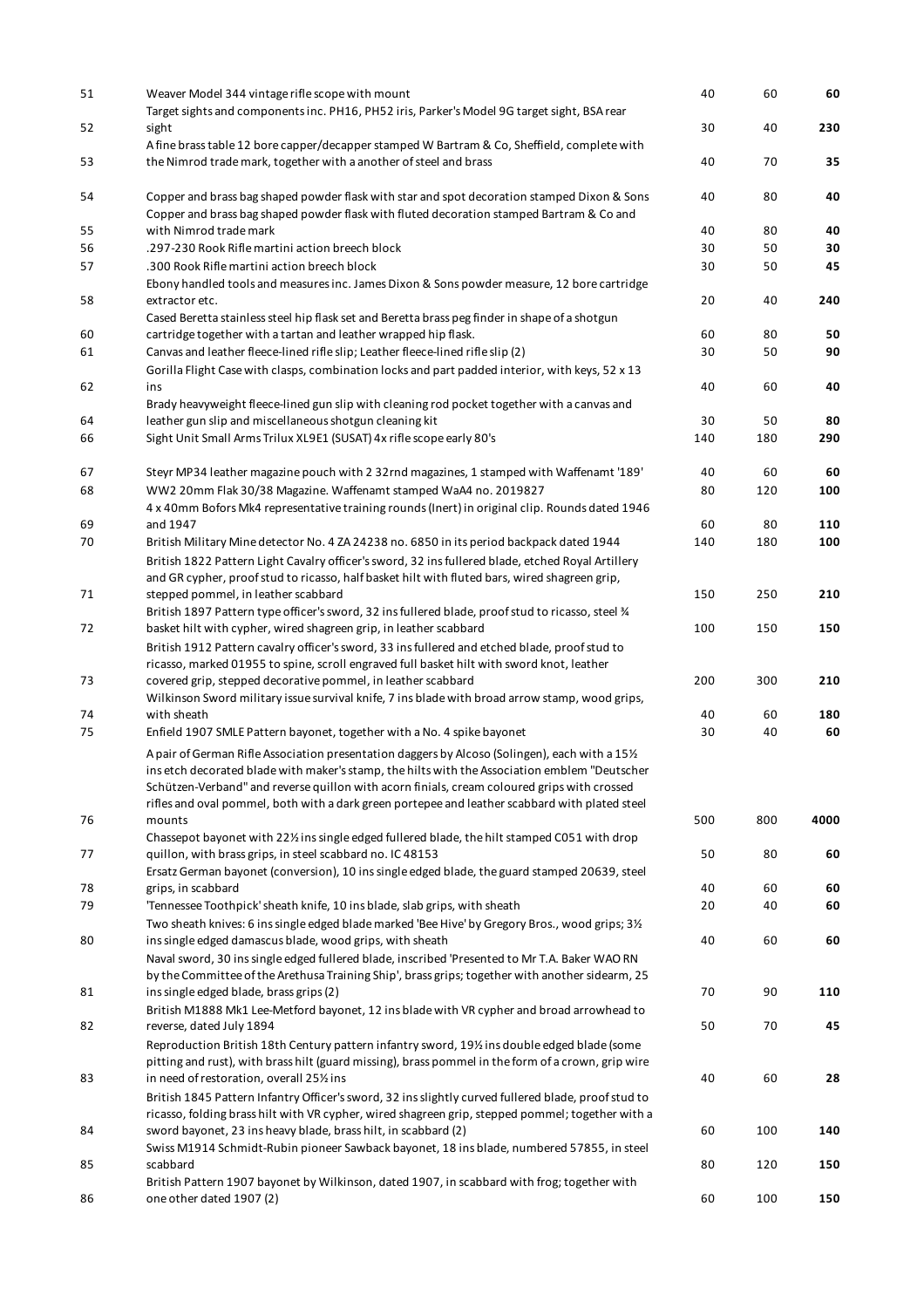|     | German M1898/05 bayonet dated 1918, in scabbard with frog; together with a Solingen made                      |     |     |     |
|-----|---------------------------------------------------------------------------------------------------------------|-----|-----|-----|
| 87  | M1898 Sawback bayonet in scabbard with leather frog (2)                                                       | 60  | 100 | 360 |
|     | British Pattern 1907 bayonet by Remington, dated 1913, in scabbard with webbing frog;                         |     |     |     |
| 88  | together with one other dated 1907 (2)                                                                        | 60  | 100 | 150 |
|     | German M1898 sword bayonet by Simson & Co. Suhl, in leather scabbard; together with                           |     |     |     |
| 89  | another Solingen made M1898 sword bayonet (2)                                                                 | 60  | 100 | 260 |
|     | French M1874 Gras bayonet dated 1875 in steel scabbard; together with French M1886 Lebel                      |     |     |     |
| 90  | cruciform bayonet in steel scabbard with leather frog                                                         | 50  | 80  | 120 |
| 91  | British Enfield P1856 Yataghan sword bayonet in scabbard                                                      | 40  | 60  | 160 |
| 92  | French M1866 Yataghan sword bayonet, no. 16763, in steel scabbard                                             | 40  | 60  | 70  |
| 93  | Two British P1888 Lee-Metford Mk I Type II bayonets in scabbards, one with frog (2)                           | 50  | 70  | 210 |
| 94  | Two socket bayonet in scabbards with frogs inc. British P1876 socket bayonet                                  | 40  | 60  | 160 |
|     | British 1879 Martini Henry Artillery Sawback bayonet, 25% ins blade, broad arrowhead and                      |     |     |     |
| 95  | inspection stamps to ricasso, VR cypher to reverse, in scabbard                                               | 80  | 120 | 340 |
| 96  | British P1888 Lee-Metford Mk I Type II bayonet dated 1903, in leather scabbard                                | 30  | 40  | 190 |
| 97  | Three No.4 Mark II socket bayonets, two with cruciform blades                                                 | 40  | 60  | 110 |
|     |                                                                                                               |     |     |     |
| 98  | American model 1832 foot artillery sword, 18% ins blade, brass hilt and grips, numbered 2577                  | 50  | 70  | 80  |
|     | Presentation Scottish Broadsword, 33 ins blade with double fuller, steel basket hilt, shagreen                |     |     |     |
|     | grip, in leather scabbard with frog. This sword was presented to Captain J. Hay Cameron's                     |     |     |     |
| 99  | Highlanders, together with a WWI Victory medal                                                                | 100 | 200 | 440 |
|     | British 1879 Martini Henry Artillery Sawback bayonet, 25% ins blade, broad arrowhead and                      |     |     |     |
| 100 | inspection stamps to ricasso, VR cypher to reverse, in scabbard                                               | 80  | 120 | 340 |
|     | .177 Baikal Model 1522, break barrel air rifle, original sights; .177 Westlake B2, break barrel air           |     |     |     |
| 101 | rifle with original adjustable sights                                                                         | 50  | 80  | 60  |
|     |                                                                                                               |     |     |     |
|     | .22 Logun S-16, pre charged, multi shot air rifle, magazine, integral silencer, built in scope rail,          |     |     |     |
| 102 | pistol grip, targets and instructions in Logun nylon carrying case                                            | 150 | 250 | 190 |
| 103 | .22 BSA Meteor, break barrel air rifle, front sight (rear sight missing) with a 4 x 20 Nikko Mountie<br>scope | 40  | 60  | 45  |
|     |                                                                                                               |     |     |     |
|     | .22 Weihrauch HW100, pre charged, multi-shot (magazine missing) air rifle, fitted silencer,                   |     |     |     |
|     | wooden thumbhole stock, fitted 4-12 x 40 AO Simmons Pro Air scope, no.192037 with Jack                        |     |     |     |
| 104 | Pyke camo padded rifle slip                                                                                   | 300 | 400 | 270 |
| 105 | .22 BSA Airsporter MkVI, underlever tap-loading air rifle, with silencer and mounted scope                    | 80  | 120 | 70  |
|     | .22 Relum Tornado, underlever, tap-loading air rifle, original sights, no.44017 with cleaning                 |     |     |     |
| 106 | rod, Parker Hale rest and webbing slip                                                                        | 50  | 70  | 70  |
|     | .22 Original Model 50, underlever tap-loading air rifle, with original element adjustable target              |     |     |     |
| 107 | sights, scope rail, Monte Carlo Stock, no.81005 with pvc rifle slip                                           | 50  | 70  | 140 |
| 108 | .177 BSA Cadet, break-barrel air rifle fitted scope rail, no.CC19548                                          | 30  | 50  | 30  |
| 109 | .22 Webley & Scott Mk 3, break-barrel air rifle, original sights, fitted scope rail                           | 30  | 40  | 45  |
| 110 | .22 BSA Airsporter underlever air rifle, open sights, tap-loading, no. GB10322                                | 50  | 70  | 60  |
| 111 | .22 Norica Comando break-barrel air rifle, no. K07963                                                         | 20  | 30  | 35  |
|     |                                                                                                               |     |     |     |
| 112 | .177 Gem break-action air rifle, part octagonal barrel, wood stock - for parts or repair, no. 1861            | 20  | 30  | 80  |
| 113 | .177/.22 (two barrels) Webley Hawke break-barrel air rifle, boxed with scope and accessories                  | 60  | 100 | 140 |
|     | .22 Diana Series 70 Mod 79 break-barrel air rifle with 4 x 20 scope; with two other air rifles for            |     |     |     |
| 114 | repair (3)                                                                                                    | 50  | 70  | 70  |
|     | .22 Falcon bolt-action pcp single-shot air rifle, fitted moderator, stock with cheek piece and                |     |     |     |
| 115 | recoil pad, no. 92473                                                                                         | 100 | 150 | 130 |
|     | .177 Gamo CF20, underlever top-loading air rifle, blade foresight, adjustable rear sight, Monte               |     |     |     |
| 116 | Carlo stock, no.04-IC-098345-96                                                                               | 60  | 80  | 40  |
|     | .177 Air Arms TX200, underlever air rifle, (no sights), scope grooves, Monte Carlo stock,                     |     |     |     |
| 117 | no.027689                                                                                                     | 80  | 120 | 200 |
|     | .22 BSA Lincoln Jeffries tap-loading underlever air rifle, no. S45671; 177 Diana break-barrel air             |     |     |     |
| 118 | rifle (2)                                                                                                     | 50  | 80  | 90  |
|     | .22 Webley Mark 3 underlever air rifle, open sights, tap-loading, figured stock with inset Webley             |     |     |     |
| 119 | trade mark disc, no. 40439                                                                                    | 100 | 150 | 110 |
| 120 | .22 Webley Mark 3 underlever air rifle, tap-loading, Beech stock with Webley disc, no. 37026                  | 60  | 100 | 70  |
|     | .177 AGS PCR1 pcp bolt-action air rifle, moderated barrel, mounted 4 x 42 scope, pistol grip                  |     |     |     |
| 121 | thumbhole stock with recoil pad, no. 02315 with adapter and 4.4kg charging cylinder                           | 100 | 200 | 190 |
|     | .22 SMK PR900W pcp bolt-action air rifle, moderated barrel, 3-9 x 40 AGS scope, semi pistol                   |     |     |     |
|     | grip stock with cheek piece and recoil pad, with rotary magazine, spare seals and fleece-lined                |     |     |     |
| 122 | canvas gun slip. The gun appears to have had little use.                                                      | 100 | 150 | 100 |
|     | .22 BSA SuperTen bolt-action pcp air rifle (no magazine), moderated barrel, Monte Carlo stock                 |     |     |     |
| 123 | with camo print and recoil pad                                                                                | 70  | 100 | 140 |
| 124 | .22 BSA Meteor break-barrel air rifle, open sights (rear sight a/f), no. TH31986                              | 30  | 50  | 40  |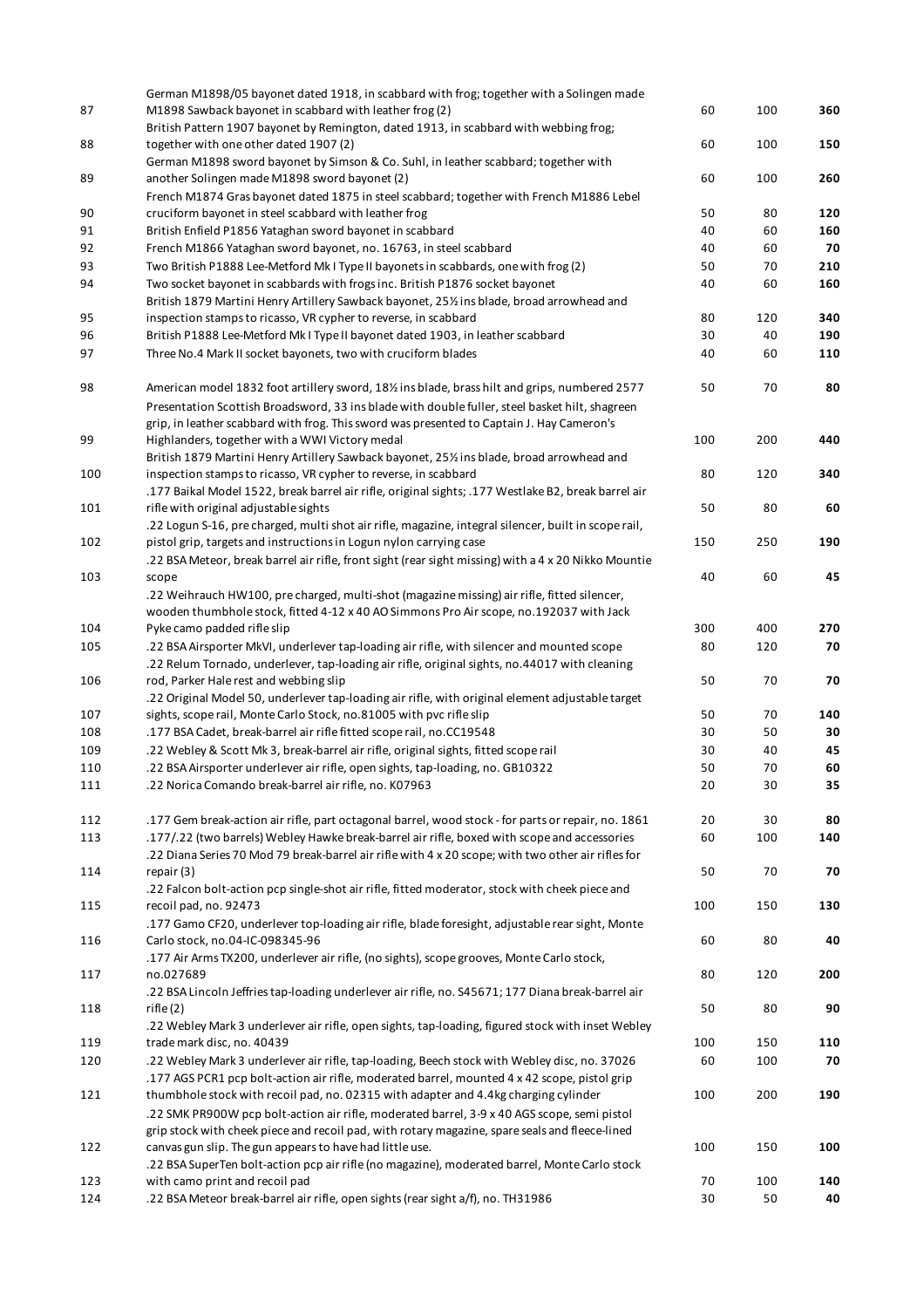| 125 | Two .177 Diana Series 70 Model 76 break-barrel air rifles, nvn                                           | 40  | 60  | 50  |
|-----|----------------------------------------------------------------------------------------------------------|-----|-----|-----|
| 127 | .177 BSA Meteor Mark 5 break-barrel air rifle, open sights, no. NH29891                                  | 50  | 70  | 45  |
|     | .22 BSA Airsporter, underlever air rifle, original bead foresight and folding rear sight, no.            |     |     |     |
| 128 | GD32541                                                                                                  | 70  | 100 | 80  |
| 129 | .177 Lion underlever air rifle, hooded blade foresight, adjustable rear sight, nvn                       | 40  | 60  | 50  |
| 130 | .22 Relum Tornado underlever air rifle, open sights, tap loading, no. 54316                              | 50  | 70  | 50  |
| 131 | .177 (pre-war) Diana Model 1 break-action air rifle, no. 933                                             | 40  | 60  | 50  |
| 132 | .177 (pre-war) King 'Single-Shot' No.21 lever-action air rifle                                           | 40  | 60  | 60  |
| 133 | .22 SMK QB78DL Co2 air rifle, boxed as new with instructions                                             | 70  | 100 | 100 |
| 134 | .177 SMK Model 41 underlever air rifle, boxed with instructions, as new                                  | 150 | 200 | 140 |
|     | .177 Feinwerkbau Model 300S side-lever air rifle, moderated barrel, mounted 1.5-4.5 x 21                 |     |     |     |
| 136 | Nikko Stirling Gold Crown scope, target stock, in lined hard carry case, no. 286187                      | 200 | 300 | 200 |
| 138 | .22 Milbro G27 break-barrel air rifle, hooded blade foresight, open rear sight, no. 3726                 | 40  | 60  | 40  |
| 141 | .22 Milbro G23 break-barrel air rifle, hooded blade and ramp sights, no. 3706                            | 30  | 40  | 40  |
| 142 | .177 BSA Meteor Mk1 break-barrel air rifle, open sights, no. 8524                                        | 50  | 70  | 50  |
| 143 | .22 Diana Series 70 Model 79 break-barrel air rifle, open sights, no. 3746                               | 50  | 70  | 60  |
|     |                                                                                                          |     |     |     |
| 144 | .22 Weihrauch HW77K underlever air rifle, open sights, Monte Carlo stock with recoil pad, no.<br>1026738 | 170 | 200 | 180 |
|     |                                                                                                          |     |     |     |
| 146 | .22 Westlake Model B2 break-barrel air rifle, hooded blade and ramp sights, no. R2316                    | 30  | 40  | 28  |
| 147 | .177 Relum Model 422 break-barrel air rifle, open sights, no. 103689                                     | 30  | 40  | 30  |
| 148 | .22 BSA Meteor break-barrel air rifle with open sights, no. TH67858                                      | 40  | 50  | 50  |
| 149 | .177 Gamo Model G-1200 pump-action air rifle, open sights, no. 04-1C-056324-97                           | 80  | 100 | 80  |
| 150 | .22 BSA Meteor Mk.4 break-barrel air rifle, mounted 4x15 scope, no. TG52654                              | 40  | 60  | 50  |
| 151 | .22 BAM DB4 underlever air rifle, fitted moderator, mounted 4x20 scope, no. R2324                        | 50  | 70  | 40  |
| 152 | .22 unknown break barrel air rifle, hooded blade foresight, mounted 4x20 scope, no. K40297               | 30  | 40  | 40  |
|     | .22 Weihrauch HW80 break-barrel air rifle, fitted moderator, mounted 4x40 scope, Monte                   |     |     |     |
| 153 | Carlo stock with recoil pad, no. 1060039                                                                 | 150 | 200 | 220 |
|     | .177 Kral Magnum underlever air rifle, mounted 4x32 scope, black synthetic stock with recoil             |     |     |     |
| 154 | pad, no. 6003                                                                                            | 80  | 120 | 90  |
|     | .177 Weihrauch HW90 break-barrel air rifle, adjustable ramp rear sight, mounted 4x40                     |     |     |     |
|     |                                                                                                          |     |     |     |
| 155 | Bushmaster scope, Monte Carlo stock with recoil pad, no. 1247300                                         | 160 | 200 | 160 |
|     | .22 Air Arms Jackal side-lever air rifle, moderated barrel, tap-loading, mounted 3-9x40 scope,           |     |     |     |
| 156 | black synthetic stock, no. 15613                                                                         | 100 | 150 | 110 |
|     | .177 (pre-war) BSA Lincoln Jeffries Improved Model D underlever air rifle, tap-loading, original         |     |     |     |
| 157 | open sights, pistol grip stock with BSA trademark stamp, no. 43495                                       | 100 | 200 | 130 |
|     | .177 Crosman Tac77 Elite break-barrel air rifle, boxed with 3-9x32 scope, tactical accessory kit         |     |     |     |
| 158 | and slip, no. 407DK2489                                                                                  | 80  | 120 | 90  |
|     | .177 Crosman Nitro Venom Dusk break-barrel air rifle, black synthetic stock with pic. rail, boxed        |     |     |     |
| 159 | with 3-9x32 scope, no. B12X02542                                                                         | 80  | 120 | 90  |
|     | .22 Crosman Phantom MkII break-barrel air rifle, moderated barrel, mounted 3-9x40 AO scope,              |     |     |     |
| 160 | black synthetic stock, no. D18X01751                                                                     | 60  | 100 | 80  |
|     | .22 Benjamin Trail NP break-barrel air rifle, moderated barrel, boxed with 3-9x40 AO scope and           |     |     |     |
| 161 | sling, no. 511X00206                                                                                     | 80  | 120 | 130 |
|     | .177 Benjamin Armada PCP air rifle, black tactical stock with pic rails, in box with 4-16x56             |     |     |     |
| 162 | scope, magazine, and fill adaptor, no. D15121107                                                         | 300 | 400 | 240 |
|     | .22 Benjamin Trail break-barrel air rifle, moderated barrel, black synthetic stock, boxed with 3-        |     |     |     |
| 163 | 9x40 scope and sling, no. 610X00146                                                                      | 80  | 120 | 90  |
|     | .22 Benjamin Marauder PCP bolt-action air rifle, black synthetic stock, in box with 3-9x40               |     |     |     |
| 164 | scope, magazine, and fill adaptor, no. 215121573                                                         | 100 | 200 | 160 |
|     | .177 Crosman Wildfire PCP air rifle, box magazine, black synthetic stock, in box, no.                    |     |     |     |
| 165 | 917112333                                                                                                | 40  | 60  | 80  |
| 166 | .177 (BB) Sheridan Cowboy lever-action air rifle, boxed, no. 031601638                                   | 30  | 40  | 50  |
|     | .22 SMK CR600W Co2 bolt-action air rifle, open sights, mounted BSA Red Dot sight, no                     |     |     |     |
| 167 | magazine, nvn                                                                                            | 50  | 70  | 70  |
|     |                                                                                                          |     |     |     |
|     | .22 SMK 19-18 break-barrel air rifle, open sights, mounted 3-9x32 scope with laser sight, with           |     |     |     |
| 168 | bipod, nvn                                                                                               | 60  | 100 | 60  |
| 169 | .22 Webley Vulcan break-barrel air rifle, mounted scope, Monte Carlo stock, no. 770407                   | 40  | 60  | 80  |
|     | .177 (No. 1 bore) BSA Standard (pre-war) underlever air rifle, original open sights, tap-loading,        |     |     |     |
| 170 | maker's name, patent numbers and dates all visible on receiver, no. L28957                               | 100 | 150 | 150 |
|     | .22 Diana 300R T05 underlever repeating air rifle, original open sights, pop-up magazine carrier         |     |     |     |
|     | (rotary magazine absent), 1.5-5x20WA Simmons Whitetail scope, semi pistol grip stock with                |     |     |     |
|     | cheek piece and recoil pad, no. 01302782, with Klever rifle slip. The lot appears to have had            |     |     |     |
| 171 | very little use.                                                                                         | 150 | 250 | 300 |
|     |                                                                                                          |     |     |     |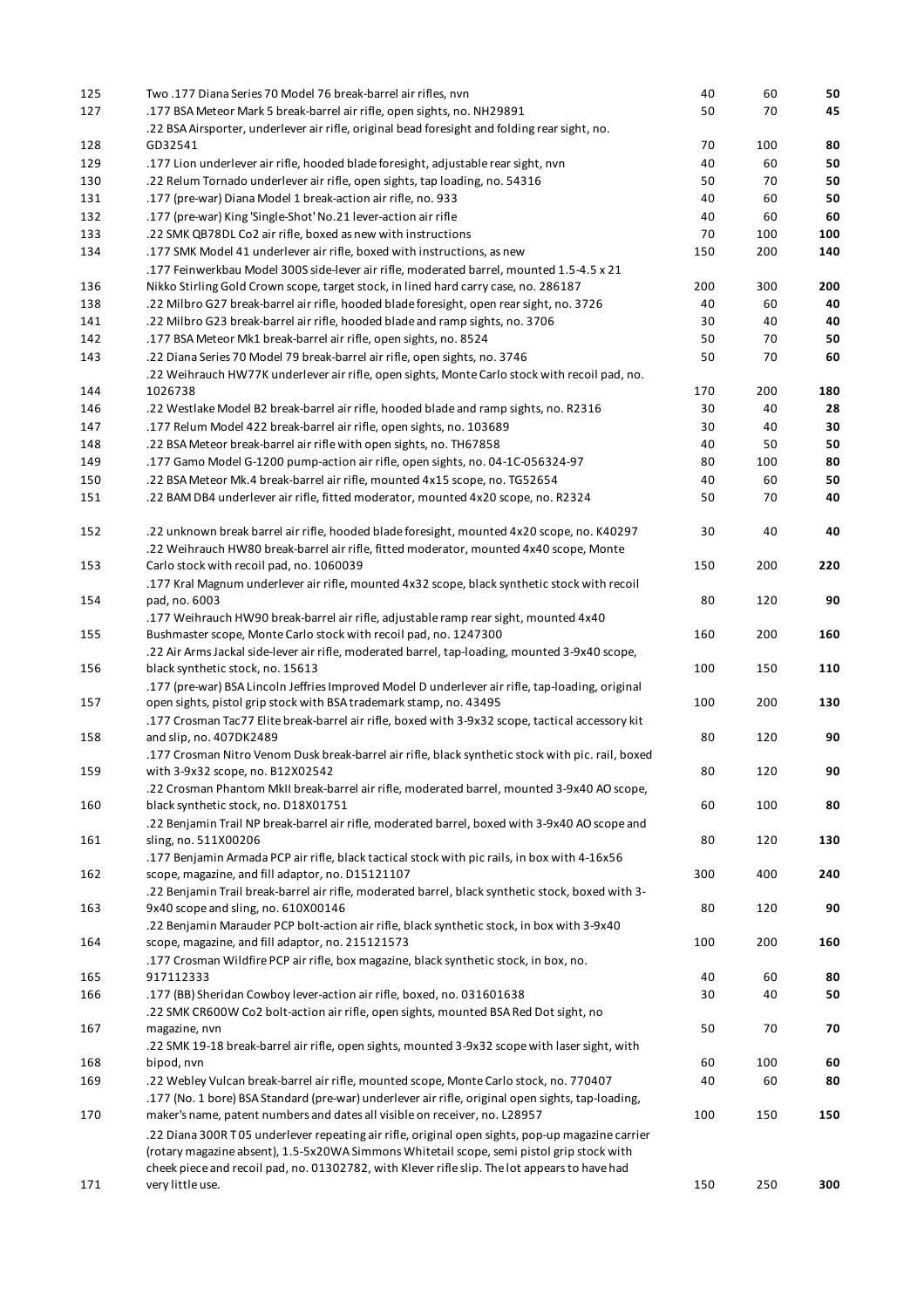|     | .177 BSA Standard underlever air rifle, original open sights, tap loading, Richards trigger        |     |     |     |
|-----|----------------------------------------------------------------------------------------------------|-----|-----|-----|
| 172 | conversion, BSA trademark stock, no. 002876                                                        | 100 | 150 | 230 |
|     | .177 Air Arms TX 200 underlever air rifle, moderated barrel, mounted 6-24 x 50AO scope,            |     |     |     |
| 173 | Monte Carlo stock with cheek piece and recoil pad, no. 7897                                        | 200 | 250 | 270 |
|     | .22 Weihrauch HW80 break-barrel air rifle, 4-12 x 56 ASI scope, semi pistol grip stock with        |     |     |     |
| 174 | recoil pad, no. 1160365                                                                            | 80  | 120 | 250 |
| 175 | .22 BSA Airsporter underlever air rifle, original open sights, recoil pad                          | 60  | 80  | 80  |
| 176 | .22 ASI Sniper break-barrel air rifle, adjustable sights, 4 x 28 Nikko Stirling scope, no.1046014  | 40  | 50  | 60  |
| 177 | .177 Early Diana break-barrel air rifle                                                            | 40  | 60  | 60  |
| 178 | .177/BB Daisy Model 94 'Red Ryder' repeating air rifle c.1950                                      | 30  | 50  | 45  |
|     | .177 BSA Cadet break-barrel air rifle, no. BA92921; .22 Snow Peak air rifle (a/f); Daisy tin plate |     |     |     |
| 179 | air rifle (3)                                                                                      | 30  | 50  | 70  |
| 180 | .177(BB) Daisy Model 1894 lever-action spring-powered air rifle                                    | 40  | 60  | 60  |
|     | .177 BSA Standard underlever air rifle, original sights and additional rear match sight, tap       |     |     |     |
| 182 | loading, BSA trademark stock, no. C1367                                                            | 80  | 120 | 160 |
|     | .22 Weihrauch HW 35 break barrel air rifle, fitted BSA scope, straight hand stock with recoil      |     |     |     |
| 183 | pad, no. 820481                                                                                    | 70  | 100 | 90  |
| 195 | .177 Beretta semi automatic Co2 air pistol; .177 Colt Defender air pistol (2)                      | 30  | 60  | 60  |
| 196 | .177 Sig Sauer P226 Co2 semi automatic air pistol in army green                                    | 30  | 50  | 60  |
| 197 | .177 Sig Sauer P226 Co2 asemi automatic air pistol in black (no magazine)                          | 20  | 40  | 35  |
|     | .177 Walther CP99 semi automatic; .177 Crosman 1008 Repeater; BB Daisy Powerline air               |     |     |     |
| 198 | pistols - for parts or repair (3)                                                                  | 30  | 40  | 70  |
|     | .177 Beretta PX4 Storm semi automatic air pistol; Gamo PT90 air pistol - both for parts or repair  |     |     |     |
| 199 | (2)                                                                                                | 20  | 40  | 30  |
| 200 | Three Gamo PT-85 Co2 semi automatic air pistols - for parts or repair (3)                          | 30  | 40  | 56  |
|     | .177 (4.5mm) Walther CPM-1, Co2, match air pistol, with adjustable sights, ergonomic grips,        |     |     |     |
| 201 | barrel weights, two cylinders, accessories, pellets and instructions, in hard plastic case         | 150 | 250 | 155 |
| 202 | .22 Webley Tempest air pistol, boxed with instructions                                             | 70  | 100 | 90  |
| 203 | .22 Webley Premier air pistol with good finish, chequered wood effect grips                        | 50  | 80  | 100 |
| 204 | .22 Crosman Medalist Model 1300 pump-up air pistol, no. 717136                                     | 30  | 50  | 70  |
| 205 | 6mm BB KWC Colt M1911 Co2 semi automatic air pistol, boxed                                         | 30  | 40  | 30  |
|     | .177 Weihrauch HW45 Silver Star over-lever air pistol with open sights, laminate grips, no.        |     |     |     |
| 206 | 436172, boxed with instructions                                                                    | 100 | 150 | 130 |
| 207 | .177 Webley Junior air pistol for restoration                                                      | 30  | 40  | 35  |
| 208 | .22 BSA Scorpion break barrel air pistol, open sights, no. RB14037                                 | 80  | 100 | 70  |
| 210 | .177 Diana MkIV air pistol, hooded blade sight, no. 4807                                           | 35  | 50  | 35  |
| 211 | Daisy Model 118 Target Special BB pistol                                                           | 70  | 80  | 80  |
| 212 | .177 Limit tin plate air pistol, nvn                                                               | 30  | 40  | 60  |
| 213 | .177 Webley Junior air pistol, no. 514                                                             | 50  | 70  | 50  |
| 214 | .177(BB) SMK G-2005 repeater air pistol, no. 98616077                                              | 35  | 50  | 35  |
| 215 | .177 Crosman 1008 Repeater air pistol, cased with accessories and magazines                        | 35  | 50  | 80  |
| 216 | .22 Webley Premier air pistol, no. 361                                                             | 90  | 120 | 100 |
| 218 | .22 Webley Premier MkII air pistol                                                                 | 80  | 100 | 80  |
|     | .177 FAS AP604 over-lever air pistol, wood grips, no. 7744; .22 Crosman Medalist II pump-up        |     |     |     |
| 219 | air pistol, no. 155553 - both for parts or repair (2)                                              | 30  | 50  | 110 |
|     | .22 Webley Hurricane air pistol with 1.5 x 15 Webley scope, in original box with instructions,     |     |     |     |
| 220 | tin of Webley air pellets, paper targets, oil bottle                                               | 150 | 250 | 130 |
|     | .22 Webley Tempest air pistol (in Webley Typhoon box), with part tin of pellets, target holder,    |     |     |     |
| 221 | etc                                                                                                | 50  | 80  | 80  |
| 222 | .22 Webley Tempest air pistol (in Webley Hurricane box), with spare grips, instructions            | 50  | 80  | 80  |
| 223 | .177 Webley Junior air pistol, in original box with paper targets and empty Webley pellet tin      | 40  | 60  | 40  |
|     | .22 Webley Premier air pistol (some parts missing), in an original box with Webley pellet tin      |     |     |     |
| 224 | (empty) and spare chequered grips                                                                  | 40  | 50  | 60  |
|     | .22 Webley Typhoon Powr-Lok break-barrel air pistol, black composite grips, cocking aid, 0109-     |     |     |     |
| 225 | 07558                                                                                              | 30  | 50  | 50  |
|     | .22 Crosman 1300 Medalist II pneumatic air pistol nvn. Boxed with part containers of pellets       |     |     |     |
| 226 | and BB's.                                                                                          | 70  | 90  | 100 |
| 227 | .177 GAT air pistol                                                                                | 10  | 20  | 15  |
| 228 | .22 Benjamin Franklin pump up air pistol, no. B182790                                              | 20  | 30  | 45  |
| 229 | .177 Walther LP Mod.53 break action target pistol, no. 041928                                      | 100 | 150 | 110 |
| 230 | .177 Smith & Wesson (Umarex) Model 586 air pistol - for parts or repair                            | 20  | 30  | 50  |
| 241 | 'The Modern Shotgun', Major Sir Gerald Burrard Vols. I-III                                         | 30  | 40  | 20  |
|     | 'In The Gunroom', Major Gerald Burrard, 1st Ed.; 'The Modern Shotgun' Major Gerald Burrard         |     |     |     |
| 242 | Vol.1 (Holland & Holland library); 'The Gun' W.W. Greener (3)                                      | 30  | 40  | 10  |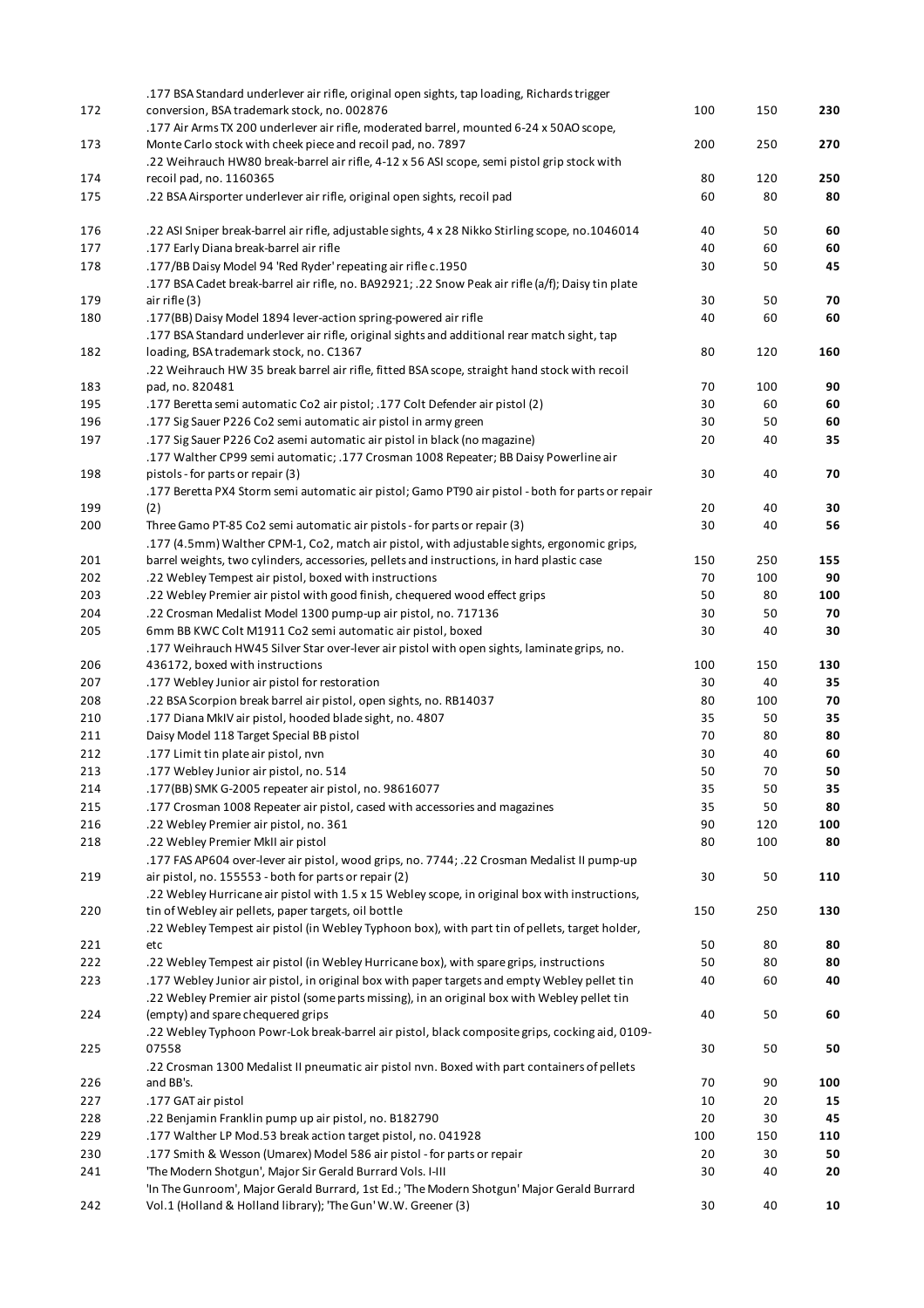| 243        | 'Gunsmith Kinks', Bob Brownell, Vols. I-III                                                                                                                                                                                                                                                                                                                                                                                                                                                                                                                                                                                                                                                                                                                                                                                                                                                                                                                                                                                                                                                                                                                                                                                                                                                                                                                                                                                                                                                                                                                                                                                                                                                                                                                                                                                                                                                                         | 40       | 60        | 70       |
|------------|---------------------------------------------------------------------------------------------------------------------------------------------------------------------------------------------------------------------------------------------------------------------------------------------------------------------------------------------------------------------------------------------------------------------------------------------------------------------------------------------------------------------------------------------------------------------------------------------------------------------------------------------------------------------------------------------------------------------------------------------------------------------------------------------------------------------------------------------------------------------------------------------------------------------------------------------------------------------------------------------------------------------------------------------------------------------------------------------------------------------------------------------------------------------------------------------------------------------------------------------------------------------------------------------------------------------------------------------------------------------------------------------------------------------------------------------------------------------------------------------------------------------------------------------------------------------------------------------------------------------------------------------------------------------------------------------------------------------------------------------------------------------------------------------------------------------------------------------------------------------------------------------------------------------|----------|-----------|----------|
| 244        | Six publications on Gunsmithing and Riflesmithing to include: 'Riflesmithing A Comprehensive<br>Guide', L. Potter, and 'Gunsmithing Made Easy', Towsley                                                                                                                                                                                                                                                                                                                                                                                                                                                                                                                                                                                                                                                                                                                                                                                                                                                                                                                                                                                                                                                                                                                                                                                                                                                                                                                                                                                                                                                                                                                                                                                                                                                                                                                                                             | 30       | 50        | 50       |
| 246<br>248 | 'Great British Gunmakers 1740-1790, Neal & Back; 'Purdey's The Guns and The Family', R.<br>Beaumont; 'The Worshipful Company of Gunmakers - A History'; and four other reference books<br>Gun Digest 'Exploded Gun Drawings'; 'Cartridges of the World, 10th Ed.'; 'The Modern<br>Sportsman's Gun and Rifle [] Volume 2', J.H. Walsh (3)                                                                                                                                                                                                                                                                                                                                                                                                                                                                                                                                                                                                                                                                                                                                                                                                                                                                                                                                                                                                                                                                                                                                                                                                                                                                                                                                                                                                                                                                                                                                                                            | 60<br>30 | 100<br>50 | 50<br>18 |
| 251        | (S58) .451 (52 bore) Whitworth Percussion Patent Sporting and Target Rifle, 36 ins barrel, (both<br>front and rear sights a/f) rear aperture sight missing), platinum breech plug, bar action lock with<br>slide safety, engraved with coat of arms, The Whitworth Company Limited, half stocked with<br>chequered forend and horn tip, chequered wrist to Prince of Wales stock, (rear stock mounted<br>aperture sight missing), no.F425                                                                                                                                                                                                                                                                                                                                                                                                                                                                                                                                                                                                                                                                                                                                                                                                                                                                                                                                                                                                                                                                                                                                                                                                                                                                                                                                                                                                                                                                           | 450      | 650       | 660      |
|            | (S58) 75 bore Rissack Patent needle-fire sporting rifle, 26% ins octagonal damascus twist barrel<br>with twelve groove rifling (Belgian and London proof marks), the top flat with blade and leaf<br>sights and inscribed J. Beattie 205 Regent St. London, the action engraved with acanthus scrolls<br>, screw-in breech with thumb lever, slide safety, straight stock with chequered hand and steel                                                                                                                                                                                                                                                                                                                                                                                                                                                                                                                                                                                                                                                                                                                                                                                                                                                                                                                                                                                                                                                                                                                                                                                                                                                                                                                                                                                                                                                                                                             |          |           |          |
| 252        | butt plate, no. 2001                                                                                                                                                                                                                                                                                                                                                                                                                                                                                                                                                                                                                                                                                                                                                                                                                                                                                                                                                                                                                                                                                                                                                                                                                                                                                                                                                                                                                                                                                                                                                                                                                                                                                                                                                                                                                                                                                                | 400      | 600       | 400      |
| 253        | (S58).297/250 hammer Rook and Rabbit Rifle by William Evans, 26 ins octagonal barrel, the<br>top flat part file cut and inscribed William Evans From Purdey's 63 pall Mall St. James's London<br>with blade and folding leaf sights marked 50-100-150 Yds, plain steel semi-hammer action with<br>some original colour, sidelever opening, well figured straight hand stock (with 1 ins extension),<br>vacant silver oval, no. 6521, in maker's fitted canvas and leather gun case marked Capt. B.O.<br>Hutchison 7th Hussars Provenance: Lieutenant-General Sir Balfour Oliphant Hutchison, KBE, CB<br>Balfour Oliphant Hutchison was born on 12 February 1889. Educated at Uppingham School,<br>Rutland, he was commissioned into the Royal Artillery Reserve on 26 June 1909 but transferred<br>to the 7th Hussars on 9 Dec 1911. He served with them in Mesopotamia in WWI and was<br>mentioned in despatches 4 times. After the war he was a staff officer with the Mediterranean<br>Expeditionary Force before attending Staff College in England. Service after that took him to<br>Scotland, and then China where he was a staff captain in the Shanghai Defence Force, later<br>DAQMG. Another spell in England as DA& QMG in Eastern Command before transferring, on 11<br>October 1930, to the 10th Hussars in India. He commanded the 10th from 1935 to 1937 during<br>which time they returned to England and began the process of mechanisation. In October 1937<br>Colonel Hutchison was promoted and appointed to the staff of the Mobile Division. He was<br>DQMG Middle East in 1940 and was promoted to Major-General on 17 Jan 1942. At the end of<br>the war he was QMG Army HQ; India, given the honorary rank of Lieutenant-General and<br>knighted as KBE in 1946. He died on 26 April 1967.<br>(S58).360 hammer Rook and Rabbit Rifle by J. Dickson & Son, 25 ins flat-topped round barrel | 400      | 600       | 640      |
| 254        | inscribed John Dickson & Son 63 Princes St. Edinburgh, blade and folding leaf sights marked 50-<br>100, the action inscribed with maker's name, push-forward underlever opening, figured Prince<br>of Wales stock with steel butt plate, no. 8519                                                                                                                                                                                                                                                                                                                                                                                                                                                                                                                                                                                                                                                                                                                                                                                                                                                                                                                                                                                                                                                                                                                                                                                                                                                                                                                                                                                                                                                                                                                                                                                                                                                                   | 400      | 600       | 580      |
|            | (S58).577 Tower Enfield three band percussion musket, 37% ins fullstocked barrel with blade<br>and tangent sights, steel ramrod, steel lock with good colour marked 1862 Tower with VR and                                                                                                                                                                                                                                                                                                                                                                                                                                                                                                                                                                                                                                                                                                                                                                                                                                                                                                                                                                                                                                                                                                                                                                                                                                                                                                                                                                                                                                                                                                                                                                                                                                                                                                                          |          |           |          |
| 255        | crown cypher, brass furniture and butt plate, leather sling<br>(S58) 12 bore pinfire double sporting gun by J. Dickson & Son, 29% ins brown damascus twist<br>barrels, the concave top rib with bead sight and inscribed John Dickson & Son 63 Princes Street<br>Edinburgh, scroll and border engraved sidelocks inscribed with maker's name, Jones' Patent<br>rotary underlever opening, engraved dolphin hammers, well-figured straight hand stock with                                                                                                                                                                                                                                                                                                                                                                                                                                                                                                                                                                                                                                                                                                                                                                                                                                                                                                                                                                                                                                                                                                                                                                                                                                                                                                                                                                                                                                                           | 400      | 500       | 500      |
| 256        | vacant silver oval, steel butt plate, no. 2411<br>(S58) 12.7mm Remington rolling block service rifle, 36 ins round barrel, fullstocked with three<br>steel bands, blade and tangent sights, steel cleaning rod, plain action with good finish, straight                                                                                                                                                                                                                                                                                                                                                                                                                                                                                                                                                                                                                                                                                                                                                                                                                                                                                                                                                                                                                                                                                                                                                                                                                                                                                                                                                                                                                                                                                                                                                                                                                                                             | 400      | 600       | 940      |
| 257        | stock with steel butt plate, leather sling, no. 7414<br>(S58) 12 bore double percussion sporting gun by Thomson (Penrith), 30 ins damascus barrels,<br>brass mounted wooden ramrod with steel worm, engraved back action locks with maker's                                                                                                                                                                                                                                                                                                                                                                                                                                                                                                                                                                                                                                                                                                                                                                                                                                                                                                                                                                                                                                                                                                                                                                                                                                                                                                                                                                                                                                                                                                                                                                                                                                                                         | 300      | 400       | 300      |
| 258        | name, steel furniture with pineapple finials and inset forestock repair spurs (aged repair),<br>German silver mounts, straight hand stock with steel putt plate<br>(S58) 14 bore Continental double percussion sporting gun, 23 ins damascus steel barrels, brass                                                                                                                                                                                                                                                                                                                                                                                                                                                                                                                                                                                                                                                                                                                                                                                                                                                                                                                                                                                                                                                                                                                                                                                                                                                                                                                                                                                                                                                                                                                                                                                                                                                   | 200      | 300       | 230      |
| 259        | mounted wooden ramrod with worm, engraved back action locks, engraved back strap with<br>vacant silver escutcheon, steel furniture and butt plate                                                                                                                                                                                                                                                                                                                                                                                                                                                                                                                                                                                                                                                                                                                                                                                                                                                                                                                                                                                                                                                                                                                                                                                                                                                                                                                                                                                                                                                                                                                                                                                                                                                                                                                                                                   | 200      | 300       | 250      |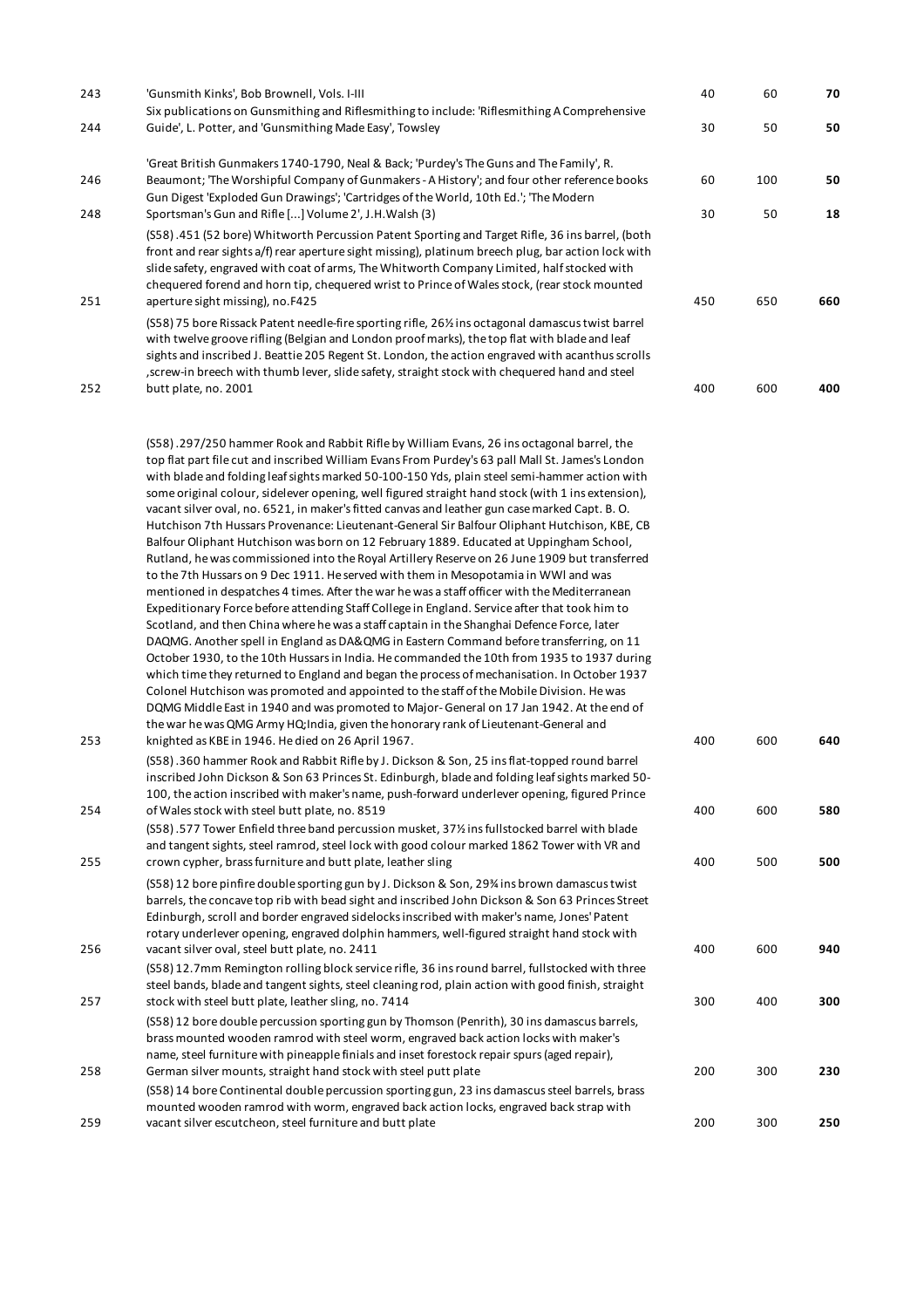|     | (S58) 12 bore double percussion sporting gun by Richard Burnand, 29% ins brown damascus<br>barrels (London proof marks) with engraved platinum breech plugs, the sighted top rib<br>inscribed Burnand Pilgrim St. Newcastle On Tyne, brass mounted ebony ramrod with steel<br>worm, border and scroll engraved bar-action sidelocks with maker's name, steel furniture with                                                                 |      |      |      |
|-----|---------------------------------------------------------------------------------------------------------------------------------------------------------------------------------------------------------------------------------------------------------------------------------------------------------------------------------------------------------------------------------------------------------------------------------------------|------|------|------|
| 260 | pineapple finial, engraved steel butt plate (n.b. former rust/pitting to locks and furniture), in a<br>fitted gun case with inset accoutrements tray, copper and brass shot flask, maker's trade label<br>(S58) 7 bore Flintlock long gun, 31 ins part octagonal barrel (probably shortened), half stocked                                                                                                                                  | 300  | 400  | 520  |
| 261 | with steel ramrod, steel lock with brass furniture, steel butt plate, 45 ins overall<br>(S58).650 Enfield Sepoy percussion musket, 39 ins smooth bore barrel, fullstocked with three<br>steel bands, steel ram rod, iron sights, faint Ordnance stamps, the lock stamped Crown VR 1864                                                                                                                                                      | 100  | 200  | 200  |
| 262 | Enfield, sling swivels, brass furniture and butt plate, no. 120                                                                                                                                                                                                                                                                                                                                                                             | 400  | 600  | 420  |
| 263 | (S58).577 Tower Enfield percussion musket, 38% ins barrel with blade and ramp sights,<br>fullstocked with three steel bands (ramrod missing), steel lock stamped Tower 1857, brass<br>furniture and butt plate, marked as being issued to the South Stafford Regiment, serial/rack<br>number 428                                                                                                                                            | 200  | 300  | 300  |
| 264 | (S58).32-40 Winchester Model 1894, lever-action, 26 inch octagonal barrel engraved on top<br>Manufactured by the Winchester Repeating Arms Co. New Haven Conn. U.S.A. PAT AUG 21<br>1894, tube magazine, clear markings of the calibre in front of the receiver 32-40 and MODEL<br>1894 WINCHESTER on the tang, buckhorn rear sight and blade front sight, case-hardened<br>hammer, lever and crescent shaped butt-plate, c.1901, no.218535 | 1200 | 1800 | 1400 |
|     | (S58) 32 bore Percussion walking stick shotgun, 28% ins turn-off barrel with bead sight                                                                                                                                                                                                                                                                                                                                                     |      |      |      |
| 265 | (Birmingham proof marks), boxlock action with percussion under hammer, bone handle<br>(S58) An unusual 7mm walking stick shotgun, 25 ins barrel with bamboo cover, leather thong<br>cocking and button trigger, white metal wire decoration, crook handle with burr root end,                                                                                                                                                               | 80   | 120  | 250  |
| 266 | Spanish proof marks, 36 ins overall<br>(S58) 11.15 x 52mm (known as 12mm) Walking stick shotgun for restoration and repair (handle                                                                                                                                                                                                                                                                                                          | 100  | 200  | 300  |
|     | missing), 24 ins barrel with Malacca cane cover, and white metal belt buckle collar, screw-in                                                                                                                                                                                                                                                                                                                                               |      |      |      |
| 267 | breech, 301/2 ins overall                                                                                                                                                                                                                                                                                                                                                                                                                   | 50   | 100  | 160  |
| 268 | (S58) The major parts of two 7mm walking stick shotguns - for parts, repair/restoration (2)<br>(S58) 1½ ins bore percussion punt gun, 91 ins tapered barrel, steel lock with drum and nipple<br>conversion from flintlock, timber butt with iron recoil bracing hook, with a brass mounted                                                                                                                                                  | 40   | 60   | 180  |
| 269 | loading/cleaning rod, weight approx. 90lbs                                                                                                                                                                                                                                                                                                                                                                                                  | 700  | 900  | 760  |
|     | 16 bore continental double hammer gun by M. Mach Prague, 30 ins fine damascus-twist etched<br>barrels, the breech with inlaid gold decoration, relief carved locks decorated with engraved and<br>gilded hunting motifs, the hammers and backstrap also richly decorated, Lefaucheux opening<br>with horn lever, steel scroll trigger guard extending down the stock with horn scrollwork,                                                  |      |      |      |
| 271 | straight stock with cheek piece and steel heel and toe plates - deactivated with EU certificate<br>12 bore Belgian double hammer gun with 30 ins damascus twist barrels, acanthus scroll relief<br>carved back action locks and hammers, decorated Lefaucheux underlever, steel scroll trigger                                                                                                                                              | 200  | 300  | 340  |
| 272 | guard with horn grip extension, the stock with cheek piece and steel butt plate, no. 10742 -<br>Deactivated with EU certificate                                                                                                                                                                                                                                                                                                             | 150  | 250  | 140  |
|     | 12 bore Belgian double hammer gun, 30 ins damascus barrels, engraved round body and back<br>action locks, straight hand stock with steel butt plate and sling swivels, no. 11004 - Deactivated                                                                                                                                                                                                                                              |      |      |      |
| 273 | with EU certificate<br>16 bore single sidelock shotgun by Henry Atkin, 28 ins brown damascus barrel, the breech top<br>flat inscribed Henry Atkin Ltd. 41 Jermyn St. London S.W., scroll and border engraved action,                                                                                                                                                                                                                        | 150  | 250  | 100  |
| 274 | figured straight hand stock, no. 1161 - Deactivated with EU certificate<br>12 bore side by side shotgun by E. J. Churchill, the barrels inscribed E. J. Churchill Gun & Rifle                                                                                                                                                                                                                                                               | 200  | 300  | 140  |
| 275 | Manufacturer 8 Agar St. Strand London W.C., banner and scroll engraved action with maker's<br>name, figured stock, no. 1265 - Deactivated with EU certificate<br>12 bore side by side shotgun by William Evans, 28 ins barrels, scroll banner and foliate engraved                                                                                                                                                                          | 150  | 250  | 250  |
| 276 | action inscribed William Evans From Purdey's London, figured straight hand stock with vacant<br>oval, no. 4585 - Deactivated with EU certificate                                                                                                                                                                                                                                                                                            | 150  | 250  | 250  |
| 277 | .22 FN Browning semi-automatic take-down rifle, 19 ins barrel with original sights, half pistol<br>grip stock with sling swivels, no. 74492 - Deactivated with EU certificate                                                                                                                                                                                                                                                               | 100  | 200  | 90   |
| 278 | .25-20 Marlin No.27 pump-action rifle, octagonal barrel with original sights, tube magazine,<br>straight stock with crescent butt plate, no. 2846 - Deactivated with EU certificate                                                                                                                                                                                                                                                         | 200  | 300  | 160  |
| 279 | .303 Enfield P14 bolt-action service rifle by Remington in military specification, no. 172711 -<br>Deactivated with EU certificate<br>7.62mm FN G1 FAL (W.Germany) select-fire service rifle in military specification, no. 9503C -                                                                                                                                                                                                         | 300  | 400  | 340  |
| 280 | deactivated with EU certificate<br>12 bore Winchester Super-X Model 1 semi-automatic shotgun, no. M28540 - Deactivated with                                                                                                                                                                                                                                                                                                                 | 600  | 900  | 720  |
| 281 | EU certificate                                                                                                                                                                                                                                                                                                                                                                                                                              | 150  | 250  | 120  |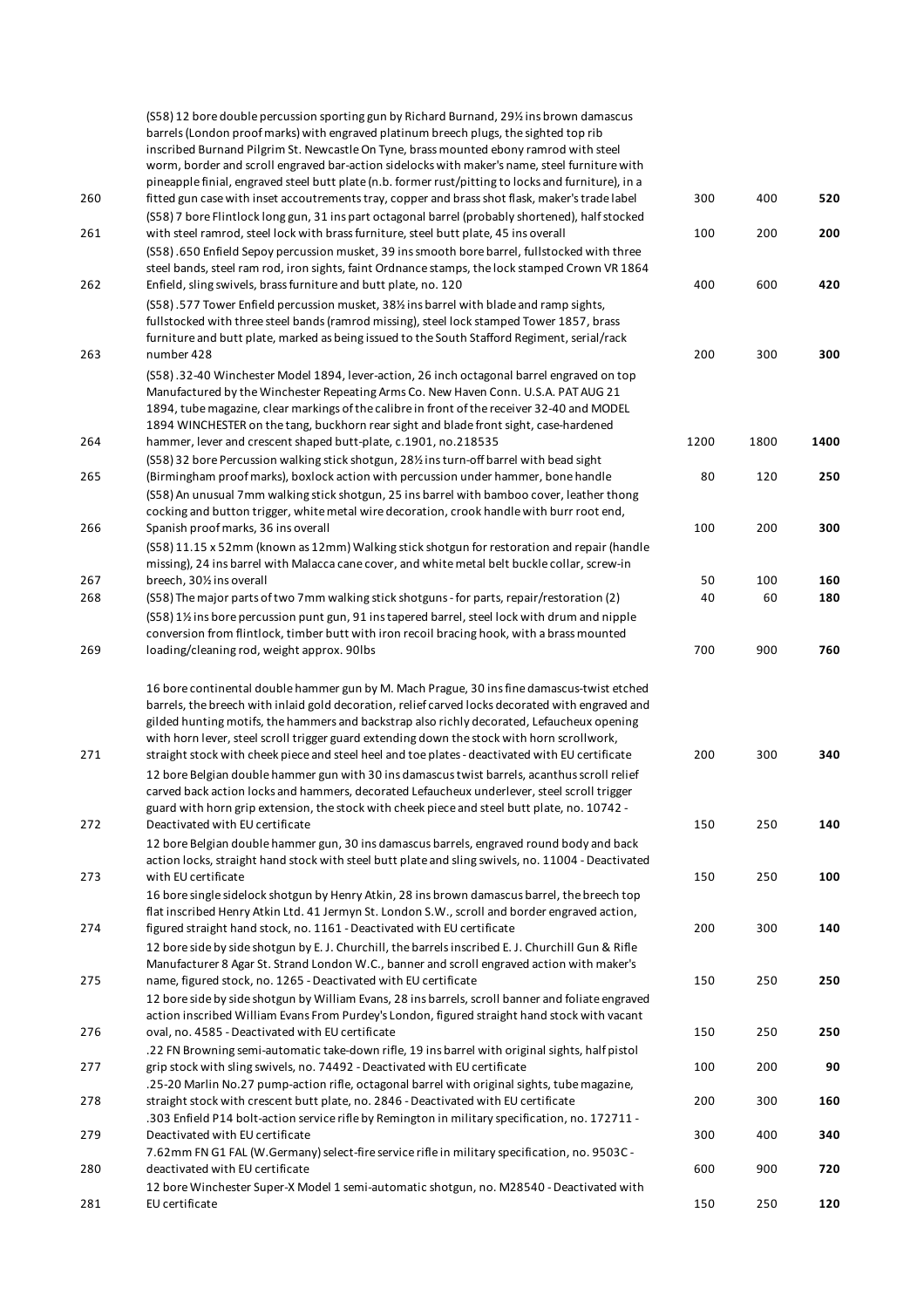| 282<br>283 | 7.65mm Beretta Model 70 semi-automatic pistol, no. 9715 - Deactivated with EU certificate<br>.45 Stoeger Industries Llama semi-automatic pistol, wood grips with spare magazine, no.<br>A04741 - Deactivated with EU certificate                                                                                                                                                                                                                                                                                                                                                                   | 250<br>250 | 350<br>350 | 250<br>360 |
|------------|----------------------------------------------------------------------------------------------------------------------------------------------------------------------------------------------------------------------------------------------------------------------------------------------------------------------------------------------------------------------------------------------------------------------------------------------------------------------------------------------------------------------------------------------------------------------------------------------------|------------|------------|------------|
|            | Field-recovered .455 Webley Mark VI service revolver, no. 407072 - Deactivated with EU                                                                                                                                                                                                                                                                                                                                                                                                                                                                                                             |            |            |            |
| 284        | certificate<br>(S58).36 Colt Navy percussion revolver, 7½ ins octagonal barrel stamped Address Saml Colt,<br>hinged lever ramrod, 6 shot cylinder with naval scene engraving, stamped Colts Patent to frame,<br>inspectors mark K to trigger guard, wooden grips, matching numbers, no.24748 (This is                                                                                                                                                                                                                                                                                              | 200        | 300        | 170        |
| 351        | probably a contemporary spurious copy)<br>(S58) 25 bore Tower percussion belt pistol, 5½ ins fullstocked round barrel with captive<br>rammer, stepped steel lock inscribed Tower 1844 beneath VR and crown cypher, brass furniture                                                                                                                                                                                                                                                                                                                                                                 | 400        | 600        | 600        |
| 352        | with steel lanyard ring<br>(S58) 54 bore Percussion Revolver Adams Patent Closed Frame Double Action Revolver, 6¼ ins<br>octagonal barrel with bead fore sight and notch rear sight, inscribed to the top flat John<br>Manton & Co 4 South St Grosvenor Square London, side mounted loading lever inscribed<br>Joseph Brazier Patent No.255, border engraved plain five shot cylinder, London proof marks,<br>scroll and border engraved frame inscribed Adams Patent No.30807, slide safety, spurless<br>hammer, finely chequered walnut grips with scroll engraved stepped oval butt cap, 12 ins | 300        | 400        | 420        |
| 354        | overall<br>(S58) 22 bore English double-barrelled percussion pistol, 11 ins barrels in over and under<br>configuration with platinum breech plugs, engraved boxlock action with dolphin hammers,                                                                                                                                                                                                                                                                                                                                                                                                   | 600        | 800        | 720        |
| 357        | slab-sided butt with steel butt cap, 17 ins overall<br>(S58) 18 bore continental double-barrelled percussion howdah pistol, 6½ ins octagonal barrels                                                                                                                                                                                                                                                                                                                                                                                                                                               | 200        | 300        | 340        |
| 358        | with steel rammer, boxlock action, wood grips with steel lanyard ring, 13 ins overall<br>(S58) 80 bore German percussion pocket pistol, 3 ins octagonal barrel, plain steel action, bag                                                                                                                                                                                                                                                                                                                                                                                                            | 100        | 200        | 130        |
| 359        | shaped butt, 8¼ ins overall, numbered 91<br>(S58) .36 Colt Model 1851 single action percussion revolver, 7% ins octagonal barrel with<br>hinged rammer, plain 6 shot cylinder, wood grips, refinished throughout with nickel plating,                                                                                                                                                                                                                                                                                                                                                              | 40         | 60         | 110        |
| 360        | numbered 107966, in a fitted case with accoutrements<br>(S58) 50 bore percussion pocket pistol, 2% ins octagonal turn-off barrel (Belgian proof),                                                                                                                                                                                                                                                                                                                                                                                                                                                  | 500        | 800        | 820        |
| 361        | engraved boxlock action with concealed trigger, bag-shaped walnut butt, 7% ins overall<br>Framed and glazed set of 25 cigarette cards depicting hunting, coursing and shooting, 23 x 17                                                                                                                                                                                                                                                                                                                                                                                                            | 50         | 80         | 100        |
| 362        | ins<br>Pair of framed and glazed coloured game shooting limited edition prints signed by John                                                                                                                                                                                                                                                                                                                                                                                                                                                                                                      | 20         | 40         | 20         |
| 363        | Trickett, nos.372/850 & 449/850, 28 x 21 ins                                                                                                                                                                                                                                                                                                                                                                                                                                                                                                                                                       | 150        | 200        | 110        |
| 371        | (S5/S2).410 walking stick shotgun by J. Wilson, 24 ins leather covered barrel with brass<br>mounted screw-on ferrule, 21/2 ins chamber (London nitro proof), horn handle with brass collar<br>and button trigger, 38% ins overall, no. 023                                                                                                                                                                                                                                                                                                                                                         | 300        | 400        | 450        |
| 373        | (S5/S2).410 English walking stick shotgun, 25% ins barrel, stub trigger with side safety, wood<br>handle with detachable skeleton stock, nvn                                                                                                                                                                                                                                                                                                                                                                                                                                                       | 80         | 120        | 80         |
| 374        | (S5/S2).410 walking stick shotgun, English, 25% ins barrel with bead sight, brown painted outer<br>(with losses), side safety, wood handle, nvn<br>(S5/S2).410 Belgian walking stick shotgun, 26 ins barrel (Belgian proof, London reproof) with                                                                                                                                                                                                                                                                                                                                                   | 60         | 100        | 35         |
| 375        | brown painted outer and steel ferrule, 65mm chamber, concealed trigger, horn crook handle,<br>length 35% ins, no. 1215                                                                                                                                                                                                                                                                                                                                                                                                                                                                             | 80         | 120        | 110        |
| 376        | (S5/S2).410 French (St.Etienne proof) walking stick shotgun with black buffalo horn handle,<br>concealed trigger, brass ferrule, brown painted cane shaft (some splits), sighted ferrule, nvn<br>(S5/S2).410 walking stick shotgun, brown painted tapered barrel with twist opening,                                                                                                                                                                                                                                                                                                               | 50         | 80         | 35         |
| 377        | Birmingham proof mark, curved trigger, hardwood handle with stock extension socket and steel<br>skeleton stock, nvn<br>(S5/S2).410 walking stick shotgun, brown painted tapered barrel with twist opening,<br>Birmingham proof mark, curved trigger, side safety button, hardwood handle with stock                                                                                                                                                                                                                                                                                                | 100        | 150        | 70         |
| 378        | extension socket and walnut skeleton stock, nvn<br>(S5/S2).410 walking stick shotgun, 28 ins wood covered barrel, brass collars, one inscribed                                                                                                                                                                                                                                                                                                                                                                                                                                                     | 100        | 150        | 80         |
| 379        | Chas. Farlow 191 Strand London Prize Medal, concealed trigger, horn crook handle, nvn<br>(S1).308(Win) Rößler RWS Titan 6 bolt-action rifle, 23 ins barrel screwcut for moderator<br>(capped), 3 shot magazine, receiver mounted Picatinny rail, black composite stock, no. 28079 -                                                                                                                                                                                                                                                                                                                | 100        | 150        | 90         |
| 381        | boxed as new<br>(S1) .223 (Rem) Rößler RWS Titan 3 bolt action rifle, 23 ins barrel screw cut for moderator                                                                                                                                                                                                                                                                                                                                                                                                                                                                                        | 250        | 350        | 210        |
| 382        | (capped), 3 shot magazine, receiver tapped with mounting screws - Picatinny rail ready to fit,<br>black composite stock, no. 19229 - boxed as new<br>(S1).243(Win) Rößler RWS Titan 16 straight-pull bolt action hunting rifle, 23 ins barrel screw                                                                                                                                                                                                                                                                                                                                                | 200        | 300        | 240        |
| 383        | cut for moderator (capped), 3 shot magazine, straight grain half pistol grip stock with recoil<br>pad, no. T16-991 - boxed as new                                                                                                                                                                                                                                                                                                                                                                                                                                                                  | 150        | 250        | 200        |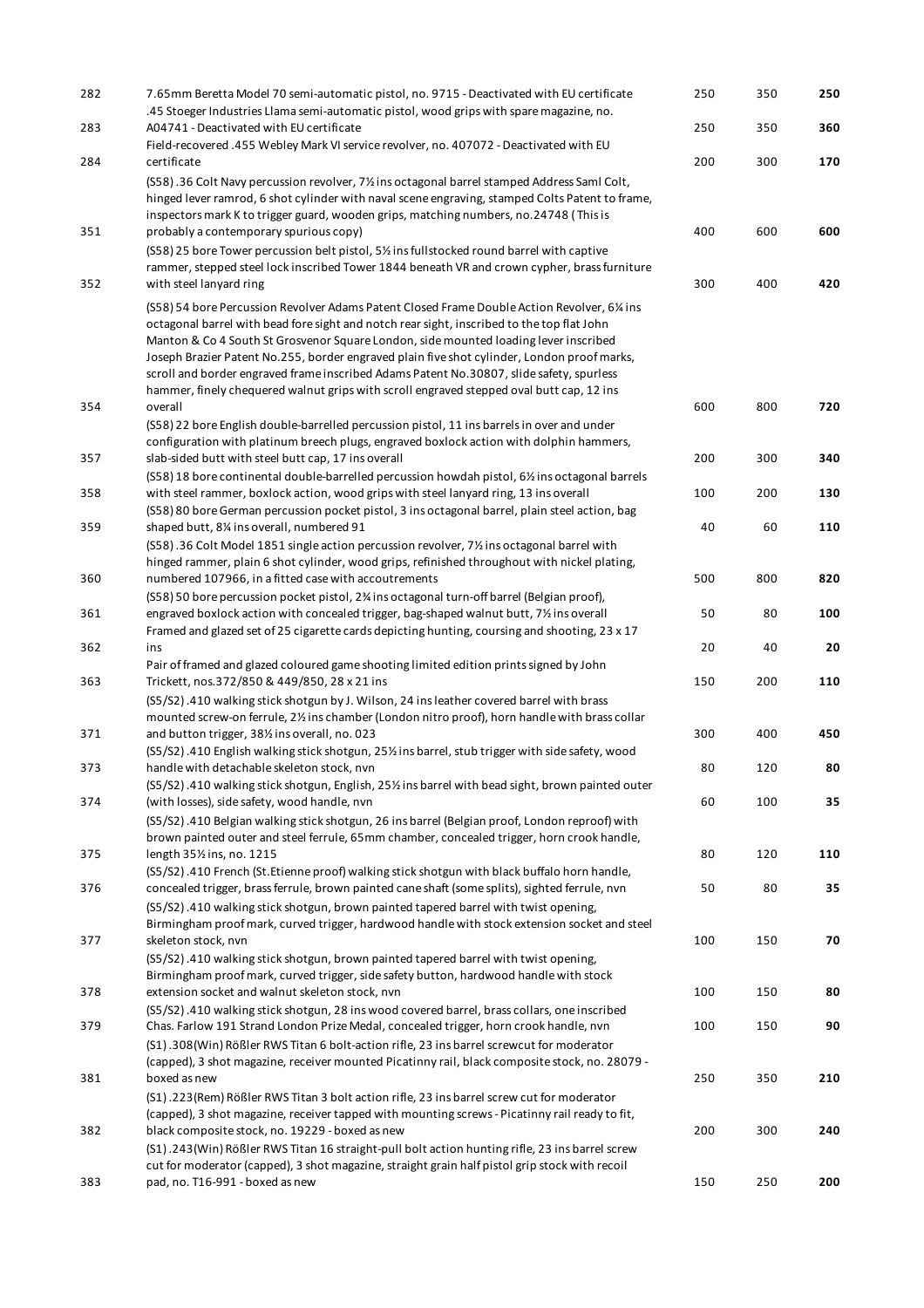| 384        | (S1).243(Win) Krico (Stuttgart) bolt-action rifle, 22 ins screwcut barrel fitted with T8 over-<br>barrel moderator, 3 shot magazine, receiver mounted Weaver scope blocks, Monte Carlo stock<br>with recoil pad, no. 138733                                                                                                                                                                    | 100       | 150       | 90        |
|------------|------------------------------------------------------------------------------------------------------------------------------------------------------------------------------------------------------------------------------------------------------------------------------------------------------------------------------------------------------------------------------------------------|-----------|-----------|-----------|
|            | (S1).22 BSA Martini-International Mk.III target rifle, 261/2 ins heavy barrel with black gloss finish                                                                                                                                                                                                                                                                                          |           |           |           |
| 385        | and dovetail sight mounts, pistol grip target stock, no. UF3262L<br>(S1) .22 Anschutz Match 54 bolt-action target rifle, 27 ins barrel with Anschutz target sights,                                                                                                                                                                                                                            | 70        | 100       | 100       |
| 386        | factory left-hand bolt conversion, I/h pistol grip stock with adjustable butt pad, no. 70143<br>(S1) .22 BSA 1908 War Office Miniature bolt-action rifle, 24 ins barrel, fullstocked with two<br>steel bands, with blade front sight (with folding protector) and ramp rear sight, half pistol grip                                                                                            | 80        | 120       | 130       |
| 387        | stock with BSA trademark stamp, brass butt plate, leather sling, no. 6324<br>(S1) .22 early W.W. Greener Mark II Miniature Club Rifle, 26 ins barrel with open sights, take-                                                                                                                                                                                                                   | 150       | 250       | 200       |
| 389        | down martini action, Greener's own folding rear peep sight, straight stock with steel butt plate,<br>no. 016896                                                                                                                                                                                                                                                                                | 100       | 150       | 150       |
| 390        | (S1) .22 Vickers Armstrongs Jubilee Model Martini-action target rifle, 29 ins heavy barrel with<br>tunnel front sight, adjustable aperture rear sight, semi pistol grip stock (affixed Chobham &<br>District Rifle Club No.2 plaque), webbing sling, no. S1140                                                                                                                                 | 80        | 120       | 90        |
| 391        | (S1) .22 Vickers-Armstrongs Special Martini-action target rifle, 30% ins heavy barrel, tunnel and<br>adjustable aperture sights, figured straight hand stock with aluminium butt plate, no. L9417                                                                                                                                                                                              | 80        | 120       | 80        |
| 392        | (S1) .22 Vickers Special Martini-action target rifle, 30% ins heavy barrel, tunnel front sight,<br>folding aperture rear sight, straight hand stock with aluminium butt plate, sling loops, no.<br>L39763                                                                                                                                                                                      | 70        | 100       | 90        |
|            | (S1) .22 H.R.B. Co. 1894 Martini-action rifle, S.M.R.C Special conversion by C. G. Bonehill<br>(Birmingham), 29% ins barrel, three-quarter stocked with two steel bands, blade, tangent and                                                                                                                                                                                                    |           |           |           |
| 393        | folding rear peep sights, wood with good patina, straight stock with steel butt plate, no. 19678<br>(S1) .22 Miniature Ammunition Co. 'Olympic Model' Martini-action rifle, 25% ins heavy round<br>barrel inscribed with maker's name and Pall Mall address, blade front sight and folding Peddie                                                                                              | 200       | 300       | 130       |
| 394        | (by VSM) rear tangent sight, straight hand stock with engine turned steel butt plate, no.<br>023226V                                                                                                                                                                                                                                                                                           | 150       | 250       | 120       |
| 395        | (S1).30M1 U.S. M1 carbine, straight-pull action with receiver stamped Inland Div. 18 ins barrel<br>with protected blade and adjustable rear sights, 15 shot magazine, half pistol grip stock with<br>pressed steel butt plate, no. 5297488 Note for potential purchasers: Lot 1424 in The Newnham<br>Street Sale (concluding Saturday after this sale) is Four M1 carbine magazines - See HERE | 800       | 1000      | 1100      |
| 397        | (S1).17(Hmr) Ruger All-Weather 77/17 bolt-action rifle, 24 ins barrel screwcut for moderator<br>(SAK moderator available), 10 shot rotary magazine, 5-20 x 50 Nikko Stirling Targetmaster<br>scope, half pistol grip laminate stock with recoil pad, sling swivel studs, no. 703-17849                                                                                                         | 150       | 250       | 170       |
|            | (S1).303 Lee Enfield No.4 Mk1 bolt-action sporting rifle (dated 1943), 22 ins barrel with raised<br>blade and v-notch sights, 5 shot magazine, mounted 4 x 40 ASI scope, sporterised stock with                                                                                                                                                                                                |           |           |           |
| 398<br>399 | recoil pad, webbing sling, no. AS12286<br>(S1).22 Beretta semi-automatic/bolt-action rifle, 20% ins barrel with original sights, 10 shot<br>magazine, 6-24 x 50AOE scope, half pistol grip beech stock, sling swivels, no. 9425                                                                                                                                                                | 150<br>30 | 250<br>50 | 170<br>50 |
| 400        | (S1).22 CZ 452 ZKM bolt-action rifle, 24 ins barrel with Parker Hale moderator, 10 shot<br>magazine, 4 x 40 Apollo scope, semi pistol grip stock, no. 511828                                                                                                                                                                                                                                   | 40        | 50        | 60        |
|            | (S1).22 Walther G22, semi-automatic tactical rifle, 20% ins barrel threaded for moderator, two<br>10 shot magazines, black synthetic thumb hole stock, built in picatinny style rail, sling swivels,                                                                                                                                                                                           |           |           |           |
| 401        | no. WP001086 in padded hard plastic case<br>(S1).22 GSG-5, semi-automatic rifle, 22 shot magazine, 16 ins barrel with integral moderator,<br>hooded post and rear rotary drum aperture sights, picatinny rail, black synthetic stock with                                                                                                                                                      | 125       | 185       | 60        |
| 403        | extending should stock, no.B025292<br>(S1).22 BSA Sportsman Five, bolt-action rifle, 5 shot magazine, 19% ins barrel threaded for                                                                                                                                                                                                                                                              | 100       | 200       | 100       |
| 404        | moderator, fitted scope rail, semi pistol grip stock, np.KD60649<br>(S1).243 Remington Model 700, bolt-action rifle, internal magazine, 21 ins barrel threaded for<br>moderator, mounted scope blocks, black synthetic Monte Carlo stock, swivel studs,                                                                                                                                        | 20        | 50        | 15        |
| 405        | no.F6228541<br>(S1) 6.5 x 55mm Tikka M 595, bolt-action rifle, box magazine, 22 ins stainless steel barrel                                                                                                                                                                                                                                                                                     | 150       | 250       | 200       |
| 406        | threaded for moderator, scope grooves, laminated thumb hole Monte Carlo stock, swivel studs,<br>no.931715<br>(S1) .22 Anschutz Model 54, bolt-action rifle, 27% ins heavy target barrel, Anschutz diopter<br>sights, hand stop, thumb hole stock (crack repair on LH side of hand guard), adjustable butt                                                                                      | 200       | 300       | 160       |
| 407        | plate, no.32383                                                                                                                                                                                                                                                                                                                                                                                | 80        | 120       | 140       |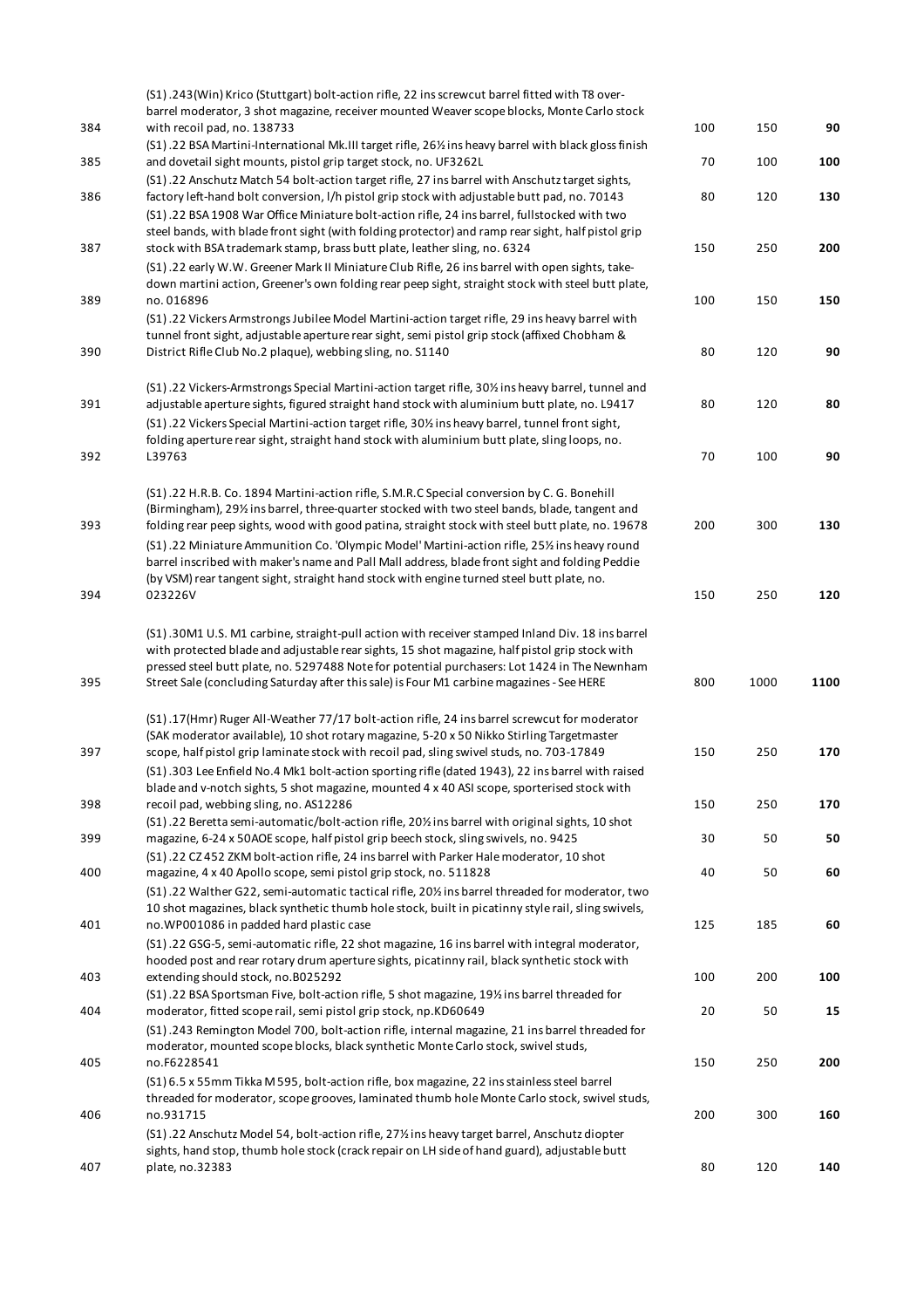| 408 | (S1).308 Remington Model 700, bolt-action rifle, internal magazine, 23% ins stainless steel<br>barrel, mounted quick release scope blocks, black synthetic stock, swivel studs, no.S6237231       | 200 | 300 | 180  |
|-----|---------------------------------------------------------------------------------------------------------------------------------------------------------------------------------------------------|-----|-----|------|
|     | (S1) 12 bore Barak BR99, semi-automatic shotgun, multi-shot (five and ten shot magazines), 24                                                                                                     |     |     |      |
|     | ins 1/2 choke barrel, detachable sight irons, 3 ins chamber, black synthetic tactical stock, sling                                                                                                |     |     |      |
| 409 | swivels, no.14-05296                                                                                                                                                                              | 80  | 120 | 150  |
|     | (S1) .22 Anschutz Model 525, semi-automatic rifle, 10 shot magazine, 231/2 ins barrel threaded                                                                                                    |     |     |      |
| 411 | for moderator, hooded front sight (rear sight a/f) scope grooves, sling swivels, no.1379661                                                                                                       | 40  | 60  | 35   |
|     | (S1) .222 (rem) BRNO ZBK 110, break barrel rifle, 231/ins barrel, original iron sights, top lever                                                                                                 |     |     |      |
| 412 | opening, 14% ins semi pistol grip stock, sling swivels, no.000034                                                                                                                                 | 100 | 200 | 60   |
|     | (S1).22 Anschutz Super-Match Model 1813, bolt-action rifle, 27 ins heavy target barrel,                                                                                                           |     |     |      |
|     | Anschutz diopter sights, green painted thumbhole match stock with hand stop slide, adjustable                                                                                                     |     |     |      |
| 413 | butt plate, no.148420X                                                                                                                                                                            | 100 | 200 | 120  |
| 415 | (S1) .22 BSA Ralock self-loading rifle, 19 ins barrel screw cut with fitted flash suppressor, tube<br>magazine, 4 x 32 BSA scope, semi pistol grip stock, no. T11220                              | 50  | 100 | 30   |
|     | (S1) .22 Winchester Model 77 semi-automatic rifle, 21 ins barrel with open sights, original                                                                                                       |     |     |      |
| 416 | Winchester magazine, half pistol grip stock, no. 179139                                                                                                                                           | 40  | 60  | 22   |
|     | (S1) .22 FN Browning straight-pull rifle, 24 ins barrel, original Browning 5 shot magazine, semi                                                                                                  |     |     |      |
| 418 | pistol grip stock with Browning butt cap, sling swivels, no. 45622X69                                                                                                                             | 30  | 50  | 40   |
|     | (S1).22 Webley Patriot Quattro FAC air rifle, 4 x 32 Simmons scope, Monte Carlo stock with                                                                                                        |     |     |      |
| 419 | recoil pad, no. 23170                                                                                                                                                                             | 50  | 70  | 22   |
|     | (S1).243 Parker Hale Safari bolt-action rifle, 24 ins barrel with raised blade and leaf sights, 3                                                                                                 |     |     |      |
| 420 | shot box magazine, 4 x 32 Nikko Stirling Special scope, Monte Carlo stock with sling, no. 01219                                                                                                   | 70  | 100 | 60   |
|     | (S1).243 Savage Model 116, bolt-action rifle, internal magazine, 22 ins stainless steel barrel and                                                                                                |     |     |      |
| 421 | action, fitted 1 ins scope rings, black synthetic stock, swivel studs, no.F451597                                                                                                                 | 60  | 100 | 100  |
|     |                                                                                                                                                                                                   |     |     |      |
|     | (S1) .22 Marlin Model 39D, lever-action, tube magazine, 20 ins barrel threaded for moderator                                                                                                      |     |     |      |
| 422 | (PH moderator available), original open sights, fitted 3-9 x 40 Tasco scope, no.7168176                                                                                                           | 100 | 200 | 140  |
|     | (S1) 6.5mm Steyr M1903 bolt-action stalking rifle retailed by Boss & Co., 27 ins barrel inscribed<br>Boss & Co., 13 Dover Street Piccadilly London W with raised blade front sight and rear leaf  |     |     |      |
|     | sights marked 100-300, internal rotary magazine, figured half pistol grip stock with steel butt                                                                                                   |     |     |      |
| 423 | plate and sling swivel eyes, no. 3025A                                                                                                                                                            | 500 | 700 | 1400 |
|     | (S1) .404 bolt action-sporting rifle by Cogswell & Harrison, 261/2 ins barrel with 2,7/8 ins                                                                                                      |     |     |      |
|     | chamber, blade and leaf sights, Mauser action with internal magazine and hinged floor plate,                                                                                                      |     |     |      |
|     | Monte Carlo stock with recoil pad and sling swivels, no. 69678, with 13 x Kynoch nitro-express                                                                                                    |     |     |      |
| 424 | rifle cartridges                                                                                                                                                                                  | 450 | 650 | 460  |
|     | (S1).270 Parker Hale for Churchill bolt-action stalking rifle, 23 ins barrel with hooded blade and                                                                                                |     |     |      |
| 425 | folding leaf sights, Mauser action, hinged floor plate with quarter-turn release, mounted<br>Swarovski Habicht 4 scope, Monte Carlo stock, leather sling, no. 75025                               | 300 | 400 | 220  |
|     | (S1) Vintage .220 BSA bolt-action single shot training rifle, 19% ins barrel with original sights                                                                                                 |     |     |      |
|     | and additional BSA folding rear peep sight, broad arrow stamp to wood near trigger guard, half                                                                                                    |     |     |      |
| 426 | pistol grip stock, no. 11698                                                                                                                                                                      | 30  | 40  | 40   |
|     |                                                                                                                                                                                                   |     |     |      |
|     | (S1) 7mm Mauser bolt-action stalking rifle for Cogswell & Harrison, 26 ins barrel with raised                                                                                                     |     |     |      |
| 427 | blade and folding leaf sights, internal magazine, double set triggers, 4 x Dr. W. Gerard "L" period<br>scope on quick-release mounts, Monte Carlo stock with cheek piece and sling swivels, 69010 | 300 | 400 | 300  |
|     | (S1).308 Remington Model 700P bolt-action rifle, 26 ins barrel with matt black finish, receiver                                                                                                   |     |     |      |
|     | mounted picatinny rails, internal magazine with hinged floor plate, half pistol grip stock with                                                                                                   |     |     |      |
| 428 | sling swivel studs, no. G6543581                                                                                                                                                                  | 300 | 400 | 280  |
|     | (S1).17HMR Sako P04R bolt-action rifle, 16 ins screwcut barrel with fitted SAK moderator, 8                                                                                                       |     |     |      |
| 429 | shot magazine, black synthetic stock, no. 721278                                                                                                                                                  | 80  | 120 | 140  |
|     | (S1).22 BRNO Model 581, semi-automatic rifle, 5 shot, 22 ins barrel, bead foresight, folding leaf                                                                                                 |     |     |      |
| 430 | rear sight, scope grooves, sling swivels, no.43961<br>(S1).22 Browning take-down, semi-automatic rifle, tube magazine, 19 ins barrel threaded for                                                 | 40  | 60  | 40   |
| 431 | moderator, semi pistol grip stock, no.187096                                                                                                                                                      | 50  | 70  | 60   |
|     | (S1).22 BSA Martini International Mk.III (L/H) target rifle, 28 ins heavy barrel (sights removed),                                                                                                |     |     |      |
| 432 | target stock, no. UF3692                                                                                                                                                                          | 70  | 100 | 100  |
|     | (S1) .22 (Hornet) BSA Martini-Action Target Rifle, 24 ins heavy barrel, hooded aperture fore                                                                                                      |     |     |      |
|     | sight, (original sights missing), side mounted rear aperture sight, take down action, steel butt                                                                                                  |     |     |      |
| 434 | plate, no.012272                                                                                                                                                                                  | 100 | 150 | 100  |
|     | (S1) .22 Winchester Model 06, pump-action rifle, tube magazine, 20 ins barrel threaded for<br>moderator, original bead and adjustable open sights, take down action, straight stock with          |     |     |      |
| 435 | crescent steel butt plate, no.777438                                                                                                                                                              | 50  | 100 | 90   |
|     |                                                                                                                                                                                                   |     |     |      |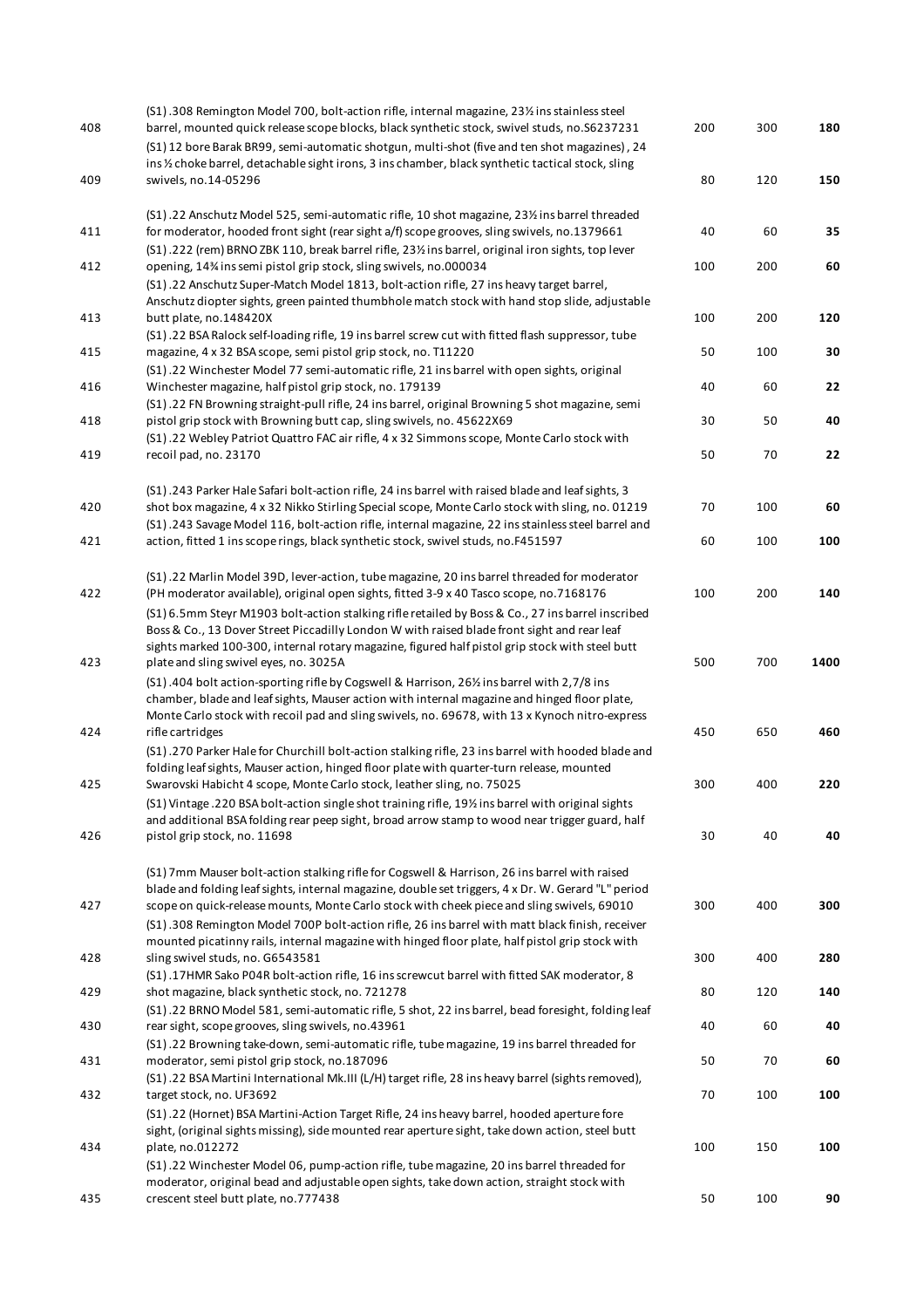|     | (S1) 7.62mm Enfield No.4 Mk1/3 'Fulton Regulated' bolt-action target rifle, 27 ins rope twist<br>barrel, Matchmaker tunnel front sight and Parker Hale PH5C adjustable rear sight, 10 shot                                                                          |     |     |     |
|-----|---------------------------------------------------------------------------------------------------------------------------------------------------------------------------------------------------------------------------------------------------------------------|-----|-----|-----|
| 436 | magazine, receiver stamped F56FTR, leather sling, no. 21L5480, with vinyl slip and cleaning rod                                                                                                                                                                     | 250 | 450 | 380 |
| 437 | (S1) .22 Logun bolt-action pcp FAC air rifle, fitted moderator, mounted 3-9 x 40 BSA scope,<br>Monte Carlo stock with recoil pad, no. 25376                                                                                                                         | 70  | 100 | 80  |
|     | (S1).308(Win) Browning A-Bolt sporting rifle, 20% ins barrel screwcut for moderator, internal<br>magazine with hinged floor plate, black synthetic stock with sling swivel studs and recoil pad,                                                                    |     |     |     |
| 438 | no.01694MN351                                                                                                                                                                                                                                                       | 100 | 200 | 70  |
| 439 | (S1).270 Browning A-Bolt stalking rifle, barrel fitted with T8 moderator, internal magazine with<br>hinged floor plate, 3-9 x 50 Richter Optik scope mounted on Tier-One Picatinny rail, semi pistol<br>grip stock with fitted bipod, webbing sling, no. 61504PT717 | 150 | 250 | 110 |
|     | (S1).357(Mag) Winchester Model 94AE lever-action rifle, 16 ins round barrel with open sights,<br>tube magazine, plain receiver with good finish, straight stock with Winchester butt cap, no.                                                                       |     |     |     |
| 440 | 6269887                                                                                                                                                                                                                                                             | 250 | 350 | 230 |
|     | (S1).22 Browning lever-action rifle, 19½ ins barrel with blade and v-notch sights, tube<br>magazine, scroll engraved black receiver, straight stock with gloss finish and browning butt cap,                                                                        |     |     |     |
| 441 | no. 20395ZW242                                                                                                                                                                                                                                                      | 150 | 250 | 220 |
|     | (S1).22 BRNO Model 1 bolt-action rifle, 13 ins screwcut barrel with fitted moderator, 5 shot                                                                                                                                                                        |     |     |     |
| 442 | magazine, mounted 3-4 x 40 Tasco scope, half pistol grip stock, no. 34979<br>(S1).22 Anschutz Match 50 bolt-action target rifle, 27 ins heavy barrel with three dovetail sight                                                                                      | 30  | 60  | 60  |
| 443 | mounts, pistol grip thumbhole stock with adjustable hooked butt plate, no. 95230                                                                                                                                                                                    | 70  | 100 | 90  |
| 444 | (S1).22 BSA International MkII Martini-action target rifle, 25 ins barrel with three dovetail sight<br>mounts, pistol grip stock, no. FC1532X                                                                                                                       | 70  | 100 | 110 |
|     | (S1) 7.5 x 55mm Schmidt-Rubin straight-pull service rifle, in military specification with blade                                                                                                                                                                     |     |     |     |
|     | and ramp sights, barrel cap, box magazine, the stock with inset pistol grip, steel butt plate, no.                                                                                                                                                                  |     |     |     |
| 445 | 290743                                                                                                                                                                                                                                                              | 250 | 350 | 270 |
|     | (S1) .22 BRNO Model 2 bolt-action rifle, 24 ins screwcut barrel, 10 shot magazine, 3-12 x 40IR                                                                                                                                                                      |     |     |     |
| 446 | scope, semi pistol grip stock with sling swivels, no. 244672                                                                                                                                                                                                        | 30  | 50  | 60  |
|     | (S1) .22-250 Savage Model 110 bolt-action rifle, 23 ins screwcut barrel with T8 moderator                                                                                                                                                                           |     |     |     |
| 447 | available, internal magazine, picatinny rail, half pistol grip stock with recoil pad, no. F304996                                                                                                                                                                   | 70  | 100 | 60  |
|     | (S1).22 BRNO Model 1, bolt-action rifle, ten shot magazine, 23 ins barrel threaded for                                                                                                                                                                              |     |     |     |
| 450 | moderator, original bead and folding leaf sights, sling swivels, 2.5 x 70 Ajack scope, no.92913                                                                                                                                                                     | 100 | 150 | 110 |
|     | (S1).22 BRNO Mod. 2-E-H bolt-action rifle, 16% ins screwcut barrel, 5 shot magazine, 4-12 x 50                                                                                                                                                                      |     |     |     |
| 451 | Nikko Stirling Mountmaster scope, half pistol grip stock with sling swivel studs, no. 428886                                                                                                                                                                        | 30  | 50  | 50  |
|     | (S1) .22 Vickers Armstrongs 'Empire Model' Martini-action target rifle, 30 ins heavy barrel with                                                                                                                                                                    |     |     |     |
| 452 | tunnel front sight and adjustable aperture back sight, straight hand stock, no. E2174                                                                                                                                                                               | 70  | 100 | 60  |
|     | (S1) .22-250 Ruger M77 bolt-action rifle, 25 ins heavy barrel with gloss block finish, receiver                                                                                                                                                                     |     |     |     |
|     | mounted 1 ins scope rings, internal magazine with hinged floor plate, semi pistol grip stock                                                                                                                                                                        |     |     |     |
| 453 | with recoil pad, sling swivels, no. 71-45428                                                                                                                                                                                                                        | 100 | 200 | 130 |
|     | (S1) .22 BSA Sportsman-Five bolt-action rifle, 25 ins barrel with original open sights, 5 shot                                                                                                                                                                      |     |     |     |
| 454 | magazine, semi pistol grip Beech stock with BSA logo stamp, no. KA35723                                                                                                                                                                                             | 20  | 40  | 25  |
|     | (S1) .22 BRNO Mod. 2-E-S bolt-action rifle, 25 ins barrel screwcut for moderator, hooded blade                                                                                                                                                                      |     |     |     |
|     | and ramp sights, 5 shot magazine, half pistol grip lightly figured stock with sling swivel studs,                                                                                                                                                                   |     |     |     |
| 456 | no. 474385. The gun appears to have had little use.                                                                                                                                                                                                                 | 40  | 60  | 50  |
|     | (S1).30-06SPRG Ruger M77 Mark II bolt-action rifle, 19 ins barrel with black gloss finish, raised                                                                                                                                                                   |     |     |     |
|     | blade and v-notch sights, internal magazine with hinged floor plate, 4 x 32 Nikko Stirling<br>'Special' scope, Prince of Wales stutzen stock with recoil pad, sling swivels, no. 787-75865, with                                                                    |     |     |     |
| 457 | 20 x Federal 180gr soft point cartridges                                                                                                                                                                                                                            | 250 | 350 | 280 |
|     | (S1) .22 BSA Supersport-Five bolt-action rifle, 22% ins barrel with raised blade and ramp sights,                                                                                                                                                                   |     |     |     |
|     | 5 shot magazine, mounted Weaver D4 scope, half pistol grip stock with cheek piece and leather                                                                                                                                                                       |     |     |     |
| 458 | sling, no. T3174SA                                                                                                                                                                                                                                                  | 30  | 50  | 40  |
|     | (S1).243(Win) Ruger American bolt-action rifle, 18 ins barrel screwcut for moderator (capped),                                                                                                                                                                      |     |     |     |
|     | 4 shot magazine, 3-12 x 44 Hawke SR6 scope, black synthetic stock with recoil pad, fitted bipod,                                                                                                                                                                    |     |     |     |
| 459 | webbing sling, no. 691-55059. The gun appears to have had little use.                                                                                                                                                                                               | 200 | 300 | 150 |
|     | (S1) .22 Remington 597 VTR semi-automatic rifle, 16 ins screw cut barrel (capped), 5 shot                                                                                                                                                                           |     |     |     |
| 460 | magazine, 3-10 x 44 Hawke Endurance scope, black synthetic tactical stock, no. C2617288                                                                                                                                                                             | 100 | 200 | 120 |
|     | (S1) 7 x 57mm Parker Hale bolt-action sporting rifle, 24% ins screw cut barrel (capped), Mauser                                                                                                                                                                     |     |     |     |
|     | action with engraved receiver and internal magazine with hinged floor plate, mounted 4-12 x                                                                                                                                                                         |     |     |     |
|     | 40 Leupold Vari-X II scope, Prince of Wales stock with right hand palm swell, recoil pad and                                                                                                                                                                        |     |     |     |
| 461 | sling swivel studs, no. S-18003                                                                                                                                                                                                                                     | 200 | 400 | 140 |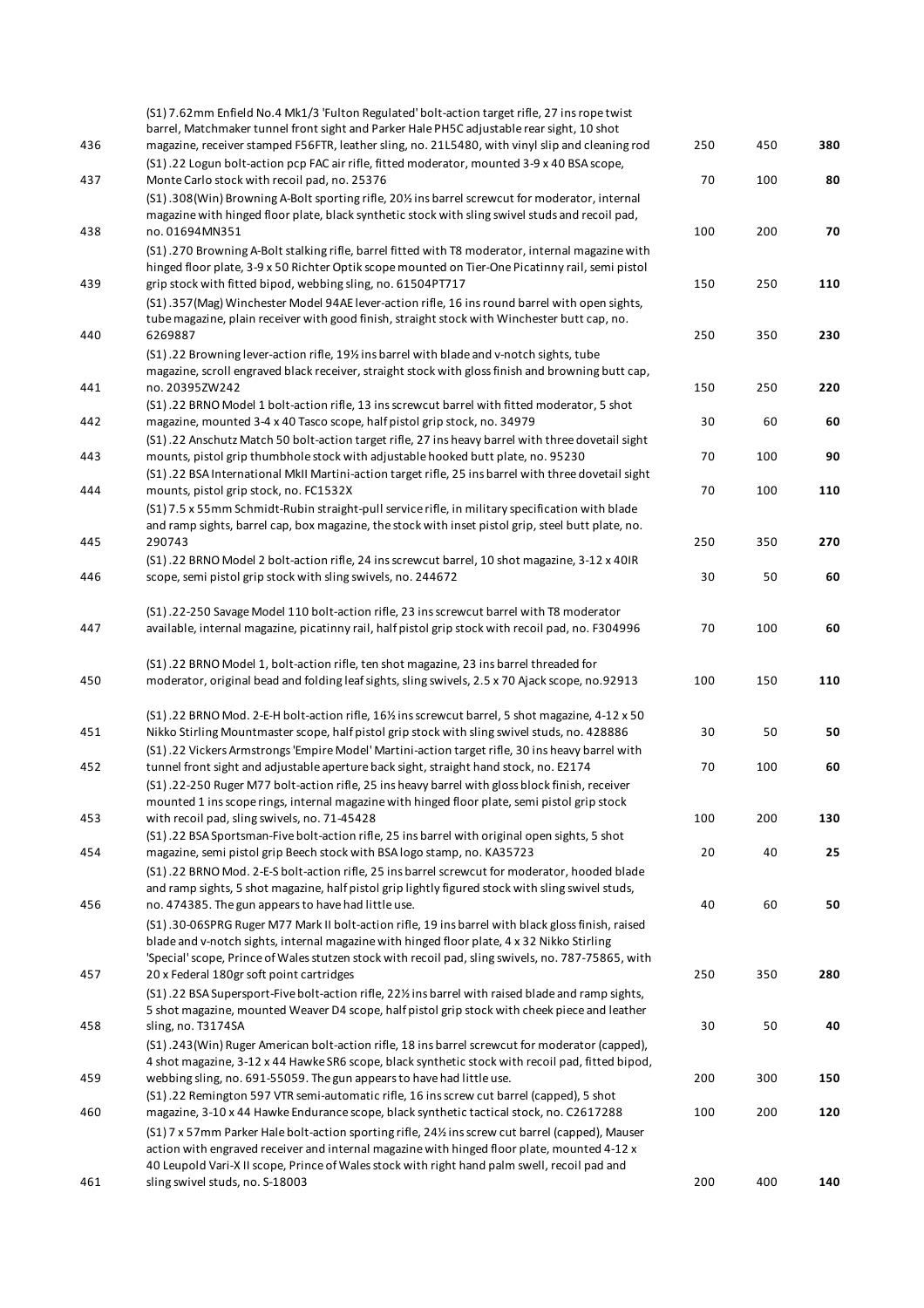| 462        | (S1).44(Rem Mag) Winchester Model 94AE lever-action saddle ring carbine, 16 ins round barrel<br>with open sights, tube magazine, plain black receiver, straight stock with Winchester butt cap,<br>no. 6299097. The gun appears to have had little use.<br>(S1).17(Hmr) CZ 452-2E American bolt-action rifle (magazine absent), 201/2 ins barrel with fitted | 300       | 400       | 380       |
|------------|--------------------------------------------------------------------------------------------------------------------------------------------------------------------------------------------------------------------------------------------------------------------------------------------------------------------------------------------------------------|-----------|-----------|-----------|
|            | SAK moderator, mounted 4.5-14 x 42mm Burris LRS scope, semi pistol grip stock with recoil<br>pad, no. A060969                                                                                                                                                                                                                                                | 100       | 150       | 60        |
| 463        | (S1).22 Remington Model 4 take-down rolling block rifle, 22 ins octagonal barrel (screw cut for<br>moderator), barrel stamped Remington Arms - Union Metallic Cartridge Co. with New York                                                                                                                                                                    |           |           |           |
| 465        | address, straight stock with steel butt plate stamped Remington UMC, no. J296501<br>(S1) .22 Stevens 'Favorite' falling block take-down rifle, 22% ins octagonal barrel, the breech                                                                                                                                                                          | 50        | 100       | 130       |
| 466        | stamped Favorite, action stamped J.A. Stevens A&TCo. Chicopee Falls Mass. USA with push-<br>forward underlever opening, straight hand stock with Stevens butt cap, no. H154                                                                                                                                                                                  | 40        | 60        | 100       |
| 467        | (S1) .22 BSA Enfield single shot bolt-action target rifle (.303 conversion), 25 ins barrel with<br>tunnel front sight and Parker Hale 5A adjustable aperture back sight, box magazine retained but<br>redundant, brass butt plate, sling swivels, no. 5517                                                                                                   | 100       | 200       | 520       |
|            | (S1).220 BSA Martini-action rifle, 28% ins heavy barrel with open sights (ramp sight a/f),<br>additional BSA folding rear peep sight, straight stock with steel butt plate, webbing sling, no.                                                                                                                                                               |           |           |           |
| 468        | 19482<br>(S1).22 Mossberg 42M-B 'U.S. Lease-Lend' bolt-action training rifle, 23 ins barrel with tunnel                                                                                                                                                                                                                                                      | 60        | 100       | 110       |
| 469        | front sight and adjustable rear sight, additional Mossberg No.4 back sight, 7 shot magazine, full<br>stutzen stock with steel butt cap with magazine trap, no. 2644<br>(S1).220 BSA martini action target rifle, 20% ins 'Phoenix' heavy barrel, tunnel front sight,                                                                                         | 80        | 120       | 200       |
| 471        | Parker hale adjustable aperture back sight, pistol grip stock, webbing sling, no. P61690<br>(S1) .22 BSA Martini-action heavy target rifle, 28% ins barrel with file cut rib, BSA tunnel front                                                                                                                                                               | 70        | 100       | 100       |
| 472        | sight, Parker Hale PH15-A adjustable back sight, broad grip forestock with sling swivels, pistol<br>grip target stock with cheek piece and recoil pad, no. 51308<br>(S1) .22 Enfield 1888 Martini-action training rifle (.303 Greener/NRA conversion), 30 ins                                                                                                | 100       | 150       | 110       |
| 473        | fullstocked barrel stamped C.G. Bonehill and with two steel bands, tunnel and tangent sights<br>with additional BSA folding rear peep sight, straight stock with steel butt plate, no. 7927                                                                                                                                                                  | 100       | 200       | 270       |
| 474        | (S1).220 BSA single shot bolt-action rifle, 19½ ins heavy barrel with open sights, BSA No.8 peep<br>sight base, half pistol grip stock stamped L&S to base, no. 7008<br>(S1) .220 BSA Martini-action target rifle, 25 ins barrel with AGP tunnel front sight, tangent mid                                                                                    | 30        | 50        | 20        |
| 475        | sight, BSA adjustable aperture folding rear peep sight, the receiver with original finish and BSA<br>trademark stamp, straight hand stock with BSA butt cap, no. 42567                                                                                                                                                                                       | 80        | 120       | 110       |
| 476        | (S1) .22 Unique (France) self-loading rifle, 19% ins barrel, black receiver, two 10 shot magazine,<br>semi pistol grip stock with original butt cap, sling swivels, no. 826                                                                                                                                                                                  | 30        | 50        | 12        |
| 477        | (S1) .220 BSA Martini-action target rifle, 28% ins heavy barrel, compact tunnel front sight (mid<br>tangent sight a/f), BSA folding rear peep sight, straight stock with sling swivels, no. 46222                                                                                                                                                            | 70        | 100       | 120       |
| 478        | (S1).22 vintage BSA Sportsman Fifteen bolt-action rifle, 25 ins barrel with original sights, tube<br>magazine, half pistol grip stock with BSA trademark stamp, no. LB15867<br>(S1).22 London Small Arms (War Office Patent) bolt-action training rifle dated 1908 (magazine                                                                                 | 40        | 50        | 12        |
| 479        | absent), 24 ins barrel with blade and ramp sights, half pistol grip stock with LSA trademark<br>stamp, brass butt plate, sling swivels, no. 451                                                                                                                                                                                                              | 30        | 60        | 60        |
|            | (S1).22 HRB Co. (1893) Martini-action rifle (.303 SMRC/C.G. Bonehill conversion), 29 ins barrel,<br>half-stocked with two steel bands, long-tunnel and ramp sights, straight stock with steel butt                                                                                                                                                           |           |           |           |
| 480<br>481 | plate, leather sling, no. 25060<br>(S1).220 BSA bolt-action single shot rifle, 191/2 ins heavy barrel with open sights, inset base for<br>BSA No.8 peep sight, half pistol grip stock, no. 4593                                                                                                                                                              | 100<br>30 | 150<br>40 | 180<br>12 |
| 482        | (S1).22 BSA Martini-International Mk II target rifle, 25% ins heavy barrel, Parker Hale PH-1 & 25-<br>B target sights, thumbhole pistol grip stock with cheek piece, no. FC1376X                                                                                                                                                                             | 80        | 120       | 140       |
| 483        | (S1).22 W.W. Greener Martini-action target rifle, 25% ins barrel, blade tangent and rear peep<br>sights, straight stock (with 1 ins extension), steel butt plate, no. 026381                                                                                                                                                                                 | 50        | 80        | 120       |
| 484        | (S1) .220 BSA Martini-action target rifle, 28% ins heavy barrel, tunnel front sight and PH7A<br>adjustable aperture back sight, the receiver with BSA trademark stamp and inscribed C. Riggs &<br>Co. Broad St. Station London EC, straight stock, no. 10288                                                                                                 | 80        | 120       | 100       |
| 485        | (S1) .22 vintage BSA bolt-action poacher's rifle, 19% ins barrel with blade front sight, folding leaf<br>sights and additional receiver mounted folding peep sights marked 50-100, sliding thumb                                                                                                                                                             | 50        | 80        | 30        |
|            | release to fold stock, half pistol grip with good patina throughout, no. 16836<br>(S1) .220 BSA vintage bolt-action single shot rifle, 23% ins barrel with original sights, half pistol                                                                                                                                                                      |           |           |           |
| 486        | grip stock with sling swivel eyes, no. 13331<br>(S1) .22 LSA 1886 Martini-action rifle (.303 Bonehill conversion), 29 ins fullstocked barrel with<br>tunnel and ramp sights, additional folding rear peep sight, straight hand stock with steel butt                                                                                                         | 20        | 40        | 20        |
| 487        | plate, no. 14373                                                                                                                                                                                                                                                                                                                                             | 100       | 200       | 190       |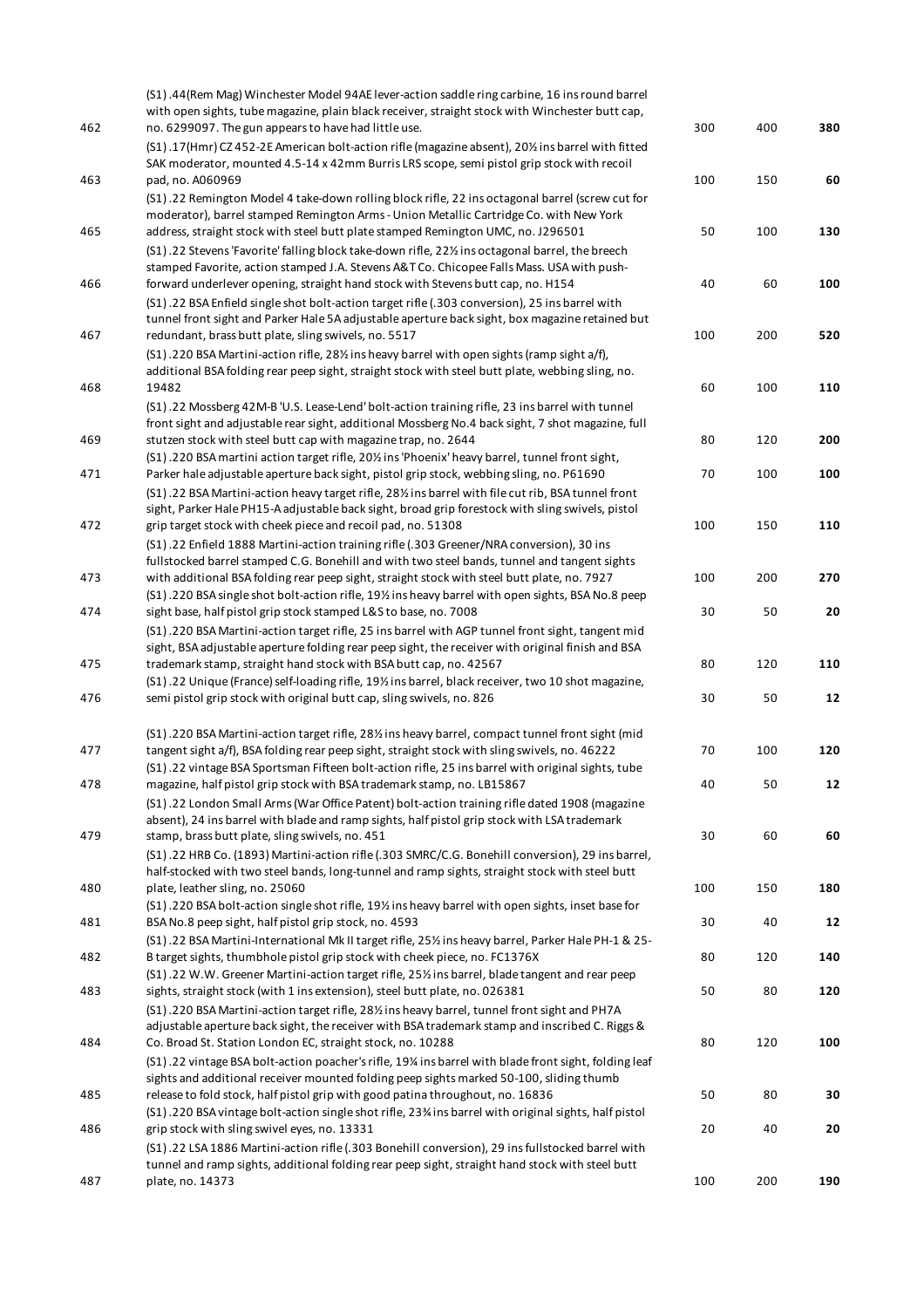|     | (S1).22 Remington-UMC rolling block 'Military Model' single shot rifle, 21 ins round barrel with                                                                                                                                                                                     |     |     |     |
|-----|--------------------------------------------------------------------------------------------------------------------------------------------------------------------------------------------------------------------------------------------------------------------------------------|-----|-----|-----|
|     | open sights, stamped name and patents dated July 1902, the action with trace colour, straight                                                                                                                                                                                        |     |     |     |
| 488 | hand stock with original butt cap, no. 3905                                                                                                                                                                                                                                          | 50  | 80  | 90  |
| 489 | (S1) .22 early BSA pump-action rifle, 21% ins barrel with original open sights, tube magazine,<br>black receiver with good original finish and BSA trademark stamp, straight hand stock, no. 7647                                                                                    | 60  | 100 | 45  |
| 490 | (S1).22 BSA Sportsman bolt-action rifle, 25% ins barrel with original sights, single shot, half<br>pistol grip stock with BSA trademark stamp, no. J15693                                                                                                                            | 30  | 40  | 15  |
| 491 | (S1) .220 BSA Martini-action target rifle, 241/2 ins barrel, target sights, straight stock with BSA<br>butt cap, no. 45562                                                                                                                                                           | 70  | 100 | 110 |
| 492 | (S1).220 vintage BSA bolt-action single shot rifle, 19% ins heavy barrel, blade front sight, BSA<br>folding rear peep sight, half pistol grip stock, no. 10395                                                                                                                       | 30  | 50  | 28  |
| 494 | (S1) .220 BSA Martini-action target rifle, 28% ins heavy barrel, AGP & BSA target sights, pistol<br>grip stock with cheek piece, no. 59438                                                                                                                                           | 70  | 100 | 90  |
| 495 | (S1).22 Winchester Model 69 bolt-action rifle, 25 ins barrel with original open sights, two<br>original 5 shot magazines, half pistol grip stock with Winchester butt cap, no. 575                                                                                                   | 30  | 60  | 30  |
| 496 | (S1).22 Iver Johnson US self-loading carbine, 18 ins barrel, 10 shot magazine, rail mounted 4 x<br>40 Rhino scope, half pistol grip stock with steel butt plate, webbing sling, no. 032982                                                                                           | 80  | 120 | 60  |
|     | (S1).270 Midland gun Co. bolt-action rifle, 23 ins screwcut barrel (capped), Mauser action with<br>fitted dovetail scope blocks, internal magazine with hinged floor plate, Prince of Wales stock                                                                                    |     |     |     |
| 497 | with cheek piece, sling swivels studs, no. 41232                                                                                                                                                                                                                                     | 70  | 100 | 40  |
| 498 | (S1).22 Remington Model 597 semi-automatic rifle, 20 ins barrel with Parker Hale moderator, 5<br>shot magazine, mounted 3-9 x 40 scope, half grip grey composite stock, no. A2777135<br>(S1).22 Remington Speedmaster Model 552 semi-automatic rifle, 211/2 ins barrel screw cut for | 40  | 60  | 22  |
| 499 | moderator, tube magazine, rail mounted 6 x 36 Swarovski Habicht Nova scope, Prince of wales<br>stock with Remington butt cap, no. A1868137                                                                                                                                           | 50  | 80  | 60  |
| 500 | (S1) .22 CMMG Mk4 Multi AR-15 semi-automatic tactical rifle, multi shot magazine, no.<br>SGC010526                                                                                                                                                                                   | 200 | 300 | 320 |
| 501 | (S1).22 Nordic Components/Ruger 10/22 semi-automatic tactical carbine (magazine absent),<br>fluted barrel threaded for moderator, fitted Harris bipod, no. 351-48469                                                                                                                 | 100 | 200 | 110 |
| 502 | (S1).22(Wmr) Marlin 922M self-loading rifle, 21 ins barrel with original sights, 6 shot magazine<br>(with three additional 6 shot magazines), mounted 3-9 x 40 Norconia scope, half pistol grip<br>stock with recoil pad, no. 04608504                                               | 60  | 100 | 100 |
| 503 | (S1).22 FN Browning semi-automatic take-down rifle, 19 ins barrel with open sights, tube<br>magazine, half pistol grip stock, no. 163491                                                                                                                                             | 30  | 60  | 40  |
|     | (S1).22 Marlin Model 7000 semi-automatic rifle, 18 ins heavy barrel (screw cut, capped), 10<br>shot magazine, 3-9x40 Simmons scope on Weaver scope rings, black synthetic stock with recoil                                                                                          |     |     |     |
| 505 | pad, no. 02184726<br>(S1) 7mm Magnum BSA bolt-action rifle, 23 ins barrel with raised hooded blade and v-notch                                                                                                                                                                       | 40  | 60  | 25  |
| 506 | sights, internal magazine with hinged floor plate, 4 x Bushnell Scope-Chief IV scope on Leupold<br>rail, Monte Carlo stock with recoil pad, sling swivels, no. 12N377                                                                                                                | 100 | 200 | 80  |
| 507 | (S1).243(Win) Parker Hale bolt-action rifle, 24% ins screw cut barrel (sights removed), Mauser<br>action with Parker Hale dovetail scope blocks, internal magazine with hinged floor plate, Monte<br>Carlo stock with recoil pad, sling swivel studs, no. P-96348                    | 70  | 100 | 60  |
|     | (S1) 7 x 57mm BSA bolt-action rifle, 24% ins barrel with black gloss finish, raised blade and<br>Williams V-notch sights, internal magazine with hinged floor plate, receiver mounted dovetail                                                                                       |     |     |     |
| 508 | scope mounts, Monte Carlo stock with recoil pad, sling swivel studs, no. 5R1459<br>(S1) .22 Enfield 1874 Martini-action rifle (.303 C.G. Bonehill conversion for The Society Of                                                                                                      | 100 | 200 | 80  |
| 510 | Miniature Rifle Clubs), 29% ins fullstocked barrel with two steel bands, steel cleaning rod,<br>action stamped with V.R. and crown cypher, straight stock with steel butt plate, no. 4827                                                                                            | 100 | 200 | 200 |
| 511 | (S1).22WMR Weihrauch HW60J bolt-action rifle, 20 ins barrel screwcut for moderator, 5 shot<br>magazine, 3-9 x 40 BSA scope, Monte Carlo stock with recoil pad, sling swivel studs, no. 30241                                                                                         | 60  | 100 | 80  |
| 512 | (S1) 6.5 x 55mm Mauser bolt-action rifle, 23 ins two stage barrel screwcut for moderator<br>(capped), internal magazine with hinged floor plate, mounted 6 x 42 scope, Monte Carlo stock<br>with sling swivel studs, no. 133191                                                      | 150 | 250 | 110 |
|     | (S1).22 Ruger Model Ninety-Six lever-action carbine, 18% ins barrel with blade and folding v-<br>notch sights, 10 shot rotary magazine, half pistol grip stock with curved steel butt plate, no.                                                                                     |     |     |     |
| 515 | 620-17355<br>(S1).22 Ruger 10/22 semi-automatic carbine (magazine absent), 191/2 ins screwcut barrel with                                                                                                                                                                            | 80  | 120 | 160 |
| 516 | fitted moderator, mounted 3-9 x 50 Tasco scope, half pistol grip stock with recoil pad, Parker<br>Hale sling, no. 248-15077                                                                                                                                                          | 40  | 60  | 40  |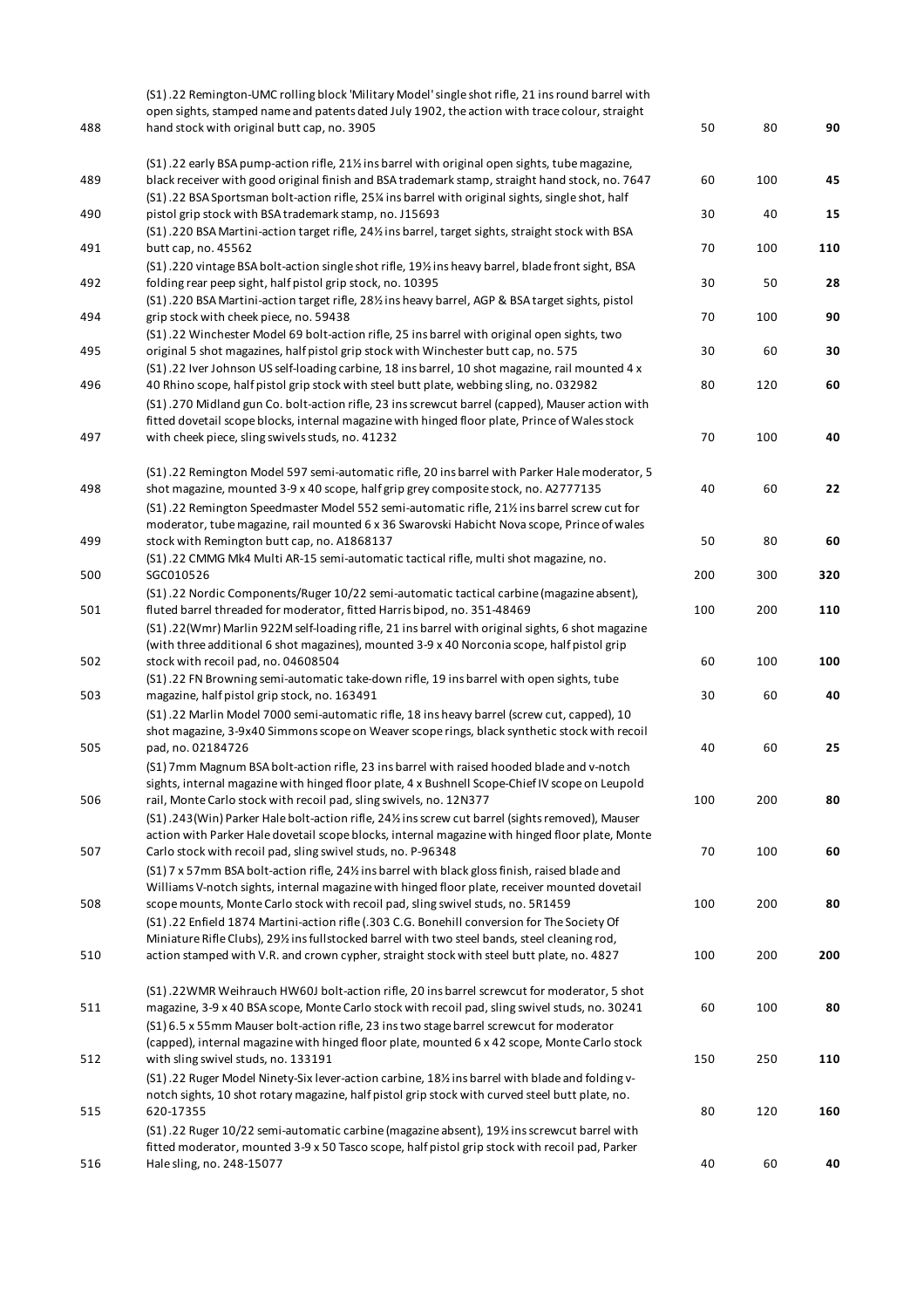|     | (S1).44 (Rem Mag) Ruger Model Ninety-Six lever action carbine (magazine absent), 181/2 ins barrel                                                                                                  |     |      |     |
|-----|----------------------------------------------------------------------------------------------------------------------------------------------------------------------------------------------------|-----|------|-----|
| 517 | with blade front sight (rear sight a/f), receiver with scope rail, half pistol grip stock, no. 640-<br>11123                                                                                       | 40  | 60   | 140 |
|     | (S1).223(Rem) CZ 527 bolt-action rifle, 24 ins barrel, 5 shot magazine, mounted 6 x 42 Leupold                                                                                                     |     |      |     |
| 518 | scope, Harris Ultralight bipod, half pistol grip stock, leather sling, no. 88663                                                                                                                   | 100 | 200  | 110 |
|     | (S1).22(short) Gevarm semi-automatic rifle (magazine absent), 21% ins two stage barrel, tunnel                                                                                                     |     |      |     |
| 519 | and ramp sights, 4 x 20 Nikko Stirling scope, semi pistol grip stock, no. 19566                                                                                                                    | 20  | 40   | 20  |
|     | (S1).222 BSA 'Majestic' bolt-action rifle, 21 ins barrel with black gloss finish, internal magazine                                                                                                |     |      |     |
|     | with hinged floor plate, receiver mounted Parker Hale dovetail scope blocks, Stutzen stock, half                                                                                                   |     |      |     |
| 522 | pistol grip with cheek piece and recoil pad, no. 2R8451                                                                                                                                            | 100 | 200  | 80  |
|     | (S1).243 Howa 1500 bolt-action rifle, 23 ins screwcut barrel (capped), internal magazine with<br>hinged floor plate (marked Howa in gold), 4-16 x 40 Tasco on Weaver 1 ins rings, black synthetic  |     |      |     |
| 523 | stock with recoil pad, leather sling, no. B178968                                                                                                                                                  | 150 | 250  | 130 |
|     |                                                                                                                                                                                                    |     |      |     |
|     | ** NOW S58** 8 x 58mmR Swedish Remington rolling block rifle dated 1896, 32 ins barrel (nitro                                                                                                      |     |      |     |
|     | proof), fullstocked with two steel bands (cleaning rod absent), blade and ramp sights marked<br>300-400-500-600, action with some original colour, straight stock with steel butt plate, no.       |     |      |     |
|     | 10659 As per: CIRCULAR 001/2021: ANTIQUE FIREARMS REGULATIONS 2021 AND THE POLICING                                                                                                                |     |      |     |
|     | AND CRIME ACT 2017 (COMMENCEMENT NO.11 AND TRANSITIONAL PROVISIONS) REGULATIONS                                                                                                                    |     |      |     |
|     | 2021 Published 11 March 2021 The calibre known as 8 x 58mmR has been added to the                                                                                                                  |     |      |     |
|     | obsolete calibre list, this gun can now therefore be sold under Section 58 as an antique firearm                                                                                                   |     |      |     |
| 524 | for which a certificate is not required                                                                                                                                                            | 200 | 300  | 480 |
|     | (S1) The barrel, action and stock of a .44-40 Winchester Model 1892 saddle ring carbine, 191/2                                                                                                     |     |      |     |
| 525 | ins round barrel (black powder proof), no. 773726                                                                                                                                                  | 50  | 150  | 210 |
|     | (S1) .222 BSA 'Majestic' bolt-action rifle, 21 ins screw cut barrel (T4AR over-barrel moderator<br>available), receiver fitted 25mm scope rings, internal magazine, semi pistol grip stock with    |     |      |     |
| 526 | recoil pad, sling swivels studs, no. 2R8466                                                                                                                                                        | 100 | 200  | 80  |
|     | (S1).243 Midland Gun Co. bolt-action rifle, 24% ins barrel, hooded blade and folding v-notch                                                                                                       |     |      |     |
|     | sights, Mauser action with internal magazine and hinged floor plate, Monte Carlo stock with                                                                                                        |     |      |     |
| 527 | cheek piece, sling swivels, no. 20908                                                                                                                                                              | 80  | 120  | 80  |
|     | (S1) .222 BRNO Arms Factory CZ 527 bolt-action rifle, 23% ins barrel fitted with MAE 224                                                                                                           |     |      |     |
|     | stainless steel moderator, 4 shot magazine, mounted 3-9 x 40 Bushnell scope, half pistol grip                                                                                                      |     |      |     |
| 528 | stock with cheek piece, webbing sling, no. 50137                                                                                                                                                   | 80  | 120  | 80  |
|     | (S1) .22(short) Winchester Model 74 self-loading rifle, 24 ins barrel with open sights and                                                                                                         |     |      |     |
|     | additional Parker Hale folding rear peep sight, tube magazine, half pistol grip stock with steel                                                                                                   |     |      |     |
| 529 | butt plate, no. 5108                                                                                                                                                                               | 30  | 50   | 40  |
|     | (S1) .423 Parker Hale bolt-action rifle, 24% ins barrel, raised blade and folding v-notch sights,<br>Mauser action with Parker Hale scope blocks, internal magazine, Monte Carlo stock with recoil |     |      |     |
| 530 | pad, sling swivels, no. S-06648                                                                                                                                                                    | 50  | 100  | 50  |
|     | (S1).223 Tikka M595 bolt-action rifle, 23 ins screwcut barrel, receiver cut with scope grooves, 3                                                                                                  |     |      |     |
| 532 | shot magazine, half pistol grip stock with recoil pad, no. 915765                                                                                                                                  | 100 | 200  | 100 |
|     | (S1).243 Sabatti bolt-action rifle, 21% ins screwcut barrel (capped), internal magazine, half                                                                                                      |     |      |     |
| 533 | pistol grip stock with recoil pad, no. 14904                                                                                                                                                       | 50  | 80   | 60  |
|     |                                                                                                                                                                                                    |     |      |     |
|     | (S1).22 hammer Holland & Holland rifle (former Rook rifle), 28 ins lined octagonal barrel with                                                                                                     |     |      |     |
|     | engine turned top flat, the right and left flats inscribed with maker's name and New Bond Street                                                                                                   |     |      |     |
| 534 | address, side lever action, 15 ins Prince of Wales stock with steel butt plate, no. 9361                                                                                                           | 200 | 300  | 130 |
|     | (S1).32 (W.S.) Winchester Model 94 lever-action rifle, 25% ins heavy target octagonal barrel                                                                                                       |     |      |     |
|     | (special order, recent nitro proof), the left flank bearing Winchester Repeating Arms Co. address<br>and patent number, full length tube magazine, the steel receiver with good original finish,   |     |      |     |
| 535 | folding rear peep sight, straight stock with steel crescent butt plate, no. 944165                                                                                                                 | 800 | 1200 | 880 |
|     |                                                                                                                                                                                                    |     |      |     |
|     | (S1).22-250 (Ackley Improved) Ruger M77 Mark 2 bolt-action rifle, 25% ins fluted stainless steel                                                                                                   |     |      |     |
|     | barrel by Border Barrels (Scotland) and threaded for moderator, internal magazine with hinged                                                                                                      |     |      |     |
| 536 | floor plate, laminated semi pistol grip stock with recoil pad, webbing sling, no. 783-03746                                                                                                        | 200 | 250  | 170 |
|     | (S1).243(Win) Remington Model 770 bolt-action rifle, 22% ins barrel threaded for moderator, 3                                                                                                      |     |      |     |
|     | shot box magazine, mounted 2.5-10 x 56 Hawke Endurance scope, pistol grip composite stock,                                                                                                         |     |      |     |
| 537 | no. M71605691                                                                                                                                                                                      | 100 | 200  | 100 |
| 538 | (S1) 7.62 x 51mm R.F.I. Enfield 2A1 bolt-action carbine dated 1968, 201/2 ins barrel with blade<br>and ramp sights, 10 shot box magazine, no. AB2056                                               | 250 | 450  | 170 |
|     | (S1).243(Win) CZ 550, bolt-action rifle, box magazine, 23 ins barrel threaded for moderator                                                                                                        |     |      |     |
| 540 | (over barrel moderator available), swivel studs, no. C4113                                                                                                                                         | 100 | 150  | 100 |
|     | (S1) .20 Theoben Eliminator break-barrel gas ram FAC air rifle, fitted moderator, 3.5-10 x 40                                                                                                      |     |      |     |
|     | Simmons Whitetail scope, Monte Carlo stock with recoil pad, Theoben leather sling, no.                                                                                                             |     |      |     |
| 542 | TB10794                                                                                                                                                                                            | 150 | 250  | 160 |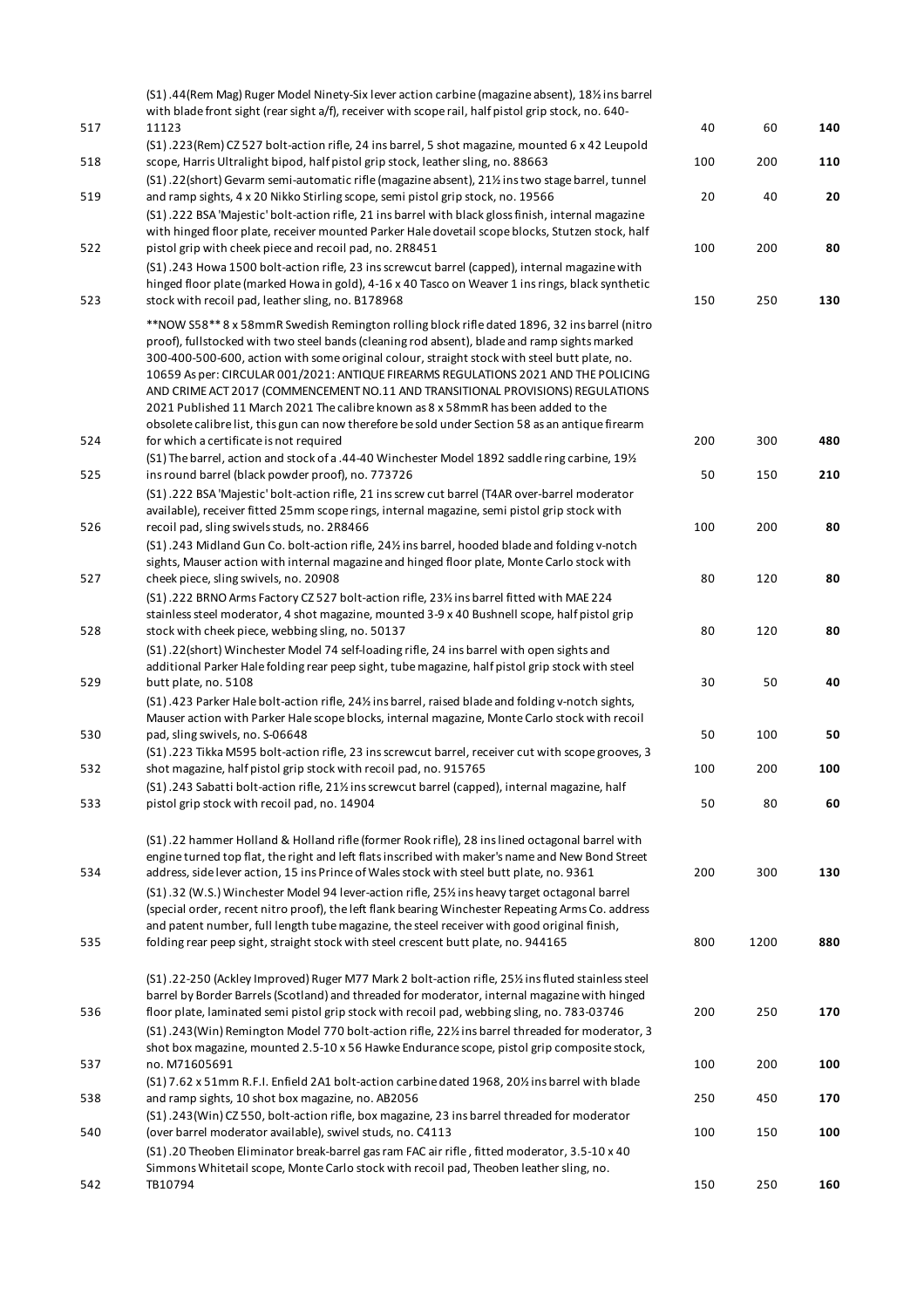| 543 | (S1).22/20 bore Savage 24 Series S combination gun over and under, 24 ins barrels, the upper<br>rifled barrel with open sights and scope grooves, the lower 20 bore barrel with 1/2 choke and 3<br>ins chamber, plain action with good colour, 14 ins semi pistol grip stock, no. D558619                                                                                                                                  | 100 | 200 | 110 |
|-----|----------------------------------------------------------------------------------------------------------------------------------------------------------------------------------------------------------------------------------------------------------------------------------------------------------------------------------------------------------------------------------------------------------------------------|-----|-----|-----|
|     | (S1).45-70 U.S. Springfield M1884 'Trapdoor' rifle, 32 ins fullstocked barrel (good bore), correct<br>round-rod bayonet/cleaning rod, blade front sight and improved Buffington rear sight, the steel<br>lock with Eagle motif and stamped U.S. Springfield, straight stock and steel crescent butt plate<br>with cartridge compartment, leather sling, no. 512999. Certificate of proof dated 18.03.97,                   |     |     |     |
| 544 | confirming black powder proof 'in lieu of proof marks' (No. 5237)<br>(S1).22 Weihrauch HW66 bolt-action rifle, 14 ins screwcut varmint barrel (moderator                                                                                                                                                                                                                                                                   | 600 | 800 | 420 |
| 545 | available), two 5 shot magazines, mounted 3-9 x 50 Weaver scope, half pistol grip stock with<br>recoil pad, no. 45386                                                                                                                                                                                                                                                                                                      | 80  | 120 | 60  |
| 547 | (S1).22 Voere StLf1 semi-automatic rifle, 17 ins screw cut barrel with cap (Parker Hale<br>moderator available), blade front sight (original rear sight present but removed), mounted 4 x<br>32 original Model 10 scope, two magazines (1 x 8 shot + 1 x high capacity), semi pistol grip stock<br>with steel butt plate, sling swivels, no. 305359 with original instructions. The gun appears to<br>have had little use. | 40  | 60  | 40  |
|     | (S1).22 Theoben Eliminator break action gas-ram FAC air rifle, fitted Vortex silencer, rail<br>mounted scope rings, Monte Carlo stock with cheek piece and recoil pad, sling swivels, no.                                                                                                                                                                                                                                  |     |     |     |
| 548 | TB19398<br>(S1).22 / .17HMR Sako P04R bolt-action rifle, 21 ins screwcut barrel (two barrel set), Sport                                                                                                                                                                                                                                                                                                                    | 200 | 300 | 200 |
| 550 | Match scope rings, four magazines, black semi pistol grip stock, with moderator, no. D50724<br>(S1) 7.62mm Parker Hale Enfield Model T4 bolt-action rifle, 22 ins heavy target barrel, folding                                                                                                                                                                                                                             | 150 | 250 | 150 |
| 552 | rear sight, box magazine, Monte Carlo stock, no. 102<br>(S1).22 Greener Martini-action military training rifle, 25 <sup>%</sup> ins barrel stamped W.W Greener<br>maker Birmingham, blade and tang sights, with additional Parker Hale PH17 receiver-mounted<br>back sight, action stamped H.R.B Co. 1894 I.C.1 beneath crown and VR cypher, straight stock                                                                | 150 | 250 | 170 |
| 553 | with steel butt plate, military and ordnance markings throughout, no. G55<br>(S1) .22-250 CZ Model 550 bolt-action rifle, 21 ins barrel screw cut for moderator, box                                                                                                                                                                                                                                                       | 100 | 200 | 150 |
| 554 | magazine, receiver cut with dovetail scope grooves, semi pistol grip stock, sling swivel studs, no.<br>C7191                                                                                                                                                                                                                                                                                                               | 70  | 100 | 70  |
| 556 | (S1) .22-250 Ruger M77 Mark II bolt-action rifle, 20 ins barrel with T8 over-barrel moderator<br>fitted, internal magazine, Harris bipod, leather sling, no. 780-38173                                                                                                                                                                                                                                                     | 100 | 200 | 100 |
| 560 | (S1).17(Hmr) Savage Model 93R17 bolt-action rifle, 16 ins screwcut stainless steel barrel, 10<br>shot magazine (with additional 5 shot magazine), mounted 3-9 x 50 Nikko Stirling Mountmaster<br>scope, black synthetic stock, no. 1489080                                                                                                                                                                                 | 50  | 100 | 35  |
| 561 | (S1) .22 Logun S-16S pre-charged FAC air rifle, moderated barrel, twin rotary magazine, charging<br>bottle, in padded transport case, no. 16001                                                                                                                                                                                                                                                                            | 100 | 200 | 90  |
| 564 | (S1) .22 FN Browning semi-automatic take-down rifle, 19 ins barrel threaded for moderator,<br>tube magazine, 3-9 x 32 M201 scope, half pistol grip stock with sling swivels, no. 32624                                                                                                                                                                                                                                     | 40  | 50  | 50  |
|     | (S1) 12 bore M.K.A. 1919 semi-automatic, multi-shot, 24 ins multi-choke barrel (ic choke<br>fitted), 3 ins chamber, hi-capacity detachable magazine, black synthetic pistol grip stock, no.                                                                                                                                                                                                                                |     |     |     |
| 565 | 1204762<br>(S1).410 Remington 1100 semi-automatic, multi-shot, 24% ins barrel with raised ventilated                                                                                                                                                                                                                                                                                                                       | 100 | 200 | 100 |
| 567 | rib, 3 ins chamber, black receiver with good finish, 14 ins Prince of Wales stock with remington<br>butt cap, plaited leather sling, no. L286197H                                                                                                                                                                                                                                                                          | 250 | 350 | 460 |
|     | (S1).257 (Wby Mag) Weatherby Vanguard bolt-action rifle, 24 ins screwcut barrel (T8 over-<br>barrel moderator available), internal magazine with hinged floor plate, receiver mounted<br>30mm scope rings, black synthetic half pistol grip stock with recoil pad, no. VS182503, with 37                                                                                                                                   |     |     |     |
| 568 | x 100gr soft-point rifle cartridges<br>(S1).308(Win) Howa 1500 bolt-action rifle, 25 ins barrel screwcut for moderator (capped), 10<br>shot Legacy Sports magazine, receiver fitted with Weaver scope rail, Harris SL bipod, Knoxx                                                                                                                                                                                         | 250 | 450 | 120 |
| 569 | Industries 'Spec Ops' black composite stock with recoil pad, no. B271943<br>(S1).45 flintlock blackpowder pistol, 9 ins octagonal barrel, brass mounted wood ramrod, steel                                                                                                                                                                                                                                                 | 350 | 550 | 340 |
| 570 | lock, brass furniture, no. 127111<br>(S1).22 Pardini K22 long-barrelled target pistol, 91/2 ins barrel, open sights, target grips, rear                                                                                                                                                                                                                                                                                    | 30  | 50  | 30  |
| 571 | extension arms with barrel weights (24% ins overall), no. X01513, with cleaning kit and<br>instructions, in foam padded transport case                                                                                                                                                                                                                                                                                     | 200 | 300 | 260 |
| 572 | (S1).44 (Magnum) Taurus long barrelled double-action revolver, 12 ins stainless steel barrel with<br>ventilated rib and open sights, 6 shot fluted stainless steel cylinder, rubber grips with forearm<br>spur, no. ZF398503                                                                                                                                                                                               | 300 | 400 | 800 |
|     | (S1) .22 Taurus long barrelled double-action revolver, 12 ins stainless steel barrel with<br>ventilated rib and open sights, 7 shot fluted stainless steel cylinder, rubber grips with forearm                                                                                                                                                                                                                             |     |     |     |
| 573 | spur, no. AW547496                                                                                                                                                                                                                                                                                                                                                                                                         | 150 | 250 | 560 |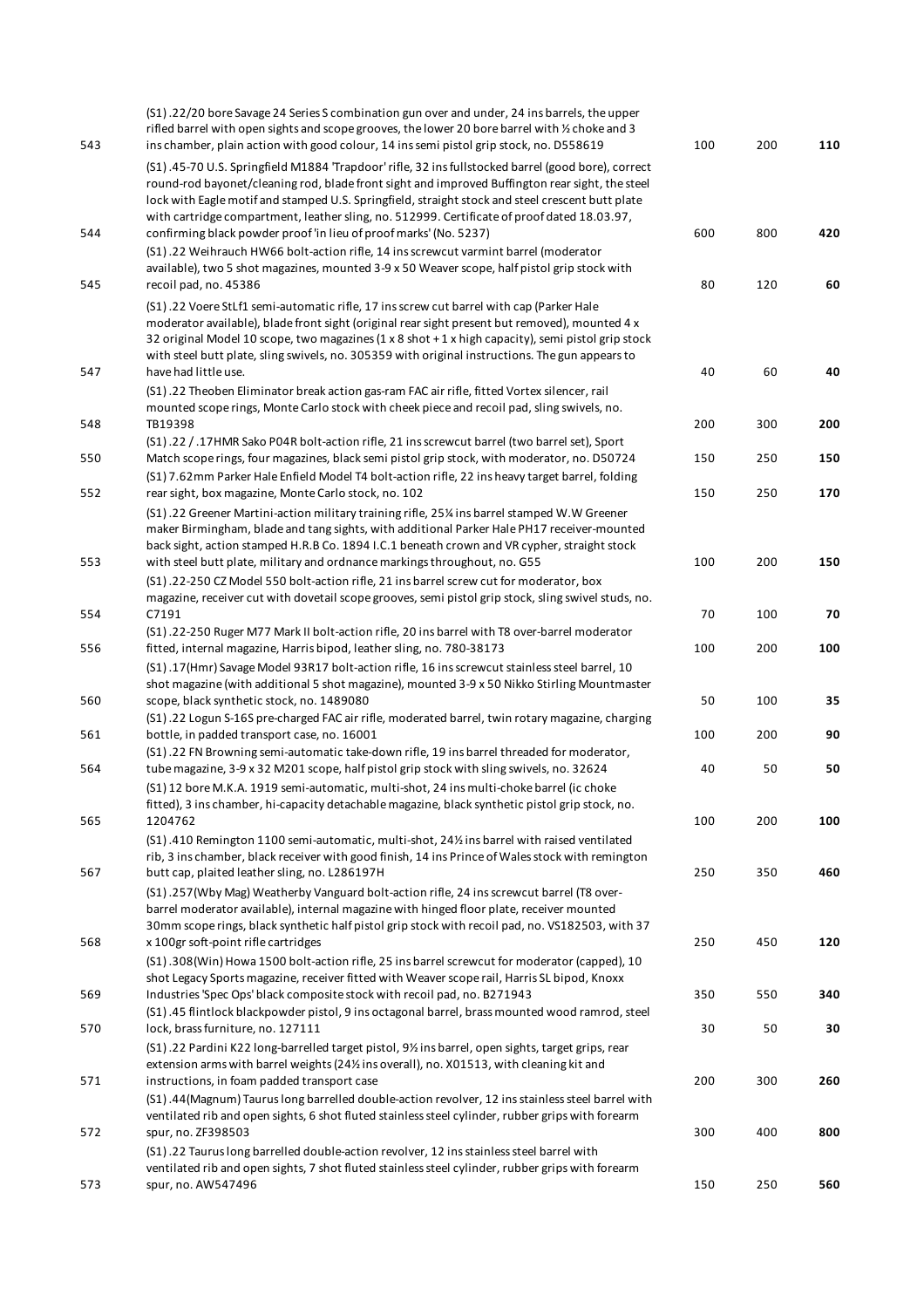|     | (S1).44(Magnum) Uberti American-Buntline long barrelled single-action revolver, 12 ins sighted                                                                                            |     |     |          |
|-----|-------------------------------------------------------------------------------------------------------------------------------------------------------------------------------------------|-----|-----|----------|
|     | round barrel, 6 shot fluted cylinder, steel frame with good colour, side gate loading, wood grips                                                                                         |     |     |          |
| 574 | with forearm spur, no. 155887                                                                                                                                                             | 100 | 200 | 170      |
| 575 | (S1).22 Pro-TSC 1911 semi-automatic long barrelled pistol, no. TSC0134                                                                                                                    | 100 | 200 | 110      |
|     | (S1).44 Uberti Remington Model 1858 New Army blackpowder percussion revolver, 8 ins                                                                                                       |     |     |          |
|     | octagonal barrel with adjustable target sights, captive rammer, 6 shot cylinder, brass trigger                                                                                            |     |     |          |
| 577 | guard, wood grips, no. 50185                                                                                                                                                              | 80  | 120 | 60       |
|     | (S1) .44 Pietta Remington black powder percussion revolver, 8 ins octagonal barrel, brass frame,                                                                                          |     |     |          |
| 578 | 6 shot cylinder, wood grips, no. 3267                                                                                                                                                     | 70  | 100 | 60       |
|     | (S1).44 Le Page flintlock blackpowder target pistol, 10 ins octagonal barrel, steel lock with                                                                                             |     |     |          |
| 579 | roller frizzen, set trigger, chequered grip with hinged oval butt cap, no. F02769                                                                                                         | 100 | 150 | 140      |
|     | (S1) 1 ins flare pistol, 5% ins barrel with swamped muzzle, steel frame with black chequered                                                                                              |     |     |          |
| 580 | grips, retractable lanyard ring, no. 165466                                                                                                                                               | 30  | 50  | 40       |
|     | (S1) 1½ ins Webley & Scott No.4 Mk1 flare pistol, no. C1091 [WWII: Commonly used by the RAF -                                                                                             |     |     |          |
|     | the gun has lugs around the outside of the barrel to lock into an aircraft fuselage and allow                                                                                             |     |     |          |
| 581 | marking flares to be fired out of Mosquitoes and Lancasters]                                                                                                                              | 50  | 100 | 130      |
| 582 | (S1) 1 ins brass flare pistol with swamped muzzle, wood grips, no. 80517                                                                                                                  | 50  | 70  | 140      |
|     | (S1) 1 ins brass flare pistol with 5% ins part octagonal barrel, push-forward lever opening, brass                                                                                        |     |     |          |
| 583 | frame, wood grips, no. D576                                                                                                                                                               | 30  | 50  | 420      |
|     | (S1).44 Hilton Gun Company New Model Army percussion blackpowder revolver, 8 ins                                                                                                          |     |     |          |
|     | octagonal stainless steel barrel with captive rammer, plain stainless 6 shot cylinder, brass                                                                                              |     |     |          |
| 584 | trigger guard, wood grips, no. 094651, in Flambeau hard plastic case                                                                                                                      | 80  | 120 | 60       |
|     | (S5).410 Belgian double hammer shot pistol, 9% ins sighted barrels, 65mm chambers, plain                                                                                                  |     |     |          |
| 587 | boxlock action, chequered bag shaped butt, no. 66821                                                                                                                                      | 100 | 150 | 130      |
|     | (S5).410 Belgian double shot pistol, 9% ins barrels, 65mm chambers, chequered bag shaped                                                                                                  |     |     |          |
| 588 | butt, no. 6815                                                                                                                                                                            | 80  | 120 | 70       |
|     | (S5).22 Sharp's Patent four barrelled pistol by Tipping & Lawton, 2% ins barrels stacked two-                                                                                             |     |     |          |
|     | over-two and with good blued finish, the frame stamped with maker's name and nickel finish,                                                                                               |     |     |          |
| 589 | two-piece acanthus scroll grips, 5% ins overall, no. 4379                                                                                                                                 | 200 | 300 | 290      |
|     |                                                                                                                                                                                           |     |     |          |
|     | (S5) .22 Taurus Tracker double action revolver, 6½ ins ventilated stainless steel barrel with open                                                                                        |     |     |          |
| 591 | sights, fluted stainless cylinder, rubber grips, no. AS504329, in original box with accessories                                                                                           | 50  | 100 | 110      |
|     | (S5).22 Harrington & Richardson Model 999 'Sportsman' double action revolver, 6 ins barrel                                                                                                |     |     |          |
| 592 | with adjustable sights, 9 shot cylinder, wood grips, no. HJ008199 - boxed as new                                                                                                          | 50  | 100 | 80       |
|     | (S5).22 Harrington & Richardson Model 999 'Sportsman' double action revolver, 6 ins barrel                                                                                                |     |     |          |
| 593 | with adjustable sights, 9 shot cylinder, wood grips, no. HJ008060 - boxed as new                                                                                                          | 50  | 100 | 80       |
|     | (S5).45ACP Tanfoglio semiautomatic pistol, adjustable sights, rubber grips, no. V01625, in                                                                                                |     |     |          |
| 594 | maker's hard plastic case with three magazines and cleaning brushes                                                                                                                       | 80  | 120 | 200      |
|     | (S5).30Luger (7.65 x 21mm) Swiss Luger semi-automatic pistol, good original finish                                                                                                        |     |     |          |
| 595 | throughout, chequered wood grips, no. 4104                                                                                                                                                | 400 | 600 | 1800     |
|     | (S5) 9mm Para Luger P08 semi-automatic pistol dated 1917, manufactured by DWM,<br>chequered wood grips with two magazines, in period leather holster, no. 5436                            | 400 | 600 | 540      |
| 596 |                                                                                                                                                                                           |     |     |          |
| 597 | (S5) 9mm Para Luger semi-automatic pistol dated 1918, manufactured Erfurt, chequered wood<br>grips with magazine, in a later (1939) leather holster, no. 8273                             | 400 | 600 | 500      |
|     |                                                                                                                                                                                           |     |     |          |
| 598 | (S5).455 Webley Mark VI double-action service revolver, frame stamped Webley Patents 1916,<br>6 shot cylinder, chequered plastic grips with steel lanyard ring, no. 241675                | 200 | 300 | 220      |
|     | (S5).455 Webley Mark 1 double-action service revolver, 4 ins sighted barrel, 6 shot fluted                                                                                                |     |     |          |
|     | cylinder, the frame stamped with WD and other ordnance markings, chequered grips with                                                                                                     |     |     |          |
| 599 | lanyard ring, matching numbers 27559, in period leather holster                                                                                                                           | 500 | 700 | 660      |
|     |                                                                                                                                                                                           |     |     |          |
|     | (S5).455 Smith & Wesson H/E Mark II Second Model double-action revolver c.1915-17, 6% ins                                                                                                 |     |     |          |
|     | round barrel with round blade front sight and stamped Smith & Wesson .455, fluted 6 shot<br>cylinder, most original finish, chequered wood grips with inset S&W disc, steel lanyard ring, |     |     |          |
| 600 | matching numbers 63476, in a leather holster by Finnigans Ltd. dated 1916                                                                                                                 | 200 | 400 | 200      |
| 601 | (S1) 1000 x .22LR Fiocchi mixed rifle cartridges, 900 x High Velocity, 100 x Standard Velocity                                                                                            | 40  | 60  | 50       |
| 602 | (S1) 1000 x .22LR Fiocchi Standard Velocity rifle cartridges                                                                                                                              | 40  | 60  | 60       |
|     | (S1) 1000 x .22LR Fiocchi mixed rifle cartridges, 500 x Subsonic hollow point, 500 x High                                                                                                 |     |     |          |
| 603 |                                                                                                                                                                                           | 40  | 60  | 70       |
|     | Velocity solid                                                                                                                                                                            |     |     |          |
| 604 | (S1) 1000 x .22LR Fiocchi High Velocity rifle cartridges                                                                                                                                  | 40  | 60  | 60       |
| 607 | Sightmark Wraith HD 4-32x50 Digital Day/Night Scope - NEW in box, with instructions                                                                                                       | 300 | 400 | 300      |
| 620 | Framed and glazed shotgun cartridge display board, measures 33 x 22 ins (inert)                                                                                                           | 50  | 100 | 150      |
| 621 | (S2) 500 x 12 bore Gamebore Black Gold 8 28gr fibre wad cartridges                                                                                                                        | 50  | 80  | 140      |
|     | (S2) 150 x 12 bore Gamebore Black Gold 6 30gr fibre wad; 100 x Black Gold 6 32gr fibre wad                                                                                                |     |     |          |
| 622 | cartridges (250 total)                                                                                                                                                                    | 30  | 40  | 90<br>90 |
| 623 | (S2) 300 x 12 bore Gamebore Black Gold 6 30gr fibre wad cartridges                                                                                                                        | 30  | 40  |          |
| 624 | (S2) 175 x 16 bore Eley Hymax 4 32gr cartridges                                                                                                                                           | 30  | 40  | 40       |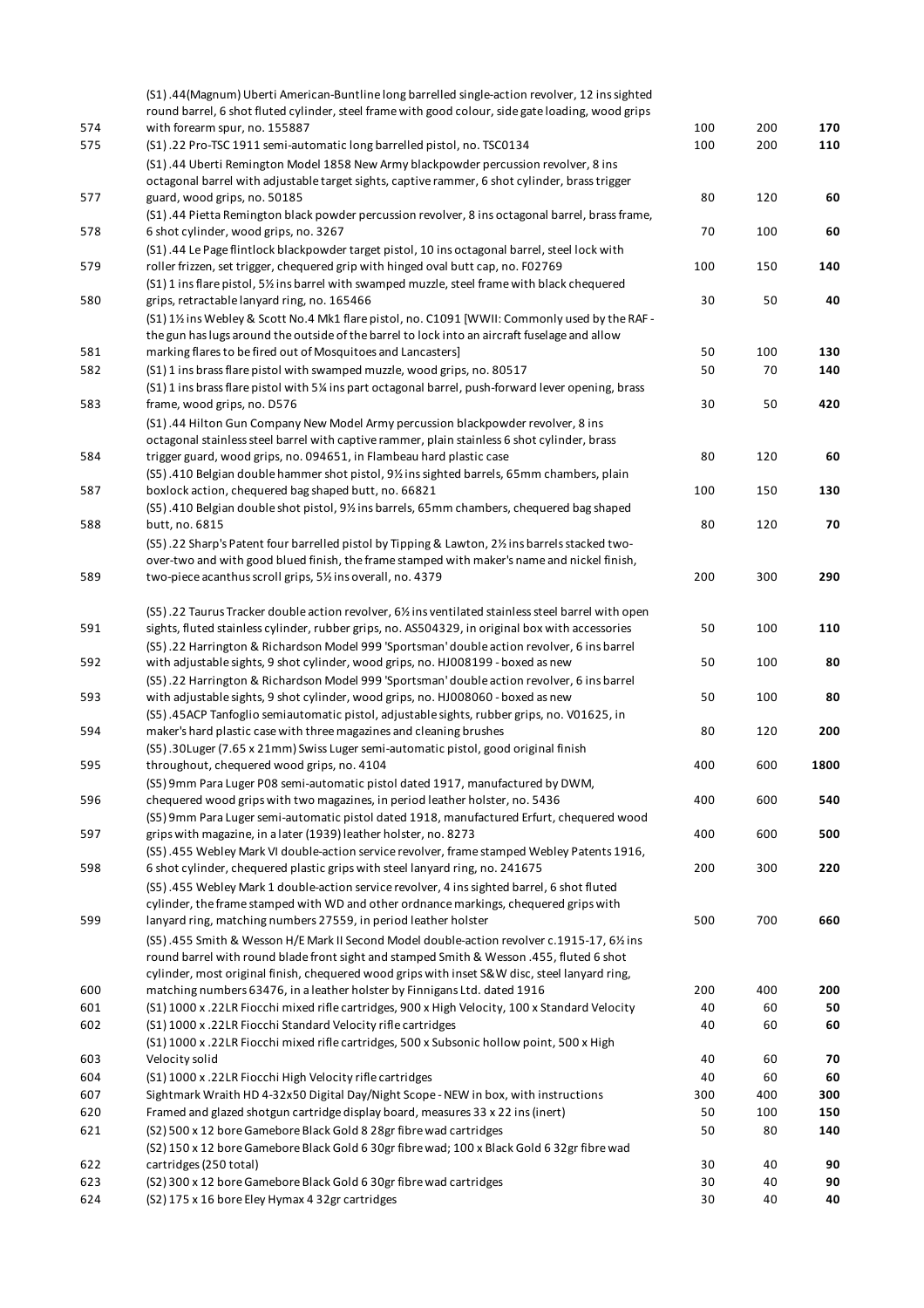| 625 | (S2) 200 x .410 Eley Bismuth Forest 6 12.5gr fibre wad cartridges                                                                                                                           | 90  | 120 | 100 |
|-----|---------------------------------------------------------------------------------------------------------------------------------------------------------------------------------------------|-----|-----|-----|
| 626 | (S2) 250 x 12 bore Eley VIP Game Bismuth 3 36gr photodegradable wad cartridges                                                                                                              | 100 | 150 | 140 |
| 627 | (S2) 250 x 12 bore Eley VIP Game Bismuth 5 30gr fibre wad cartridges                                                                                                                        | 100 | 150 | 160 |
| 628 | (S2) 250 x 12 bore Eley VIP Game D 6 28gr fibre wad cartridges                                                                                                                              | 40  | 60  | 100 |
| 629 | (S2) 250 x 12 bore Eley VIP Trap A 7.5 28gr CC cartridges                                                                                                                                   | 30  | 40  | 60  |
| 630 | (S2) 250 x 16 bore Eley Alphamax 5 32gr CC cartridges                                                                                                                                       | 30  | 50  | 60  |
| 631 | (S2) 225 x 20 bore Eley VIP Bismuth 4 28gr fibre wad cartridges                                                                                                                             | 100 | 130 | 140 |
|     | (S2) 12 bore Midland Gun Co. double hammer gun, 32 ins nitro proof barrels, ic & 34. 234 ins                                                                                                |     |     |     |
|     | chambers, plain bar action sidelocks with rebounding hammers, top lever opening, 14% ins                                                                                                    |     |     |     |
| 632 | semi pistol grip stock, no. 102636                                                                                                                                                          | 80  | 120 | 70  |
|     | (S2) 16 bore Continental boxlock non ejector, 29 ins Krupp steel barrels, raised concave engine                                                                                             |     |     |     |
|     | turned rib, heavy relief engraved action with clipped fences and cocking indicators, horn trigger<br>guard, 14 ins Prince of Wales stock with cheek piece and horn butt cap, no. 223        | 70  |     | 80  |
| 633 |                                                                                                                                                                                             |     | 100 |     |
|     |                                                                                                                                                                                             |     |     |     |
|     | (S2) 16 bore boxlock non ejector by J. P. Sauer, 27% ins barrels, engine turned tapered rib,<br>retailer inscribed Georg Knappworst Braunschweig, engraved stepped action with full colour, |     |     |     |
| 634 | cocking indicators and cross bolt, 14 ins Prince of Wales stock with cheek piece, no. 258298                                                                                                | 60  | 100 | 80  |
|     | (S2) 12 bore double hammer gun by J. Purdey & Sons, 29% ins replacement barrels, nitro proof,                                                                                               |     |     |     |
|     | ic & ic, concave top rib with bead sight, 2% ins chambers, border engraved round body, back                                                                                                 |     |     |     |
|     | action locks inscribed with maker's name, rebounding hammers and top lever opening, 14% ins                                                                                                 |     |     |     |
| 635 | straight hand stcok with steel butt plate, no. 117973                                                                                                                                       | 200 | 300 | 800 |
|     | (S2) 12 bore double hammer gun by Ward & Sons, 30 ins barrels (nitro reproof), ic & 1/2, 21/2 ins                                                                                           |     |     |     |
|     | chambers, border engraved bar action sidelocks, rebounding hammers, top lever opening, 14                                                                                                   |     |     |     |
| 636 | ins straight hand stock, no. 7365                                                                                                                                                           | 80  | 120 | 100 |
|     | (S2) 12 bore Ward & Sons double hammer gun, 30 ins barrels (nitro reproof), ic & %, concave                                                                                                 |     |     |     |
|     | top rib inscribed Ward & Sons Central Gun Works Birmingham, 65mm chambers, engraved                                                                                                         |     |     |     |
|     | round body and back action locks, rebounding hammers, top lever opening, 14% ins straight                                                                                                   |     |     |     |
| 637 | hand stock, no. 11891                                                                                                                                                                       | 80  | 120 | 110 |
|     | (S2) 12 bore Continental boxlock ejector by Jos. Hambrusch (Ferlach), 28 ins Bohler Blitz steel                                                                                             |     |     |     |
|     | barrels, % & full, raised and tapered engine turned top rib, 65mm chambers, relief carved                                                                                                   |     |     |     |
| 638 | decorated action with cross bolt, 141/2 ins straight hand stock, no. D59347                                                                                                                 | 100 | 150 | 80  |
|     | (S2) 12 bore Belgian boxlock ejector, 25 ins barrels, ¼ & ½, engine turned top rib with bead                                                                                                |     |     |     |
| 639 | sight, 65mm chambers, engraved action with some colour, crossbolt and clipped fences, 14 ins<br>figured straight hand stock with ebonite butt cap, no. 28428                                | 80  | 120 | 50  |
|     | (S2) 12 bore SKB Model 200E single trigger boxlock ejector, 28 ins barrels, ic & 1/2, raised rib with                                                                                       |     |     |     |
|     | bead sights, 2% ins chambers, relief engraved black scallop-backed action, single trigger with                                                                                              |     |     |     |
| 640 | barrel selection, 14 ins straight hand stock, no. S5212088                                                                                                                                  | 100 | 200 | 180 |
|     | (S2) 12 bore French boxlock non ejector, 29% ins barrels, % & full, 70mm chambers, plain                                                                                                    |     |     |     |
|     | action with full colour, push-forward underlever opening, 14% ins stock with sling swivels, no.                                                                                             |     |     |     |
| 641 | 80865                                                                                                                                                                                       | 30  | 50  | 20  |
|     | (S2) 16 bore AYA No.4 boxlock non ejector, 28 ins chopper lump barrels, raised and sighted hob                                                                                              |     |     |     |
|     | cut rib, 70mm chambers, plain action with full colour, 14% ins half pistol grip stock, no.                                                                                                  |     |     |     |
| 642 | 567796. The gun appears to have had little use.                                                                                                                                             | 50  | 80  | 100 |
|     | (S2) 16 bore Bar-in-Wood double hammer gun by William Powell c.1875-87, 29 ins brown                                                                                                        |     |     |     |
|     | damascus barrels (black powder proof), the concave top rib inscribed William Powell & Son, 13                                                                                               |     |     |     |
|     | Carrs Lane, Birmingham, with bead sight and dolls head extension, border and scroll engraved                                                                                                |     |     |     |
|     | locks with maker's name, engraved rebounding hammers, Powell's Patent top lever opening,                                                                                                    |     |     |     |
| 643 | Anson's Patent forend catch, 141/2 ins well figured semi pistol grip stock (well finished previous<br>repairs to wood), vacant oval and horn butt plate, no. 7541                           | 300 | 500 | 240 |
|     |                                                                                                                                                                                             |     |     |     |
|     | (S2) 12 bore English boxlock non ejector (originally London proof), 28 ins well sleeved barrels, 1/4                                                                                        |     |     |     |
|     | & 1/2, the rib inscribed New barrels Fitted By H. Akin & Sons 57 High Street Bedford, 21/2 ins                                                                                              |     |     |     |
| 644 | chambers, scroll and border engraved action, 14% ins figured straight hand stock, no. 7109                                                                                                  | 30  | 50  | 65  |
|     | (S2) AS NEW (old stock) 12 bore Merkel boxlock non ejector, 28 ins barrels, ic & full, 70mm                                                                                                 |     |     |     |
|     | chambers, engraved action with full colour, 14% ins straight hand stock, no. 631145, in original                                                                                            |     |     |     |
| 645 | box and packing                                                                                                                                                                             | 40  | 60  | 140 |
|     | (S2) AS NEW (old stock) 12 bore Merkel boxlock non ejector, 28 ins barrels, ic & full, 70mm                                                                                                 |     |     |     |
|     | chambers, engraved action with full colour, 14% ins straight hand stock, no. 631149, in original                                                                                            |     |     |     |
| 646 | box and packing                                                                                                                                                                             | 40  | 60  | 150 |
|     | (S2) 12 bore Midland Gun Co. boxlock non ejector, 30 ins barrels, 1/4 & full, concave rib with                                                                                              |     |     |     |
|     | maker's name, 21/ <sub>2</sub> ins chambers, banner engraved action, 14 ins half pistol grip stock, no.                                                                                     |     |     |     |
| 647 | 93990, in a canvas gun case                                                                                                                                                                 | 30  | 50  | 70  |
|     | (S2) 12 bore Gorosabel De Luxe sidelock ejector, 27 ins chopper lump barrels, ¼ & ½, concave                                                                                                |     |     |     |
| 648 | rib, 70mm chambers, scroll and bouquet polished action with cocking indicators, 14% ins<br>straight hand stock, no. PG104674                                                                | 50  | 100 | 120 |
|     |                                                                                                                                                                                             |     |     |     |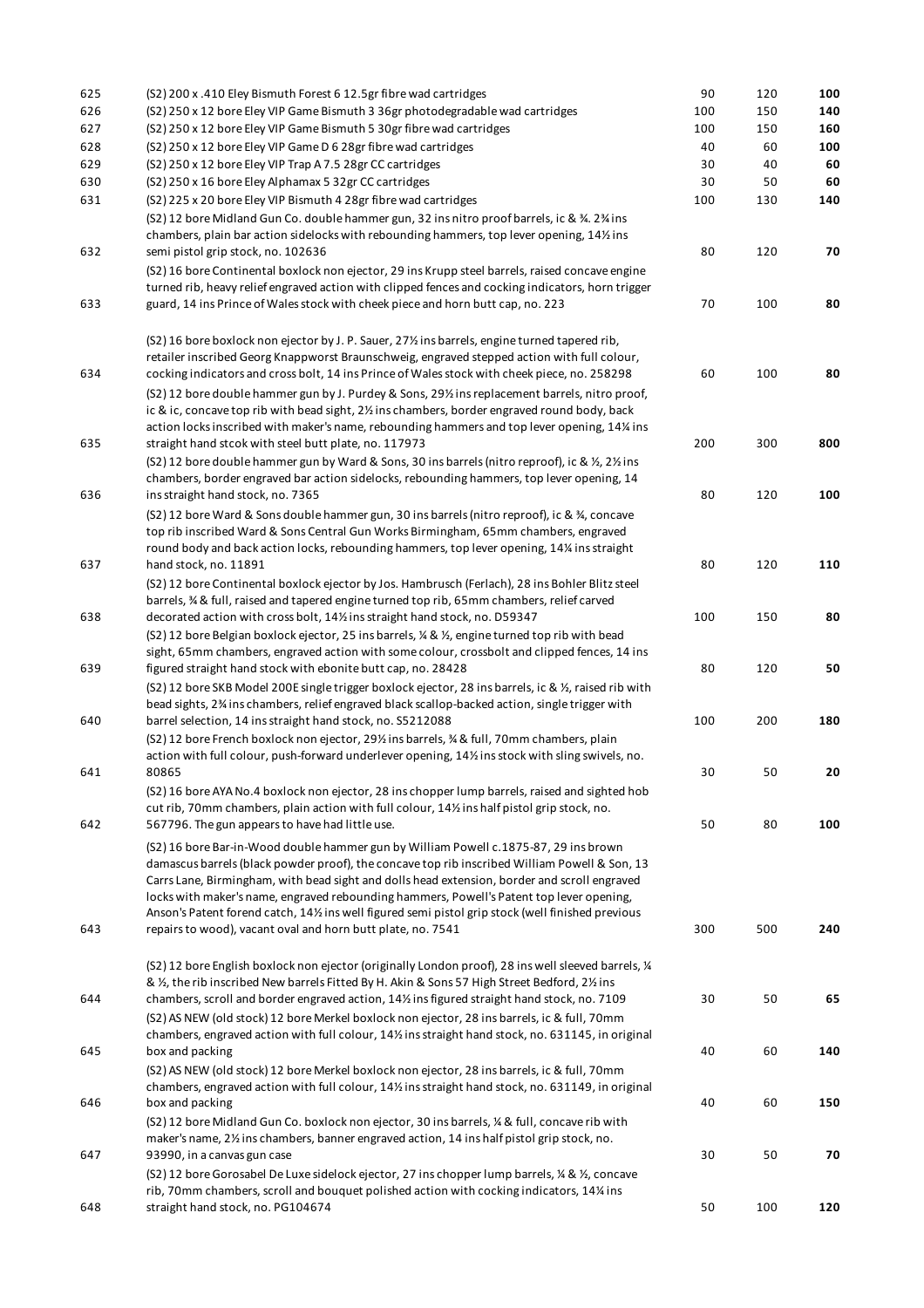|     | (S2) 12 bore boxlock ejector by Gallyon & Sons, Model DG1, 25 ins barrels inscribed Gallyon &<br>Sons Cambridge & Kings Lynn, ic & 34, Churchill rib with bead sight, 21/2 ins chambers, fine scroll<br>and border engraved action, full colour, scallop backed and inscribed with maker's name, well<br>figured 15 ins straight hand stock (inc. 1 ins extension), no. 12124. A letter from the maker<br>confirms that the gun was supplied new in 1962 to a G. W. Harritt of Saffron Walden for £197 &    |     |      |     |
|-----|-------------------------------------------------------------------------------------------------------------------------------------------------------------------------------------------------------------------------------------------------------------------------------------------------------------------------------------------------------------------------------------------------------------------------------------------------------------------------------------------------------------|-----|------|-----|
| 649 | 10 shillings                                                                                                                                                                                                                                                                                                                                                                                                                                                                                                | 300 | 500  | 500 |
| 650 | (S2) 12 bore/.410 chamber adapter by Webley & Scott, 3 ins chamber                                                                                                                                                                                                                                                                                                                                                                                                                                          | 20  | 30   | 30  |
|     | (S2) 16 bore Midland Gun Co. boxlock ejector, 30 ins barrels, concave rib with bead sight, 21/2<br>ins chambers, border and banner engraved action, 15 ins half pistol grip stock with recoil pad                                                                                                                                                                                                                                                                                                           |     |      |     |
| 651 | (taped), no. 92080                                                                                                                                                                                                                                                                                                                                                                                                                                                                                          | 100 | 200  | 160 |
| 652 | (S2) 12 bore Webley & Scott boxlock ejector, 28 ins barrels inscribed Webley & Scott<br>Birmingham, right barrel bored to improved cylinder, the left barrel Teague choked (case with 3<br>chokes and key), 2 <sup>3</sup> ins chambers, border and scroll engraved action with maker's name and<br>original colour, 151/ <sub>2</sub> ins figured straight hand stock (with 1 ins extension) and vacant oval, no.<br>144054, in a fitted canvas and leather Brady gun case with Webley & Scott trade label | 400 | 500  | 500 |
| 653 | (S2) 12 bore boxlock ejector by Williams & Powell, 30 ins barrels with doll's head extension<br>inscribed Williams & Powell 27 South Castle St Liverpool & London Whitworth Compressed<br>Fluid Steel, 1/2 & full, broad rib inscribed 1, border engraved action inscribed with maker's name,<br>well figured 14% ins straight hand stock with ebony pads (13 ins original), no.10221                                                                                                                       | 100 | 200  | 150 |
|     | (S2) 12 bore sliding breech Darne, 27% ins barrels with diamond cut rib, % & %, floral, scroll                                                                                                                                                                                                                                                                                                                                                                                                              |     |      |     |
| 654 | pointer and game engraved action, horn tipped chequered forend and wrist, 14½ ins semi pistol<br>grip stock including ebony pad, no.14192                                                                                                                                                                                                                                                                                                                                                                   | 600 | 800  | 340 |
|     | (S2) 12 bore sidelock ejector Spanish, 27% ins barrels, % & full, machine turned game rib, 70mm<br>chambers, scroll and border engraved action and arcaded fences, disc strikers, 14,5/8 ins                                                                                                                                                                                                                                                                                                                |     |      |     |
| 655 | straight hand stock, no.LI.83075                                                                                                                                                                                                                                                                                                                                                                                                                                                                            | 150 | 250  | 80  |
|     | (S2) 12 bore boxlock non ejector by William Evans, 30 ins nitro proof barrels, cyl & cyl, the<br>concave top rib inscribed William Evans From Purdey's 63 Pall mall St. James's London and with<br>dolls head extension, 2% ins chambers, banner scroll and border engraved action with maker's                                                                                                                                                                                                             |     |      |     |
| 656 | name, disc strikers, 14% ins figured straight hand stock with vacant silver oval, no. 5993                                                                                                                                                                                                                                                                                                                                                                                                                  | 100 | 200  | 170 |
| 657 | (S2) 12 bore boxlock non ejector live pigeon gun by Thomas Bland, 30 ins barrels inscribed<br>Thomas Bland & Sons (Gunmakers) Ltd 4 & 5 William IV Street London WC2, 1/4 & 3/4, file cut<br>tapered rib with bead sight, 3 ins chambers, scroll and border engraved action with crossbolt,<br>clipped fences and good colour, figured 15 ins (extended) semi pistol grip stock, no. 4381                                                                                                                   | 250 | 350  | 340 |
|     | (S2) 12 bore boxlock non ejector by T. Bland & Sons, 28 ins replacement barrels by W. P. Jones<br>Birmingham, $\frac{1}{4}$ & $\frac{3}{4}$ , concave top rib with bead sight and dolls house extension, 2 $\frac{1}{2}$ ins<br>chambers, border and scroll engraved action with maker's name, 15 ins well figured semi pistol                                                                                                                                                                              |     |      |     |
| 658 | grip stock with vacant oval, no. 12136<br>(S2) 16 bore Army & Navy boxlock ejector, 28 ins barrels (recent reproof), concave rib inscribed                                                                                                                                                                                                                                                                                                                                                                  | 100 | 150  | 140 |
| 661 | Army & Navy C.S.L. London, 2½ ins chambers, scroll engraved treble grip action with disc<br>strikers, 14% ins extended straight hand stock, no. 58141                                                                                                                                                                                                                                                                                                                                                       | 100 | 150  | 90  |
| 662 | (S2) 12 bore English double hammer gun, 30 ins damascus twist barrels (black powder proof), 1/4<br>& ¼, engraved round body with percussion fences, back action locks with rebounding hammers,<br>top lever opening, 14 ins straight hand stock with steel butt plate, no. 15434                                                                                                                                                                                                                            | 80  | 120  | 50  |
| 663 | (S2).410 Belgian double hammer gun, 29% ins barrels, round body with back action locks, 13%<br>ins stock, no. 22034                                                                                                                                                                                                                                                                                                                                                                                         | 30  | 40   | 45  |
| 664 | (S2) 12 bore boxlock non ejector by William Evans, 28 ins discreetly sleeved barrels, $\frac{1}{4}$ & $\frac{1}{2}$ ,<br>indistinctly inscribed top rib with bead sight and dolls head extension, 21/2 ins chambers, scroll<br>and banner engraved action inscribed William Evans From Purdey's London, 14 ins straight<br>hand stock with vacant silver oval, no. 9605                                                                                                                                     | 70  | 100  | 110 |
| 666 | (S2) 12 bore sidelock non ejector by Ward & Sons, 30 ins damascus barrels inscribed Ward &<br>Sons Central Works Birmingham, $\frac{1}{2}$ & $\frac{1}{4}$ , scroll and border engraved action and fences with<br>much retained colour, chequered forend with horn tip, well figured 14 ins straight hand stock,<br>no.3611                                                                                                                                                                                 | 100 | 200  | 180 |
|     | (S2) 12 bore boxlock ejector Webley & Scott Model 700, 28 ins barrels, % & full, 2% ins<br>chambers, border and scroll engraved action with good colour and signed by maker, 14% ins                                                                                                                                                                                                                                                                                                                        |     |      |     |
| 668 | straight hand stock with ebonised extension, no. 133751<br>(S2) 12 bore sidelock ejector by Henry Atkin, 28 ins barrels, ic & 1/2, concave top rib with bead<br>sight, 2% ins chambers, fine border and scroll engraved action signed Henry Atkin, 14% ins                                                                                                                                                                                                                                                  | 300 | 400  | 180 |
| 669 | highly figured straight hand stock with Kick-Eez recoil pad, no. 1160                                                                                                                                                                                                                                                                                                                                                                                                                                       | 700 | 1000 | 580 |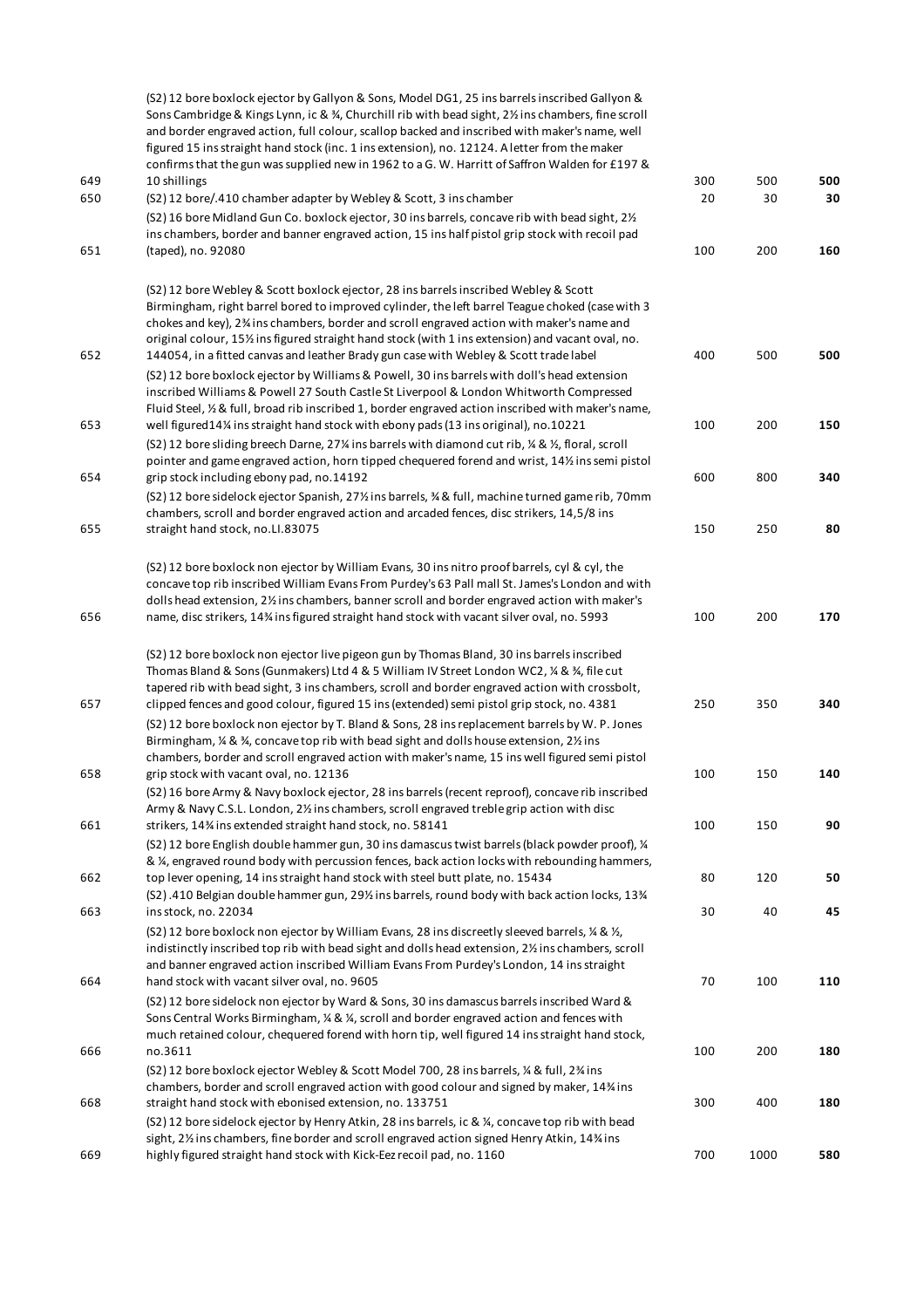|     | (S2) 12 bore boxlock ejector by E. M. Reilly, 30 ins barrels, ic & ¼, the tapered concave top rib<br>inscribed E. M. Reilly & Co. 277 Oxford Street London and with dolls head extension, fine scroll<br>and game bird engraved action with maker's name, 14% ins figured straight hand stock, no.                                                                                                                                                                                                           |     |      |     |
|-----|--------------------------------------------------------------------------------------------------------------------------------------------------------------------------------------------------------------------------------------------------------------------------------------------------------------------------------------------------------------------------------------------------------------------------------------------------------------------------------------------------------------|-----|------|-----|
| 670 | 30487<br>(S2) 12 bore Army & Navy sidelock ejector, 28 ins barrels, ¼ & ¾, concave top rib inscribed Army<br>& Navy C.S.L. London and with dolls head extension, 2% ins chambers, scroll and border                                                                                                                                                                                                                                                                                                          | 150 | 250  | 110 |
| 671 | engraved action with cocking indicators and arcaded fences, 14% ins well figured straight hand<br>stock, no. 45567                                                                                                                                                                                                                                                                                                                                                                                           | 800 | 1200 | 700 |
| 672 | (S2) 12 bore boxlock ejector by Cogswell & Harrison, 27% ins sleeved barrels, 1/4 & 1/4, 2% ins<br>chambers, action with crossbolt and signed by maker, 14 ins figured straight hand stock, no.<br>22875                                                                                                                                                                                                                                                                                                     | 50  | 100  | 35  |
| 673 | (S2) 12 bore assisted opening boxlock ejector by Cogswell & Harrison, 271/2 ins barrels with<br>sunken rib inscribed Cogswell & Harrison Ltd 163 Piccadilly, 1/4 & 1/2, scroll and border engraved<br>action, 15 ins straight hand stock including ebony pad, no.57485                                                                                                                                                                                                                                       | 100 | 200  | 70  |
| 674 | (S2).410 boxlock non ejector, 26 ins barrels, game rib inscribed Armus, Birmingham proof<br>marks, 2 ins chambers, border engraved action, chequered snap on forend, 141/2 ins straight<br>hand stock, no.18075                                                                                                                                                                                                                                                                                              | 200 | 250  | 230 |
|     | (S2) 12 bore Webley & Scott double hammer gun, 30 ins barrels, ic & full, the concave top rib<br>with bead sight and inscribed Webley & Scott Ltd. Birmingham, 21/2 ins chambers, engraved<br>round body, back action locks and rebounding hammers all with good colour, top lever                                                                                                                                                                                                                           |     |      |     |
| 675 | opening, 141/ <sub>2</sub> ins figured straight hand stock, no. 101391<br>(S2) 12 bore double hammer gun by W. H. Monks (Chester), 30 ins damascus twist barrels<br>(recent nitro proof), cyl & 3⁄4, the top rib inscribed with maker's name and with dolls head                                                                                                                                                                                                                                             | 200 | 300  | 420 |
| 676 | extension, 2% ins chambers, border-line engraved sidelocks with rebounding hammers, top<br>lever opening, 14,3/8 ins half pistol grip stock with steel butt plate, no. 45610<br>(S2) 12 bore AYA boxlock ejector, 30 ins chopper lump barrels, 1/2 & 1/2, action with some colour,                                                                                                                                                                                                                           | 250 | 350  | 170 |
| 677 | 141/2 ins Prince of Wales stock, no. 504626<br>(S2) 12 bore boxlock ejector by J. Woodward & Sons, 28 ins barrels by Gallyon & Sons, ic & 1/2,<br>2% ins chambers, engraved and polished treble grip action, well figured 14% ins straight hand                                                                                                                                                                                                                                                              | 60  | 100  | 110 |
| 678 | stock, no. 6268                                                                                                                                                                                                                                                                                                                                                                                                                                                                                              | 100 | 200  | 220 |
|     | (S2) Two English Shotguns: 12 bore boxlock non ejector by J. Wilkes, 28 ins discreetly sleeved<br>barrels, ¼ & ¾, the sunken top rib faintly inscribed J. Wilkes Lower James St Golden Square<br>London, 2% ins chambers, border and scroll engraved treble grip action, 14% ins straight hand<br>stock, no. 4822; 12 bore boxlock non ejector by C. Leonard, 26 ins well sleeved barrels, full & 34,<br>21/2 ins chambers, scroll engraved action, 141/2 ins straight hand stock with recoil pad, no. 75748 |     |      |     |
| 679 | (2)<br>(S2) 12 bore boxlock ejector by J. Woodward & Sons, 28 ins (replacement) barrels, $\frac{1}{2}$ & $\frac{1}{2}$ , the<br>top rib with dolls head extension and inscribed New Barrels Specially Made For J. Woodward<br>Gun No.4521, 2% ins chambers, fine scroll engraved action with maker's name, the contrasting                                                                                                                                                                                   | 50  | 100  | 90  |
| 680 | top lever numbered 1 in gold, 14% ins figured straight hand stock, no. 4521<br>(S2) 12 bore English double hammer 'Keeper's Gun', 28 ins sleeved barrels, full & full, 70mm                                                                                                                                                                                                                                                                                                                                  | 150 | 250  | 300 |
| 681 | chambers, back action locks, rotary underlever opening, 14 ins straight hand stock with steel<br>butt plate, no. 30144                                                                                                                                                                                                                                                                                                                                                                                       | 50  | 100  | 50  |
| 682 | (S2) 12 bore boxlock ejector by C. Dixon with 28 ins replacement barrels by Gallyon & Sons, ic &<br>$\frac{1}{2}$ , raised file cut rib with bead sight, 2% ins chambers, banner and scroll engraved treble grip<br>action signed C. Dixon Maker Birmingham, 14% ins figured straight hand stock, no. 161519                                                                                                                                                                                                 | 100 | 200  | 160 |
|     | (S2) 12 bore Cogswell & Harrison 'The Avant Tout' assisted opening boxlock ejector, 30 ins<br>barrels, ic & ¼, concave top rib inscribed with maker's name and address, 2½ ins chambers,<br>banner and scroll engraved treble grip action with percussion fences, 14% ins figured straight                                                                                                                                                                                                                   |     |      |     |
| 683 | hand stock with ebonite butt cap, no. 25703<br>(S2) 12 bore English double hammer gun, 29% ins damascus barrels (nitro reproof), ic & ic,<br>concave damascus top rib with bead sight, 2% ins chambers, border-line engraved round body                                                                                                                                                                                                                                                                      | 150 | 250  | 130 |
| 684 | with rotary underlever opening, back action locks with long-spur back strap, horn tipped<br>forend, 14% inslightly figured straight hand stock with steel butt plate, nvn<br>(S2) 12 bore AYA boxlock non ejector, 28 ins chopper lump barrels, 1/2 & full, 70 mm chambers,                                                                                                                                                                                                                                  | 200 | 300  | 400 |
| 685 | action with full colour and disc strikers, 14% ins straight hand stock, no. 529596. The gun<br>appears to have had little use.                                                                                                                                                                                                                                                                                                                                                                               | 30  | 50   | 70  |
| 687 | (S2) 12 bore Parker Hale boxlock non ejector, 28 ins barrels, 1/4 & $\frac{3}{4}$ , 70mm chambers, plain<br>action with full colour, 14% ins lightly figured straight hand stock, no. 155205<br>(S2) 12 bore boxlock ejector by R. Bolter, 28 ins barrels inscribed R. Bolter Tooting London, ic &                                                                                                                                                                                                           | 30  | 40   | 60  |
|     | 3⁄4, concave top rib with dolls head extension, 21/2 ins chambers, border and scroll engraved<br>action with maker's name and some original colour, 14% ins figured straight-hand stock, no.                                                                                                                                                                                                                                                                                                                 |     |      |     |
| 688 | 36922                                                                                                                                                                                                                                                                                                                                                                                                                                                                                                        | 100 | 200  | 160 |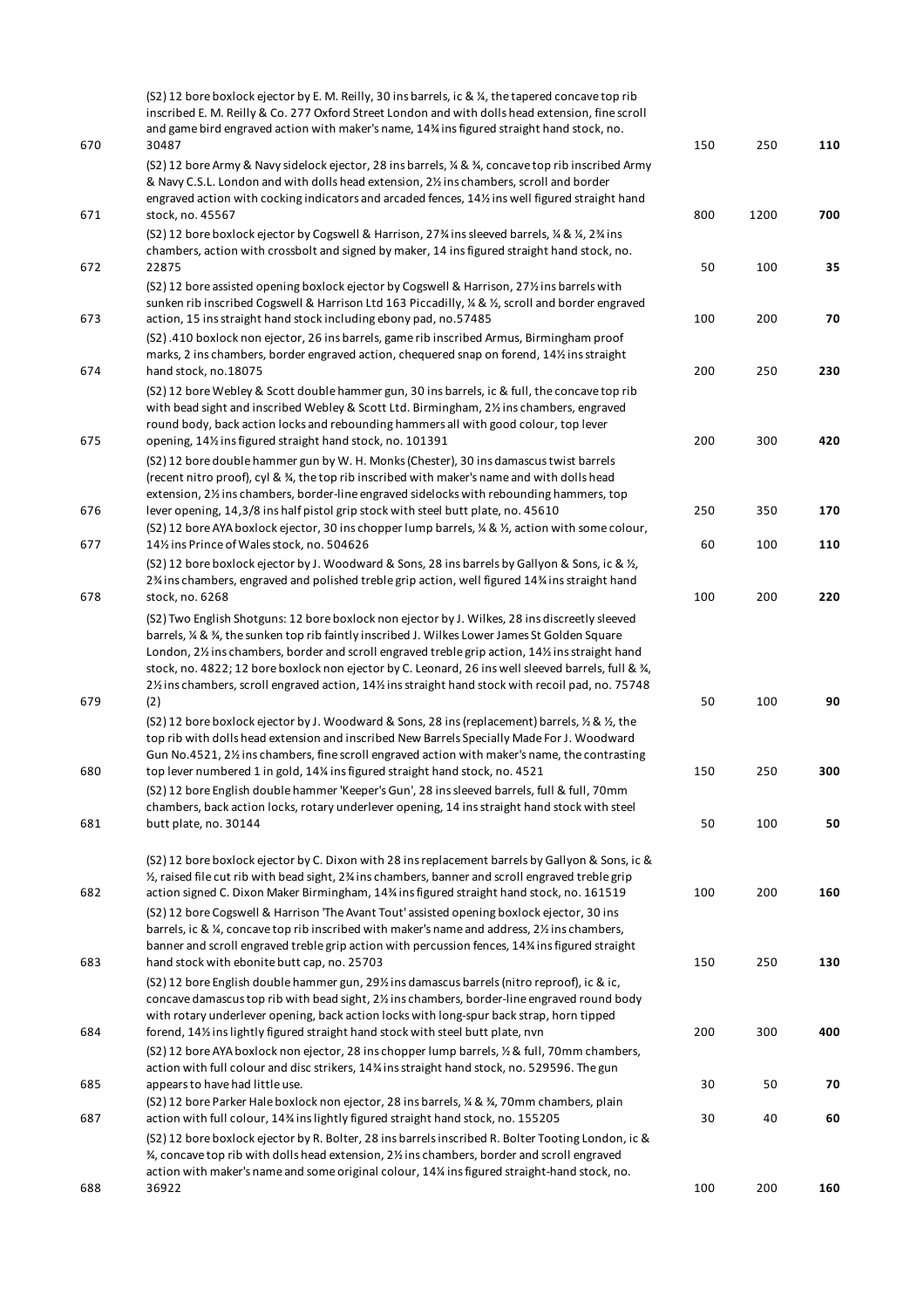| 689 | (S2) 12 bore C. G. Bonehill boxlock non ejector, 30 ins barrels, ic & 3/4, engine turned concave<br>top rib signed CG Bonehill Maker London and with doll's head extension, 2% ins chambers,<br>border engraved action with maker's name, horn tipped forend with Deeley & Edge catch, 141/2<br>ins figured straight hand stock with vacant silver oval and ebonite butt cap, no. W5431 | 50  | 100 | 60  |
|-----|-----------------------------------------------------------------------------------------------------------------------------------------------------------------------------------------------------------------------------------------------------------------------------------------------------------------------------------------------------------------------------------------|-----|-----|-----|
|     | (S2) 12 bore Army & Navy boxlock non ejector, 30 ins barrels, ic & 1/2, concave top rib inscribed                                                                                                                                                                                                                                                                                       |     |     |     |
| 690 | Army & Navy C.S.L. London, 21/2 ins chambers, engraved polished action with crossbolt and<br>maker's name, 15 ins figured straight hand stock with ebonite butt cap, no. 42627                                                                                                                                                                                                          | 60  | 100 | 50  |
|     | (S2) 12 bore Alex Martin double hammer gun, 30 ins nitro proof barrels, ic & 34, the rib inscribed<br>Alexr. Martin Glasgow Edinburgh & Aberdeen, 2% ins chambers, round-body action with top<br>lever opening, back action locks with rebounding hammers, 14% ins straight hand stcok, no.                                                                                             |     |     |     |
| 691 | T5584                                                                                                                                                                                                                                                                                                                                                                                   | 50  | 100 | 90  |
| 692 | (S2) 20 bore AYA boxlock non ejector, 27 ins chopper lump barrels, ic & 1/2, action with maker's<br>name and some colour, 131/2 ins straight hand stock, no. 493647                                                                                                                                                                                                                     | 80  | 120 | 60  |
| 693 | (S2) 12 bore double hammer gun by G. E. Lewis, 30 ins replacement barrels by F. W. Lightwood,<br>ic & %, concave top rib with dolls head extension, banner and scroll engraved bar action<br>sidelocks signed G. E. Lewis, engraved rebounding hammers over percussion fences, top lever<br>opening, horn tipped forend, 141/2 ins figured straight hand stock, no. 7448                | 200 | 300 | 290 |
|     | (S2) 12 bore Midland Gun Co. boxlock ejector, 28 ins (formerly damascus) sleeved barrels, 1/4 &<br>1/2 2 ins chambers, engraved action with crossbolt, 14% ins semi pistol grip stock, no. 59662,                                                                                                                                                                                       |     |     |     |
| 694 | in a canvas gun case<br>(S2) 12 bore AYA No.4 boxlock ejector, 26 ins chopper lump barrels, ic & 1/ <sub>4</sub> , concave top rib<br>with bead sight, 70mm chambers, engraved action with maker's name and some colour, 13% ins                                                                                                                                                        | 30  | 50  | 35  |
| 695 | straight hand stock with vacant oval, no. 187294<br>(S2) 12 bore boxlock non ejector by T. Wild, 30 ins barrels, cyl & 1/2, concave rib inscribed<br>maker's name, 2% ins chambers, scroll and game scene engraved treble grip action, 14% ins                                                                                                                                          | 80  | 120 | 80  |
| 696 | straight hand stock with vacant oval, nvn                                                                                                                                                                                                                                                                                                                                               | 70  | 100 | 60  |
| 697 | (S2) Two boxlock non ejector shotguns: 12 bore by J.V. Needham, 28 ins barrels, ic & full, 2% ins<br>chambers, action inscribed maker's name, 14 ins straight hand stock, no. 11100; 12 bore Essex<br>Firearms, 27% ins barrels, % & full, 70mm chambers, 14 ins straight hand stock, YZ3259 (2)                                                                                        | 50  | 80  | 50  |
| 698 | (S2) 16 bore Baikal double hammer gun, 281/2 ins barrels, engine turned top rib, 2 <sup>3</sup> /4 ins<br>chambers, black action with crossbolt and top lever opening, no. 14% ins semi pistol grip stock,<br>no. 199300-60                                                                                                                                                             | 50  | 80  | 35  |
| 699 | (S2) 12 bore T.C. Martin boxlock ejector, 26 ins sleeved barrels, ic & 1/2, Churchill rib with bead<br>sight, fine scroll engraved action with maker's name and crossbolt, 14% ins straight hand stock,<br>no. 421                                                                                                                                                                      | 70  | 100 | 90  |
|     | (S2) 12 bore Zabala Sport single trigger boxlock ejector, 27% ins multi choke barrels (% & %<br>fitted), raised file cut rib, 76mm chambers, engraved sideplated action with good colour,<br>selective single trigger, beaver tail forend, 14 ins semi pistol grip stock with recoil pad, no. 60-                                                                                       |     |     |     |
| 700 | 03-4409-02<br>(S2) 12 bore Webley & Scott Model 500 boxlock ejector, 25 ins barrels, ic & cyl, concave top rib<br>inscribed Webley & Scott Ltd. Birmingham and with bead sight, 21/2 ins chambers, banner and<br>scroll engraved scoop-backed treble grip action signed by maker, 14% ins figured straight hand                                                                         | 150 | 250 | 160 |
| 702 | stock, no. 113861<br>(S2) 12 bore AYA Yeoman boxlock ejector, 28 ins chopper lump barrels, $\frac{1}{2}$ & full, raised hob cut<br>rib, 70mm chambers, plain action with near full colour, 14% ins straight hand stock, no.                                                                                                                                                             | 200 | 300 | 190 |
| 703 | 575965                                                                                                                                                                                                                                                                                                                                                                                  | 80  | 120 | 70  |
| 704 | (S2) 12 bore sidelock ejector by Sarasqueta, 25 ins barrels, cyl & ic, raised rib, 70mm chambers,<br>scroll and border engraved action, 14% ins straight hand stock with vacant oval, no. 211466                                                                                                                                                                                        | 100 | 150 | 80  |
| 707 | (S2) 12 bore boxlock non ejector by W. W. Greener, 28 ins barrels, ic & 1/2, engine turned top rib<br>inscribed .W.W. Greener Maker 29 Pall Mall London Works St. Mary's Square Birmingham, 21/2<br>ins chambers, plain action bearing maker's name, Patent side safety and crossbolt locking, 14¼<br>ins straight hand stock with horn butt cap, no. 65355                             | 50  | 100 | 40  |
|     | (S2) 20 bore boxlock non ejector by Laurona, 27% ins barrels, ic & full, raised hob cut rib, 70mm<br>chambers, engraved action with good colour and concealed third bite, 141/2 ins straight hand                                                                                                                                                                                       |     |     |     |
| 709 | stock, no. 87487<br>(S2) 12 bore Turner double hammer gun, 29% ins brown damascus barrels (nitro reproof), ic &<br>ic, 65mm chambers, engraved bar action sidelocks, top lever opening, 14 ins straight hand                                                                                                                                                                            | 50  | 80  | 25  |
| 711 | stock, nvn<br>(S2) 12 bore Midland Gun Co. 'Forestry Commission' boxlock non ejector, 28 ins barrels, ic & 1/2,<br>engraved top rib with bead sight, banner engraved action with maker's name, 15 ins half pistol                                                                                                                                                                       | 50  | 100 | 80  |
| 712 | grip stock with rubber recoil pad, no. 29481                                                                                                                                                                                                                                                                                                                                            | 30  | 50  | 35  |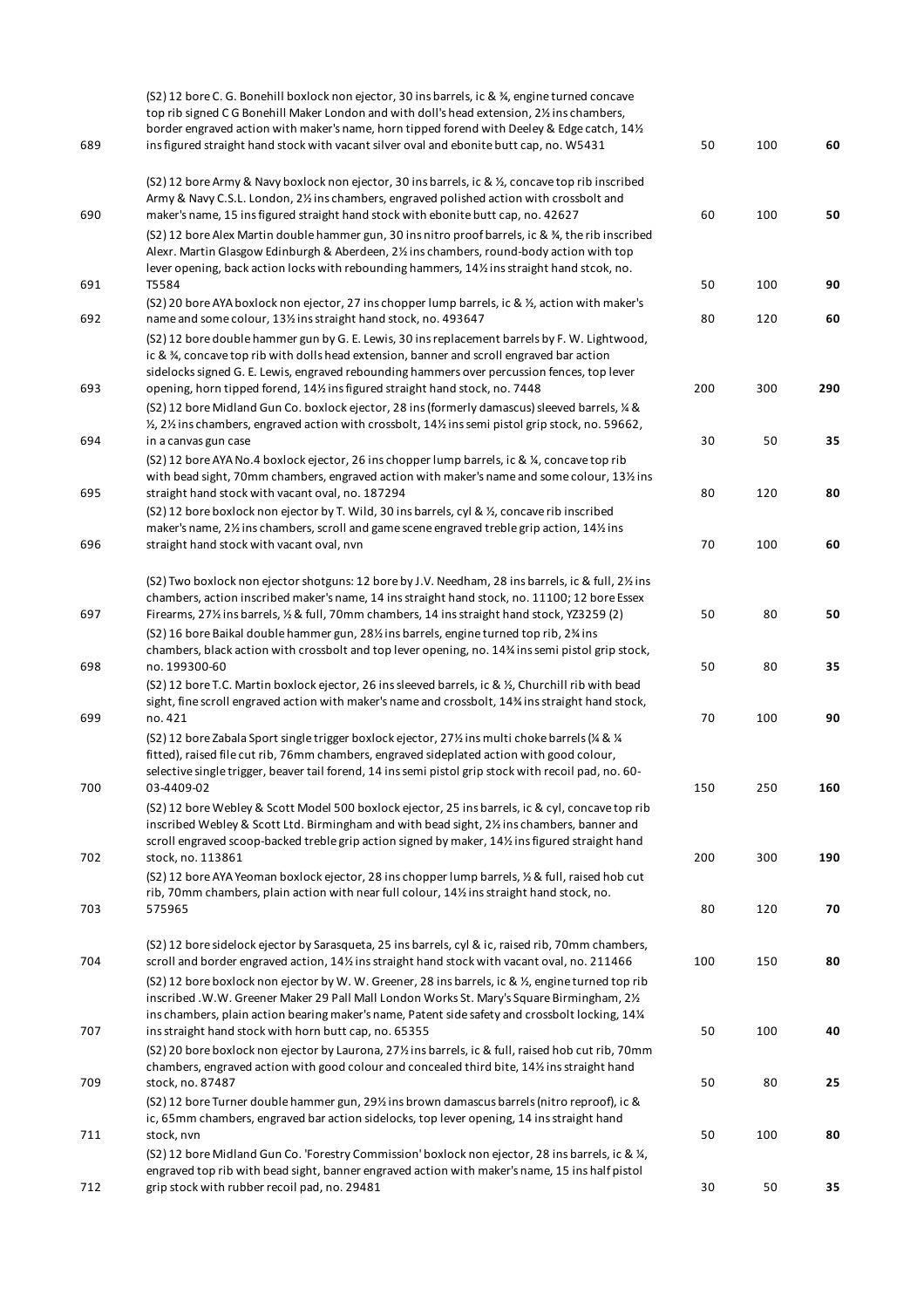| 713 | (S2) 10 bore Larranaga boxlock non ejector, 32 ins barrels, raised rib with bead mid and front<br>sights, 89mm chambers, treble grip action with full colour, beavertail forend, 14% ins Prince of<br>Wales stock with recoil pad, no. 30792 | 150 | 250 | 100 |
|-----|----------------------------------------------------------------------------------------------------------------------------------------------------------------------------------------------------------------------------------------------|-----|-----|-----|
|     | (S2) 12 bore Miroku boxlock ejector, 26 ins barrels, ¼ & ½, concave top rib with bead sight, 2¾<br>ins chamber, engraved black action with disc strikers, 14 ins straight hand stock with gloss                                              |     |     |     |
| 714 | finish and Miroku butt cap, no. 453111                                                                                                                                                                                                       | 100 | 150 | 90  |
|     | (S2) 12 bore boxlock ejector by P. Knight, 28 ins sleeved barrels, ¼ & ½, 70mm chambers, scroll                                                                                                                                              |     |     |     |
| 715 | engraved treble grip action, 14% ins well figured straight hand stock with recoil pad, nvn<br>(S2) 12 bore AYA Yeoman boxlock non ejector, 28 ins chopper lump barrels, 1/2 & full, 70mm                                                     | 60  | 100 | 110 |
| 718 | chambers, plain action with full colour, 14% ins straight hand stock, no. 533392                                                                                                                                                             | 30  | 60  | 22  |
| 719 | (S2) 12 bore Holloway & Naughton boxlock non ejector, 28 ins sleeved barrels, full & full,<br>banner engraved action with crossbolt, 14% ins straight hand stock, no. 39165                                                                  | 30  | 50  | 45  |
|     | (S2) 12 bore Belgian double hammer gun, 30 ins barrels, ¼ & full, rib with dolls head extension,<br>65mm chambers, plain steel action and locks with top lever opening, 14 ins semi pistol grip                                              |     |     |     |
| 720 | stock with steel butt plate, no. 57490                                                                                                                                                                                                       | 30  | 50  | 30  |
|     | (S2) 16 bore boxlock non ejector by Hellis, 29 ins barrels, the rib inscribed Charles Hellis & Sons,<br>119 Edgeware Road Hyde Park London N.W., 2% ins chambers, border engraved action with                                                |     |     |     |
| 721 | maker's signature, 141/2 ins straight hand stock, no. 2719                                                                                                                                                                                   | 50  | 80  | 45  |
| 723 | (S2) 20 bore boxlock ejector by Sabel, 26 ins barrels, ic & ½, concave rib, 70mm chambers,<br>border engraved action, 14 ins straight hand stock, no. 64577                                                                                  | 80  | 120 | 80  |
|     | (S2) 12 bore boxlock non ejector by D. Wales (Gt. Yarmouth), 28 ins discreetly sleeved barrels, 1/4<br>& 1/2, concave sighted top rib, 21/2 ins chambers, engraved polished action with crossbolt, 14 ins                                    |     |     |     |
| 725 | figured straight hand stock with horn butt cap, no. 15604                                                                                                                                                                                    | 30  | 50  | 60  |
|     | (S2) 16 bore AYA No.4 boxlock ejector, 28 ins chopper lump barrels, concave top rib with bead                                                                                                                                                |     |     |     |
|     | sight, 70mm chambers, engraved action with disc strikers, 14% ins straight hand stock with                                                                                                                                                   |     |     |     |
| 727 | vacant oval and recoil pad, no. 569056<br>(S2) 12 bore Webley & Scott boxlock ejector, 26% ins barrels, % & %, the breech inscribed                                                                                                          | 100 | 150 | 60  |
|     | Webley & Scott Birmingham, 2 <sup>3</sup> / <sub>4</sub> ins chambers, engraved action with good colour and maker's                                                                                                                          |     |     |     |
| 728 | name, 14% ins straight hand stock with vacant oval and recoil pad, no. 135471                                                                                                                                                                | 200 | 300 | 180 |
|     | (S2) 12 bore boxlock ejector by Webley & Scott, 28 ins barrels, $\frac{1}{4}$ & $\frac{1}{4}$ , 2% ins chambers,                                                                                                                             |     |     |     |
| 729 | engraved action, 15% ins figured straight hand stock with ebonite butt cap, no. 134679                                                                                                                                                       | 100 | 200 | 90  |
|     | (S2) 12 bore Black Sabel De Luxe sidelock ejector, 27 ins chopper lump barrels, ic & 1/4, 70mm<br>chambers, highly polished engraved action with hand detachable locks and disc strikers, 141/2                                              |     |     |     |
| 730 | ins straight hand stock, no. GA10486                                                                                                                                                                                                         | 50  | 150 | 45  |
|     | (S2) 16 bore AYA No.4 boxlock ejector, 28 ins chopper lump barrels, concave rib with maker's                                                                                                                                                 |     |     |     |
| 731 | name and bead sight, 70mm chambers, engraved action with near full colour, 131/2 ins straight<br>hand stock, no. 487967                                                                                                                      | 80  | 120 | 150 |
|     | (S2) 12 bore Baikal boxlock non ejector, 281/2 ins barrels, % & full, 2% ins chambers, black action,                                                                                                                                         |     |     |     |
| 733 | 14% ins straight hand stock, no. B09253 in original box                                                                                                                                                                                      | 30  | 40  | 30  |
|     | (S2) 12 bore double hammer gun by E. Roberts, 28 ins discretely sleeved barrels, ic & 1/2, concave                                                                                                                                           |     |     |     |
|     | rib with dolls head extension, 2½ ins chambers, engraved bar action sidelocks with maker's                                                                                                                                                   |     |     |     |
| 734 | name, rebounding hammers over percussion fences, top lever opening, 14 ins straight hand<br>stock with vacant escutcheon, no. 7233                                                                                                           | 100 | 150 | 100 |
|     | (S2) Two English boxlock shotguns: 16 bore non ejector by Jackson, 28 ins sleeved barrels, plain                                                                                                                                             |     |     |     |
|     | action with maker's name, 14 ins figured stock, no. 4932; 12 bore Wallis Bros. non ejector, 30                                                                                                                                               |     |     |     |
| 736 | ins barrels, plain action with maker's name, 14 ins semi pistol grip stock, nvn (2)                                                                                                                                                          | 30  | 50  | 80  |
|     | (S2) Two side by side ejector shotguns: 28 bore boxlock ejector by Ugartechea, 28 ins chopper<br>lump barrels, concave top rib, 70mm chambers, plain action with near full colour, 14 ins                                                    |     |     |     |
|     | straight hand stock, no. 35-03-388-01; 12 bore Belgian boxlock ejector, 30 ins barrels, 65mm                                                                                                                                                 |     |     |     |
|     | chambers, plain action with crossbolt, 14 ins stock (repaired) with steel butt plate, no. 70669                                                                                                                                              |     |     |     |
| 737 | (2)                                                                                                                                                                                                                                          | 100 | 150 | 290 |
|     | (S2) 12 bore Belgian double hammer gun, 27% ins barrel, % & %, broad rib, 2% ins chambers,                                                                                                                                                   |     |     |     |
| 738 | engraved locks with rebounding hammers, top lever opening, 14 ins stock with steel butt plate,<br>no. 9164                                                                                                                                   | 30  | 60  | 50  |
|     | (S2) 12 bore BSA boxlock ejector, 28 ins barrels, cyl & ½, sighted flat top rib stamped BSA at the                                                                                                                                           |     |     |     |
|     | breech, 21/2 ins chambers, plain action with BSA logo stamp, 14 ins straight hand stock, no.                                                                                                                                                 |     |     |     |
| 742 | 37400                                                                                                                                                                                                                                        | 50  | 100 | 35  |
| 743 | (S2) 20 bore AYA boxlock non ejector, 27 ins chopper lump barrels, ¼ & ¾, 70mm chambers,<br>plain action with good colour, 14% ins straight hand stock, no. 409772                                                                           | 70  | 100 | 100 |
|     | (S2) Two boxlock shotguns: 12 bore Laurona boxlock ejector, 271/2 ins barrels, 14 ins stock, no.                                                                                                                                             |     |     |     |
| 746 | 122227; 12 bore Baikal non ejector, 281/2 ins barrels, 141/2 ins stock, no. C27316 (2)                                                                                                                                                       | 20  | 30  | 20  |
|     | (S2) 12 bore Webley & Scott boxlock ejector, 28 ins barrels, ¼ & ½, concave top rib with bead                                                                                                                                                |     |     |     |
|     | sight, 2% ins chambers, scroll engraved polished action with maker's name, 14 ins straight hand                                                                                                                                              |     |     |     |
| 747 | stock with vacant silver oval, no. 136436                                                                                                                                                                                                    | 150 | 250 | 120 |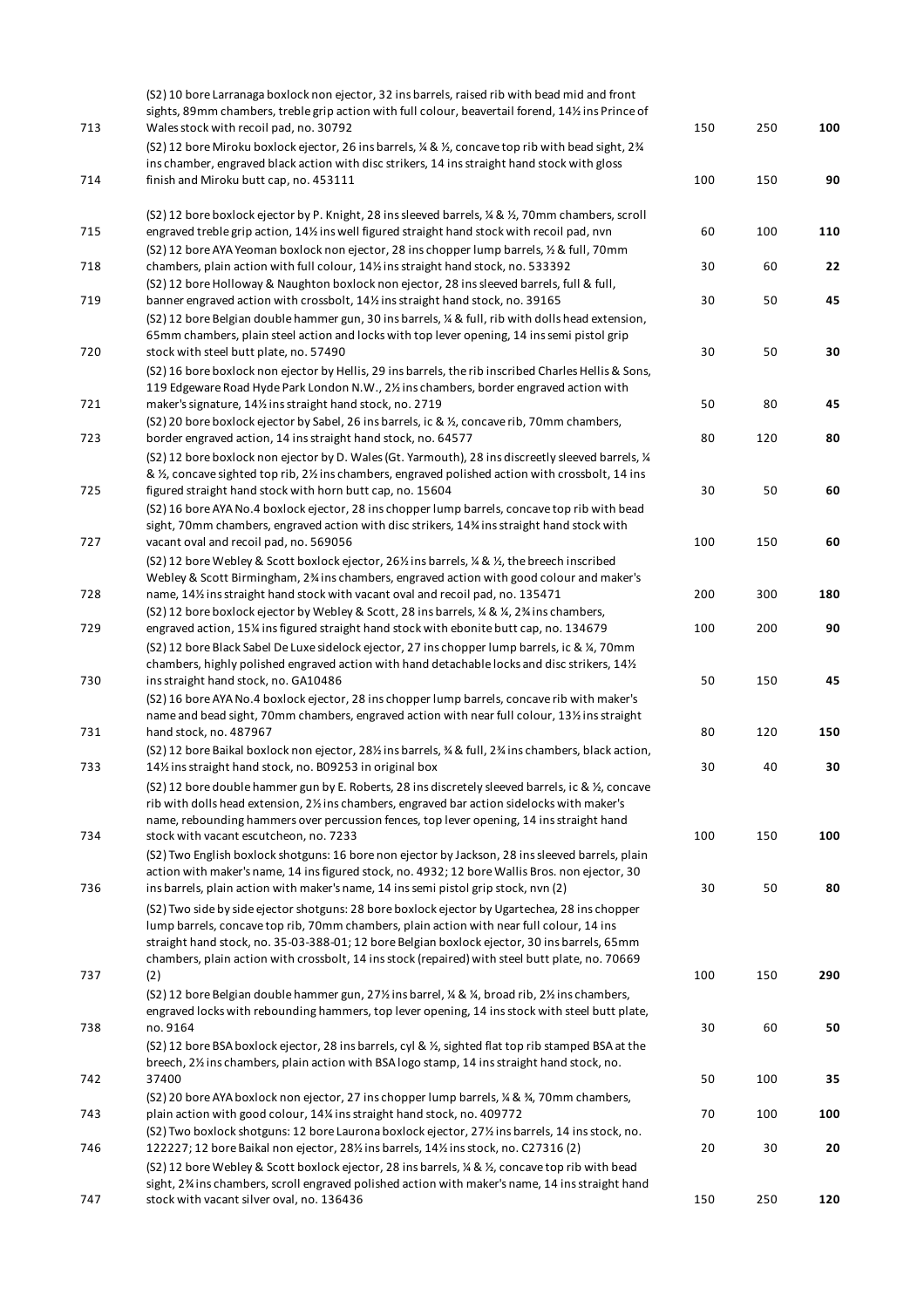|     | (S2) 28 bore Falco side by side shotgun, 28 ins barrels with 70mm chambers, folding action,                                                                                                      |     |     |     |
|-----|--------------------------------------------------------------------------------------------------------------------------------------------------------------------------------------------------|-----|-----|-----|
| 748 | 14% ins stock with sling swivels, no. 30017                                                                                                                                                      | 40  | 60  | 20  |
|     | (S2) 20 bore Falco side by side shotgun, 28 ins barrels with 70mm chambers, folding action,                                                                                                      |     |     |     |
| 749 | 141% ins stock with sling swivels, no. 39088                                                                                                                                                     | 40  | 60  | 25  |
| 750 | (S2).410 Falco side by side shotgun, 26% ins barrels with 76mm chambers, folding action, 14%<br>ins stock with sling swivels, no. 62039                                                          | 40  | 60  | 30  |
|     | (S2) 9mm RF French, bolt-action single-barrelled shotgun, 25 ins barrel, 14 ins semi pistol grip                                                                                                 |     |     |     |
| 751 | stock, no.640739                                                                                                                                                                                 | 30  | 50  | 22  |
|     | (S2) 9mm RF Manufrance, bolt-action single-barrelled shotgun, 25 ins barrel, 14% ins semi                                                                                                        |     |     |     |
| 752 | pistol grip stock, no.322C45 together with a small quantity of cartridges                                                                                                                        | 30  | 50  | 40  |
|     | (S2).58 (smooth) Euroarms percussion black powder three-band musket, 381/2 ins fullstocked                                                                                                       |     |     |     |
|     | barrel with blade and tangent sights, steel cleaning rod, steel lock with colour stamped London                                                                                                  |     |     |     |
| 753 | Armoury Co., brass furniture and butt cap, leather sling, no. 32288                                                                                                                              | 150 | 250 | 100 |
|     | (S2) 12 bore Greener GP single-barrelled shotgun, 33% ins barrel, % choke with bead sight, 2%                                                                                                    |     |     |     |
| 755 | ins chamber, Martini-action stamped with maker's name, straight stock, no. 49011                                                                                                                 | 60  | 90  | 60  |
|     | (S2).410 Webley & Scott bolt-action single-barrelled shotgun, 25% ins sighted barrel, 2% ins                                                                                                     |     |     |     |
| 756 | chamber, 141/2 ins stock, no. 57477                                                                                                                                                              | 30  | 40  | 20  |
|     | (S2).410 Webley & Scott bolt-action single-barrelled shotgun, 25% ins barrel with bead sight,                                                                                                    |     |     |     |
| 757 | 21/ <sub>2</sub> ins chamber, 141/ <sub>2</sub> ins stock, no. 62375                                                                                                                             | 20  | 30  | 18  |
|     | (S2) 9mm JGA bolt-action single-barrelled shotgun, 241/2 ins barrel, 14 ins stock with steel butt                                                                                                |     |     |     |
| 758 | plate, no. 421894                                                                                                                                                                                | 10  | 20  | 35  |
|     | (S2) 12 bore Greener GP single-barrelled shotgun, 31% ins barrel with bead sight, % choke,                                                                                                       |     |     |     |
| 759 | action stamped Greener's GP Gun, 14% ins stock with sling swivels, no. 43949                                                                                                                     | 60  | 90  | 90  |
|     | (S2).410 Stevens Model 9478 semi hammer single-barrelled shotgun, 26 ins barrel, 3 ins                                                                                                           |     |     |     |
| 760 | chamber, action with good colour, 14 ins semi pistol grip stock, no. D887658                                                                                                                     | 30  | 40  | 30  |
|     | (S2) 12 bore Greener GP single-barrelled shotgun, 291/2 ins barrel, 3/4 choke, 23/4 ins chamber, 14                                                                                              |     |     |     |
| 761 | ins straight hand stock, no. 51903                                                                                                                                                               | 50  | 70  | 70  |
|     | (S2).410 hammerless single-barrelled shotgun by Gallyon & Sons, 261/2 ins barrel, 21/2 ins                                                                                                       |     |     |     |
| 762 | chamber, top lever opening, 14 ins stock with steel butt plate, no. 1544                                                                                                                         | 20  | 40  | 20  |
|     | (S2) 12 bore Greener GP single-barrelled shotgun, 29% ins barrel, % choke, 2% ins chamber,                                                                                                       |     |     |     |
| 763 | action stamped W.W. Greener Maker Birmingham England, 14% ins stock, no. 9583                                                                                                                    | 50  | 80  | 70  |
|     | (S2).410 Belgian semi hammer single-barrelled shotgun, 30 ins part octagonal barrel with bead                                                                                                    |     |     |     |
|     | sight, 65mm chamber, folding sidelever action, 14 ins straight hand stock with steel butt plate,                                                                                                 |     |     |     |
| 764 | no. 5306                                                                                                                                                                                         | 30  | 50  | 22  |
|     | (S2) 9mm Flobert semi hammer single-barrelled shotgun, 27% ins barrel (German proof marks),                                                                                                      |     |     |     |
| 765 | side lever opening, 13% ins stock with cheek piece, steel butt plate, no. 1291                                                                                                                   | 20  | 30  | 70  |
|     | (S2) 9mm Flobert bolt action single-barrelled shotgun 24% ins barrel, 14 ins semi pistol grip                                                                                                    |     |     |     |
| 766 | stock with steel butt plate, no. 67                                                                                                                                                              | 20  | 40  | 60  |
|     | (S2) 12 bore Greener GP Martini-action single-barrelled shotgun, 29% ins barrel, full choke with                                                                                                 |     |     |     |
| 767 | bead sight, 2% ins chamber, receiver with maker's name and good finish throughout, 13% ins                                                                                                       | 80  | 120 | 105 |
|     | straight hand stock, no. G72206                                                                                                                                                                  |     |     |     |
|     | (S2) 20 bore English single sporting gun, 28 ins barrel (recent nitro reproof), ic choke, 65mm<br>chamber, scroll and border engraved action with top lever opening, 13% ins straight hand stock |     |     |     |
| 768 | with vacant silver oval, no. 2668                                                                                                                                                                | 100 | 200 | 100 |
|     |                                                                                                                                                                                                  |     |     |     |
|     | (S2).410 semi hammer by Cogswell & Harrison, 28 ins two stage barrel (nitro proof) with bead<br>sight, 2% ins chamber, engraved action with side lever opening, 14% ins straight hand stock      |     |     |     |
| 769 | with steel butt plate, no. 11893                                                                                                                                                                 | 80  | 120 | 155 |
|     | (S2) 28 bore percussion single sporting gun, 32 ins barrel, brass mounted wooden ramrod with                                                                                                     |     |     |     |
|     | steel worm, plain steel locks, straight hand stock with steel butt plate and inset patch pocket,                                                                                                 |     |     |     |
| 772 | nvn                                                                                                                                                                                              | 30  | 40  | 120 |
|     | (S2).410 Bernardelli single-barrelled shotgun, 29% ins barrel, 76mm chamber, folding action,                                                                                                     |     |     |     |
| 773 | 14 ins stock with sling swivels, no. 17022                                                                                                                                                       | 10  | 20  | 10  |
|     | (S2).410 Boehler single-barrelled shotgun, 30 ins barrel, folding action, 14 ins semi pistol grip                                                                                                |     |     |     |
| 774 | stock, no. 18481                                                                                                                                                                                 | 20  | 30  | 20  |
|     | (S2) Two .410 Belgian semi hammer single barrelled shotguns, each with a 29% ins part                                                                                                            |     |     |     |
| 775 | octagonal barrel, folding sidelever actions (1 spring a/f), no's. 3364 & nvn (2)                                                                                                                 | 20  | 40  | 10  |
|     | (S2) 12 bore Webley & Scott semi hammer, 30 ins full choke barrel with bead sight, 2% ins                                                                                                        |     |     |     |
|     | chamber, action with full colour, 14% ins semi pistol grip stock with Webley butt cap, no.                                                                                                       |     |     |     |
| 776 | 80790                                                                                                                                                                                            | 10  | 20  | 10  |
|     | (S2).45 (smooth) Pedersoli black powder percussion long gun, 41% ins octagonal barrel,                                                                                                           |     |     |     |
|     | fullstocked with ramrod, open sights, brass furniture, double set triggers, brass crescent butt                                                                                                  |     |     |     |
| 777 | plate with patch pocket, no. 74688                                                                                                                                                               | 50  | 100 | 130 |
|     | (S2).410 Pedretti Gunsport Hushpower shotgun, 26 ins fully moderated barrel, 75mm                                                                                                                |     |     |     |
|     | chamber, engraved black folding action, top lever opening, 14,3/8 ins semi pistol grip stock,                                                                                                    |     |     |     |
| 778 | no.A08729                                                                                                                                                                                        | 70  | 100 | 200 |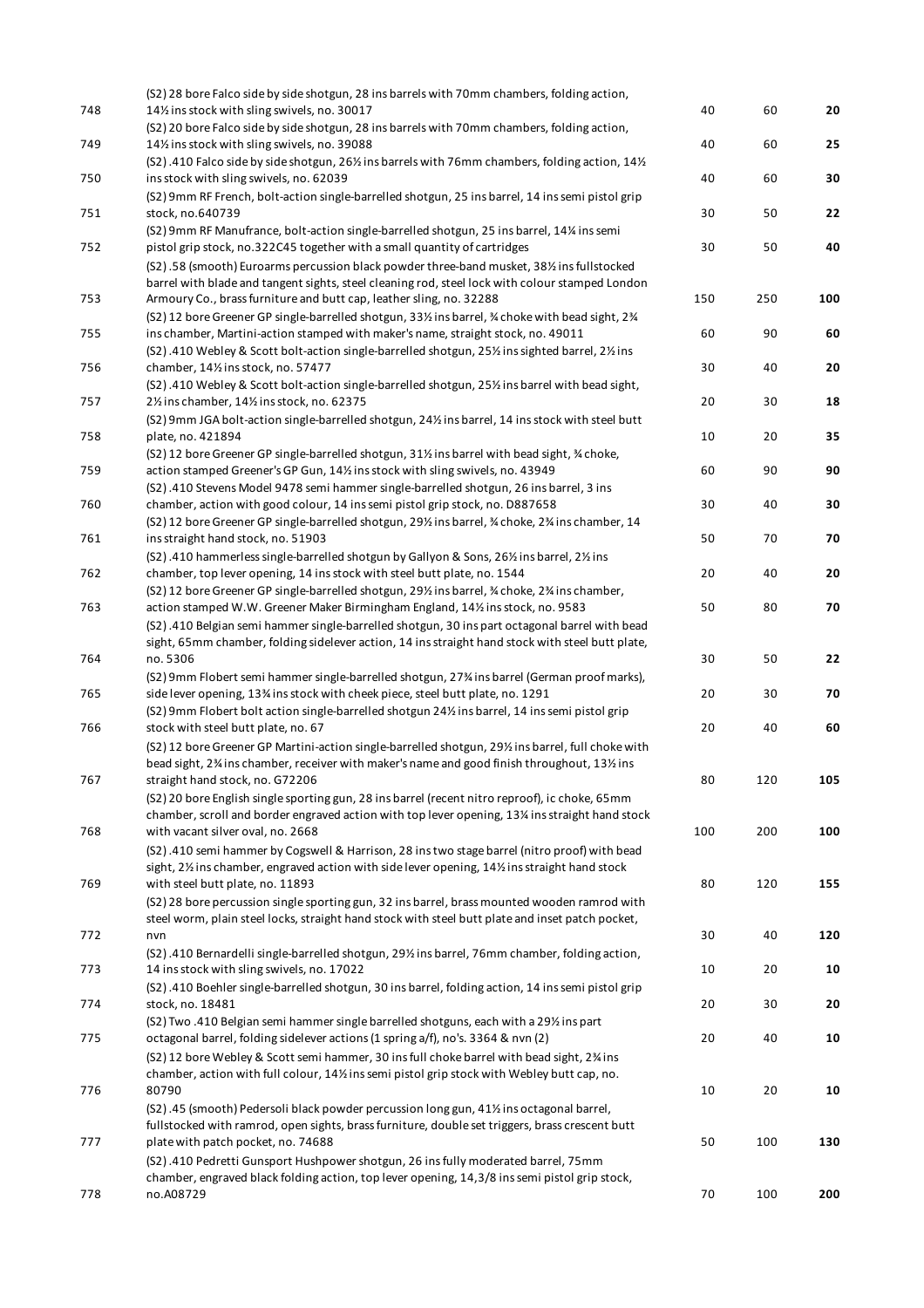| 779 | (S2).410 Baikal MP-18M-M single 26 ins barrel with bead sight, 76mm chamber, black action,<br>black composite half pistol grip stock with recoil pad, no. 14010734. The gun appears to have<br>had little use.                                                                                                                                                                              | 30     | 50  | 70  |
|-----|---------------------------------------------------------------------------------------------------------------------------------------------------------------------------------------------------------------------------------------------------------------------------------------------------------------------------------------------------------------------------------------------|--------|-----|-----|
|     | (S2).410 Webley & Scott bolt-action single-barrelled shotgun, 25% ins barrel, 2% ins chamber,                                                                                                                                                                                                                                                                                               |        |     |     |
| 780 | 14% ins beech stock with leather cover, no. 26560<br>(S2) 12 bore Greener GP single-barrelled shotgun, 29% ins barrel, % choke, bead sight, 2% ins                                                                                                                                                                                                                                          | 30     | 50  | 22  |
| 781 | chamber, receiver with maker's name and Greener's GP Gun, 141/2 ins stock, no. 54105<br>(S2) 12 bore Hatsan Escort Luxano Magnum, semi automatic shotgun, 3 shot, with 26 and 28 ins<br>multi choke barrels, 1/2 & 1/4, spare ic & im chokes, ventilated ribs, 3 ins chamber, 141/4 ins semi<br>pistol grip wood stock with recoil pad, no.142430 with padded hard plastic case spacers and | 60     | 100 | 70  |
| 801 | tools,                                                                                                                                                                                                                                                                                                                                                                                      | 250    | 350 | 180 |
| 802 | (S2) 12 bore Mossberg New Haven pump action, 3 shot, 26 ins variable choke barrel, 3 ins<br>magnum chamber, 14 ins semi pistol grip stock, no. H654369                                                                                                                                                                                                                                      | 50     | 80  | 90  |
| 803 | (S2) 20 bore Hatsan Escort, semi-automatic, 3 shot, 26% ins multi choke (% choke) barrel,<br>ventilated rib, 76mm chamber, (cut-off switch missing), full camo, 14% ins pistol grip stock<br>with recoil pad, no.517359                                                                                                                                                                     | 100    | 200 | 130 |
|     | (S2) 12 bore Beretta A301 semi-automatic, 3 shot, 28 ins multi choke barrel (5 chokes),<br>ventilated rib, 70mm chamber, black receiver, 14 ins half pistol grip stock, no. D71765E, boxed                                                                                                                                                                                                  |        |     |     |
| 804 | with paperwork<br>((S2) 12 bore Mossberg Model 500A, pump-action, 3 shot, 28 ins 1/2 choke barrel, ventilated rib,<br>3 ins magnum, black receiver with top safety, 14 ins semi pistil grip stock with recoil pad,                                                                                                                                                                          | 100    | 200 | 50  |
| 805 | no.J645460<br>(S2) 12 bore Beretta A301 semi-automatic, 28 ins multi-choke barrel (full choke fitted), 70mm                                                                                                                                                                                                                                                                                 | 80     | 120 | 70  |
| 806 | chamber, black receiver, 14 ins semi pistol grip stock, no. D28157E<br>(S2) 12 bore Beretta AL391 Urika Sporting semi-automatic, 29 ins multi-choke barrel (no chokes                                                                                                                                                                                                                       | 100    | 200 | 80  |
| 808 | present), raised ventilated rib, 3 ins chamber, black receiver with matt finish, 14% ins<br>composite stock with recoil pad, no. AA121062                                                                                                                                                                                                                                                   | 150    | 250 | 250 |
|     | (S2) 12 bore Benelli Special 121 semi-automatic two barrel set, the first 271/2 ins full choke<br>barrel, the second 25% ins % choke barrel, both with a ventilated rib and 70mm chamber,                                                                                                                                                                                                   |        |     |     |
| 810 | highly polished receiver, 14% ins half pistol grip stock with raised comb and recoil pad, no.<br>103311<br>(S2) 12 bore Browning A5 semi-automatic, 3 shot, 27 ins barrel, % choke, 2% ins chamber, plain                                                                                                                                                                                   | 200    | 300 | 200 |
| 811 | receiver stamped BROWNING FN, 14% ins semi pistol grip stock with Browning butt cap, no.<br>470850                                                                                                                                                                                                                                                                                          | 80     | 120 | 110 |
| 812 | (S2) 12 bore Stevens Model 67 Series E pump-action, 3 shot, 24 ins sighted barrel, ic choke, 3 ins<br>Magnum chamber, black receiver, 14 ins half pistol grip stock with recoil pad, no. E108879                                                                                                                                                                                            | 80     | 120 | 50  |
| 815 | (S2) 12 bore Remington 1100 semi-automatic, 3 shot, 30 ins barrel, $\frac{3}{2}$ choke, ventilated rib, 2 $\frac{3}{4}$<br>ins chamber, black receiver, 141/2 ins stock with recoil pad, no. M259217V                                                                                                                                                                                       | 70     | 100 | 70  |
| 817 | (S2) 12 bore Mossberg 5500 semi-automatic, 3 shot, 261/2 ins (shortened) barrel, ventilated rib,<br>2% ins chamber, black receiver, 14 ins half pistol grip stock, no. 007746                                                                                                                                                                                                               | $70\,$ | 100 | 45  |
| 818 | (S2) 12 bore Remington 1100 semi-automatic, 3 shot, 28 ins barrel, 1/2 choke, ventilated rib, 2 %<br>ins chamber, black receiver with scroll decoration, 14 ins semi pistol grip stock, no. N151479V                                                                                                                                                                                        | 70     | 100 | 60  |
| 819 | (S2) 10 bore Browning Field semi-automatic, 3 shot, 30 ins multi-choke barrel (full choke<br>fitted), 3% ins chamber, black receiver, 14% ins semi pistol grip stock with recoil pad, webbing<br>sling, no. 10008NRR91                                                                                                                                                                      | 300    | 400 | 400 |
| 822 | (S2) 12 bore Winchester 1300 XTR pump-action, 28 ins multi-choke barrel (3 chokes),<br>ventilated rib, 3 ins magnum chamber, black receiver, 14 ins semi pistol grip stock with<br>Winchester butt cap, no. LX071709                                                                                                                                                                        | 100    | 150 | 90  |
| 824 | (S2) 12 bore Hatsan Escort Magnum semi-automatic, 3 shot, 28 ins multi-choke barrel (% choke<br>fitted), steel shot proof, 76mm chamber, black receiver, 14½ ins black synthetic stock with<br>recoil pad, no. 129816                                                                                                                                                                       | 100    | 150 | 100 |
|     | (S2) 12 bore Beretta Model 151 pump-action, 3 shot, 29 ins full choke barrel with bead sight,<br>70mm chamber, receiver with trace colour and stamped Pietro Beretta, 14 ins half pistol grip                                                                                                                                                                                               |        |     |     |
| 825 | stock with Beretta butt cap, no. 012511<br>(S2) 12 bore Franchi semi-automatic, 3 shot, 26 ins barrel, ¼ choke, 70mm chamber, polished                                                                                                                                                                                                                                                      | 50     | 100 | 50  |
| 826 | black receiver, 14 ins semi pistol grip stock, no. D15137<br>(S2) 12 bore Fabarm pump-action, 3 shot, 24 ins multi-choke barrel (% extended choke fitted),                                                                                                                                                                                                                                  | 50     | 70  | 35  |
| 827 | 76mm chamber, extended tube magazine (restricted), black receiver, black composite half<br>pistol grip stock with recoil pad, no. 912062<br>(S2) 12 bore Hatsan Escort Magnum (action a/f), 26 ins multi choke barrel, 13% ins stock, no,                                                                                                                                                   | 80     | 120 | 60  |
| 831 | 081097 - for parts or repair                                                                                                                                                                                                                                                                                                                                                                | 20     | 40  | 15  |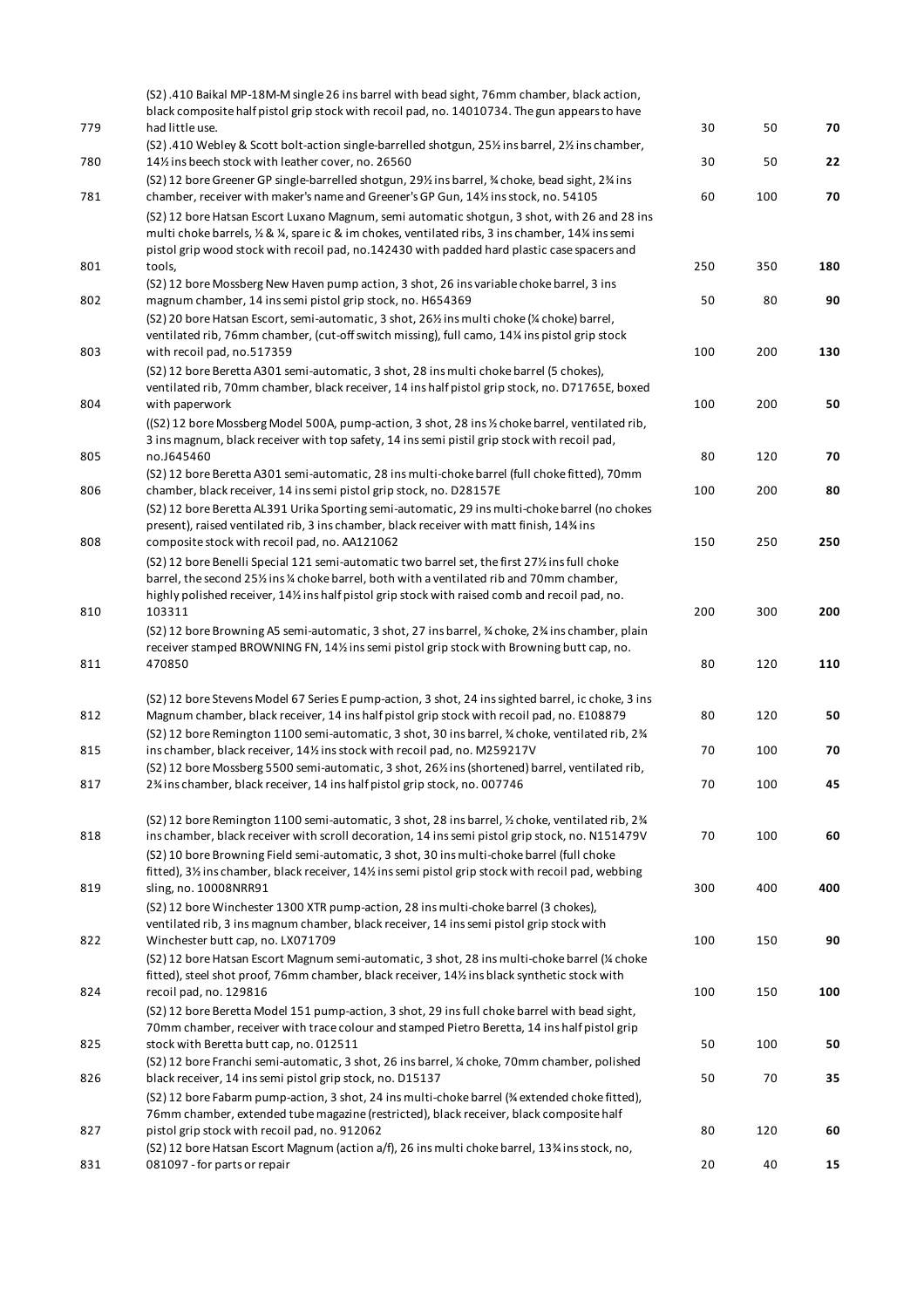| 832 | (S2) 12 bore Browning B-80-SL semi-automatic, 3 shot, 28 ins multi choke barrel (3 chokes with<br>fitting key), ventilated rib with bead sight, 70mm chamber, black receiver with satin finish, 14<br>ins half pistol grip stock with Browning butt cap, no. 421PW06098<br>(S2) 12 bore Franchi 520 Eldorado semi automatic, 3 shot, 26 ins barrel, ¼ choke, narrow file                               | 100 | 200 | 100 |
|-----|--------------------------------------------------------------------------------------------------------------------------------------------------------------------------------------------------------------------------------------------------------------------------------------------------------------------------------------------------------------------------------------------------------|-----|-----|-----|
| 835 | cut rib, 70mm chamber, engraved receiver with game birds highlighted in gold, 14% ins figured<br>pistol grip stock with recoil pad, no. R59051                                                                                                                                                                                                                                                         | 50  | 100 | 50  |
| 837 | (S2) 12 bore Mossberg New Haven pump-action, 3 shot, 25 ins variable choke barrel, 3 ins<br>magnum chamber, black receiver, 14% ins semi pistol grip stock, no. H659923                                                                                                                                                                                                                                | 50  | 80  | 45  |
|     |                                                                                                                                                                                                                                                                                                                                                                                                        |     |     |     |
| 839 | (S2) 12 bore Remington 11-87 Premier semi-automatic, 3 shot, 27% ins multi choke barrel (full<br>choke fitted), ventilated rib, 76mm chamber, black receiver, 13% ins stock, no. PC186898<br>(S1) 10 bore Browning Invector Gold, semi-automatic, 5 shot, 30 ins multi choke barrel with                                                                                                               | 60  | 100 | 40  |
| 840 | full choke installed, ventilated rib, 31/ <sub>2</sub> ins chamber, black receiver, 14 <sup>%</sup> ins semi pistol grip stock<br>with recoil pad, no.10023NRR91                                                                                                                                                                                                                                       | 150 | 250 | 80  |
| 841 | (S2) 12 bore Hatsan Escort Magnum, semi-automatic, 3 shot, 26 ins multi-choke barrel with full<br>choke installed, ventilated rib, 76mm chamber, black receiver, simulated wood grain synthetic<br>14% ins semi pistol grip stock with recoil pad, no.054576                                                                                                                                           | 100 | 200 | 70  |
| 842 | (S1) 12 bore Stevens Model 77H pump action, 4 shot, 27% ins % choke barrel, 3 ins magnum<br>chamber, 141/2 ins stock, no. J363                                                                                                                                                                                                                                                                         | 30  | 50  | 30  |
| 843 | (S1) 12 bore Mossberg New haven pump action, 28 ins variable choke barrel, 3 ins magnum<br>chamber, 14 ins stock, no. H691473                                                                                                                                                                                                                                                                          | 30  | 50  | 50  |
|     | (S2) 12 bore Stoeger P350 pump action, 3 shot, 28 ins multi-choke barrel (% choke fitted), steel<br>shot proof, ventilated rib with red spot sight, 89mm chamber, matt black receiver, black<br>synthetic half pistol grip stock with recoil pad, no. 1501943. The gun appears to have had little                                                                                                      |     |     |     |
| 845 | use.<br>(S1) 20 bore Beretta AL390 Silver Mallard FAC semi automatic, multi shot, 26 ins multi choke                                                                                                                                                                                                                                                                                                   | 150 | 250 | 80  |
| 847 | barrel (3 chokes with fitting key), 3 ins chamber, engraved black receiver, 14% ins gloss finished<br>semi pistol grip stock with recoil pad, no. V35947E                                                                                                                                                                                                                                              | 150 | 250 | 160 |
|     | (S2) 12 bore Browning Twelvette semi automatic, 2 shot, 24% ins barrel, ic choke, 70mm<br>chamber, engraved receiver, semi pistol grip stock with Browning Double Automatic butt cap,                                                                                                                                                                                                                  |     |     |     |
| 848 | no. C20304<br>(S1) 12 bore New Haven by Mossberg pump action, multishot, 24 ins barrel, cyl choke, raised                                                                                                                                                                                                                                                                                              | 60  | 100 | 100 |
| 849 | blade and folding v-notch sights, 3 ins magnum chamber, 14 ins stock, no. H227147<br>(S1) 12 bore Hatsan Escort Magnum, 4 shot, 29 ins multi choke barrel (¼ choke fitted),                                                                                                                                                                                                                            | 30  | 50  | 60  |
| 850 | ventilated rib, 76mm chamber, black receiver, black synthetic stock with recoil pad, no.<br>074012                                                                                                                                                                                                                                                                                                     | 30  | 60  | 22  |
| 851 | (S1) 12 bore Stevens Model 67 series E pump action, 4 shot, 28 ins multi choke barrel (ic choke<br>fitted), ventilated rib with bead sight, 76mm chamber, plain receiver, 14 ins semi pistol grip<br>stock with recoil pad, no. E711678                                                                                                                                                                | 30  | 60  | 30  |
|     | (S2) 12 bore Beretta 682 X-Trap over and under, ejector, 29% ins ventilated multi-choke barrels<br>(3 chokes with key), broad file cut raised ventilated rib, 70mm chambers, highly polished action                                                                                                                                                                                                    |     |     |     |
| 903 | with adjustable single trigger, pistol grip stock with recoil pad, no, D94842B<br>(S2) 12 bore Beretta 686 Onyx over and under, ejector, 28 ins multi-choke barrels (7 chokes                                                                                                                                                                                                                          | 500 | 700 | 500 |
| 904 | with fitting key), ventilated rib, 70mm chambers, black action signed P. Beretta, single selective<br>trigger, 14% ins Prince of Wales stock with recoil pad, no. F54444B                                                                                                                                                                                                                              | 400 | 600 | 340 |
| 905 | (S2) 12 bore Miroku 800 over and under, ejector, 30 ins barrels, full & full, engine turned rib<br>with white bead sights, 2 <sup>3</sup> / <sub>4</sub> ins chambers, engraved black action, single selective trigger, 14 <sup>1</sup> / <sub>2</sub> ins<br>Prince of Wales stock with gloss finish and recoil pad, no. 6077090, in original box                                                     | 300 | 400 | 200 |
| 906 | (S2) 12 bore Baikal 27E-IC, over and under, ejector, 27% ins barrels, % & %, ventilated rib, 70mm<br>chambers, engraved black action, single trigger, 13% ins semi pistol grip stock, no.8977723<br>(S2) 12 bore Winchester Super Grade over and under, ejector, 28 ins barrels, % & ic, broad file<br>cut ventilated rib, 2% ins chambers, scroll and border engraved action with coin finish, single | 80  | 120 | 40  |
| 907 | selective trigger, 14 ins figured half pistol grip stock with gloss finish, no. K192385                                                                                                                                                                                                                                                                                                                | 200 | 300 | 180 |
|     | (S2) 20 bore Beretta Silver Pigeon Sporting over and under, ejector, 28 ins multi choke barrels (5<br>chokes with fitting key), file cut ventilated rib with red line sight, 3 ins chambers, scroll<br>engraved action with makers mark and satin finish, single selective trigger, 15 ins straight grain                                                                                              |     |     |     |
| 908 | half pistol grip stock with Beretta recoil pad, no. M27327B                                                                                                                                                                                                                                                                                                                                            | 700 | 900 | 720 |
|     | (S2) 12 bore Beretta S686 Special over and under, 28 ins multi choke barrels (four Teague chokes<br>with fitting key), ventilated file cut rib with bead sight, 70mm chambers, scroll and bouquet<br>engraved polished action signed P. Beretta, single selective trigger, 15 ins half pistol grip stock                                                                                               |     |     |     |
| 909 | with recoil pad, no. E46921B<br>(S2) 12 bore Franchi over and under, ejector, 28 ins barrels, % & 1/2, ventilated rib, 70mm<br>chambers, action relief cut with acanthus scrolls, single selective trigger, 14% ins half pistol grip                                                                                                                                                                   | 500 | 700 | 480 |
| 910 | stock, no. 4144889                                                                                                                                                                                                                                                                                                                                                                                     | 80  | 120 | 60  |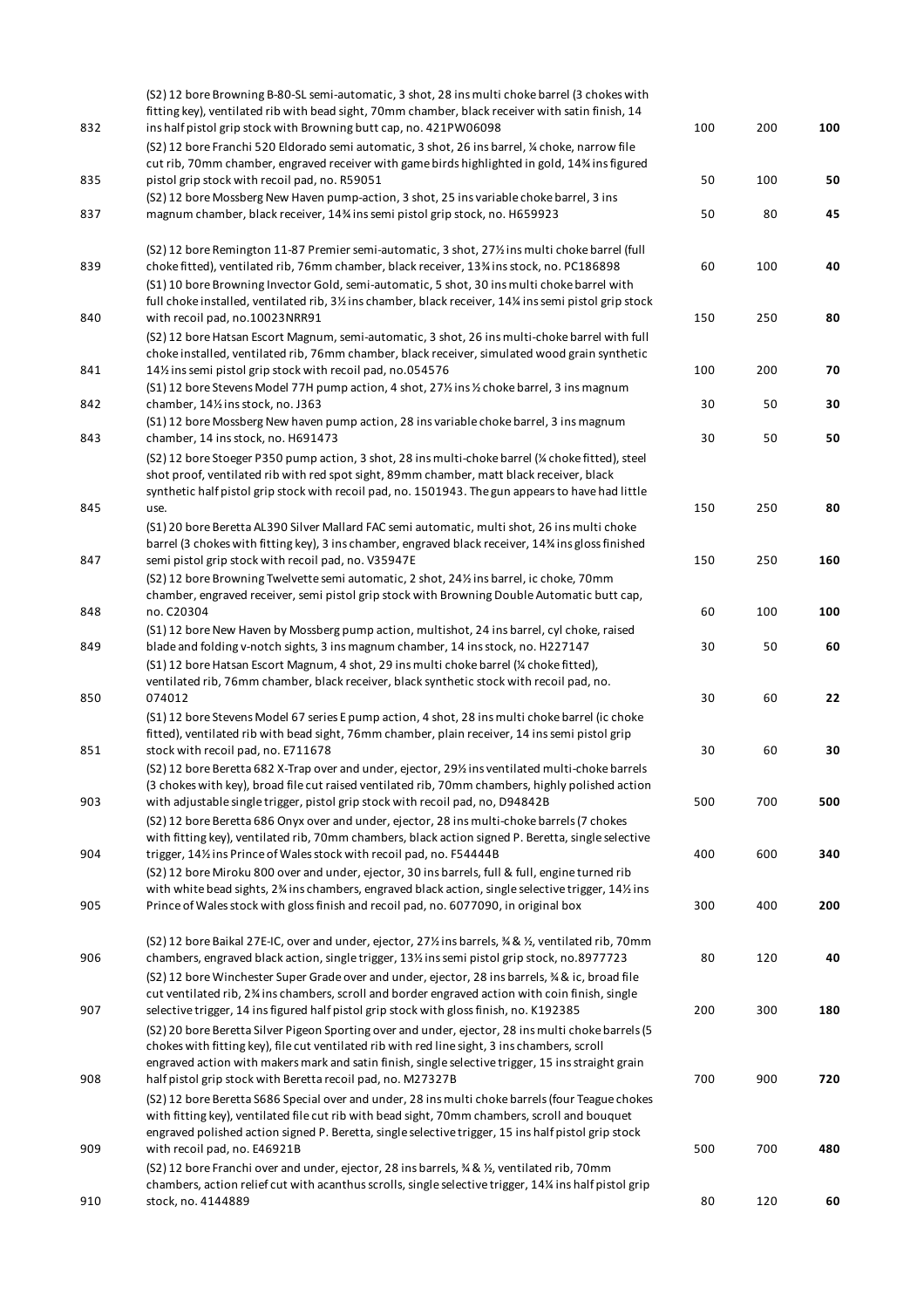|     | (S2) 12 bore Medallist Sporter over and under, ejector, 28 ins ventilated multi choke barrels (ic                                                                                                                              |     |     |     |
|-----|--------------------------------------------------------------------------------------------------------------------------------------------------------------------------------------------------------------------------------|-----|-----|-----|
| 911 | & cyl fitted), ventilated file cut rib, 70mm chambers, relief scroll engraved action, single<br>selective trigger, 14% ins semi pistol grip stock with Kick-Eez recoil pad, no. 32292                                          | 150 | 250 | 100 |
|     | (S2) 12 bore Baikal over and under, ejector, 27% ins barrels, % & 1/2, ventilated rib, 70mm                                                                                                                                    |     |     |     |
| 913 | chambers, black action with single trigger, 13% ins half pistol grip stock, no. 8976608                                                                                                                                        | 40  | 60  | 30  |
|     | (S2) 12 bore Rizzini over and under, ejector, 27 ins ventilated barrels, % & 1/2, narrow sighted rib,                                                                                                                          |     |     |     |
|     | 70mm chambers, scroll engraved side plated action, SST, 14% ins semi pistol grip stock with                                                                                                                                    |     |     |     |
| 915 | recoil pad, no. 47114                                                                                                                                                                                                          | 60  | 90  | 45  |
|     | (S2) 12 bore Miroku over and under, ejector, 26 ins barrels, ic & ic, engine turned rib, 2% ins<br>chambers, highly polished scroll engraved action, SST, 13 <sup>3</sup> ins figured Prince of Wales stock                    |     |     |     |
| 916 | with recoil pad, no. 341769                                                                                                                                                                                                    | 100 | 200 | 80  |
|     | (S2) 12 bore Miroku over and under, ejector, 30 ins barrels, full & %, broad file cut ventilated                                                                                                                               |     |     |     |
|     | rib, 2% ins chambers, scroll engraved action with polished coin finish, single selective trigger,                                                                                                                              |     |     |     |
| 919 | 14% ins half pistol grip stock with raised comb and recoil pad, no. 698862                                                                                                                                                     | 300 | 400 | 180 |
|     | (S2) 12 bore Beretta S686 Special over and under, ejector, 29% ins multi choke barrel (7 chokes<br>and fitting key), engine turned ventilated rib, 70mm chambers, scroll and bouquet engraved                                  |     |     |     |
|     | action bearing maker's name, single selective trigger, 14% ins well figured pistol grip stock with                                                                                                                             |     |     |     |
| 920 | vacant oval and recoil pad, in maker's fitted case, no. D70832B                                                                                                                                                                | 600 | 800 | 700 |
|     |                                                                                                                                                                                                                                |     |     |     |
|     | (S2) 20 bore Beretta 687, 29% ins barrels, $\frac{1}{2}$ & ¼, ventilated rib, 70mm chambers, scroll, border                                                                                                                    |     |     |     |
| 922 | and game scene engraved action, single selective trigger, 141/2 ins pistol grip stock, no.E13356B                                                                                                                              | 600 | 800 | 600 |
|     | (S2) 12 bore Beretta S686 Special over and under, ejector, 28 ins ventilated multi choke barrels<br>(ic & ic fitted), broad hob cut ventilated rib with red line sight, 2 <sup>3</sup> / <sub>4</sub> ins chambers, scroll and |     |     |     |
|     | bouquet engraved action signed P. Beretta, single selective trigger, 141/2 ins half pistol grip stock                                                                                                                          |     |     |     |
| 923 | with vacant oval and recoil pad, no. F32184B                                                                                                                                                                                   | 450 | 650 | 450 |
|     | (S2) 16 bore Lincoln Premier over and under, ejector, 28 ins multi choke barrels (5 chokes with                                                                                                                                |     |     |     |
|     | fitting key), file cut ventilated rib with bead sight, 70mm chambers, engraved and polished                                                                                                                                    |     |     |     |
|     | action with Pheasant and Duck highlighted in gold, single selective trigger, 14% ins half pistol                                                                                                                               |     |     |     |
| 924 | grip stock, no. 222968, in maker's transport case                                                                                                                                                                              | 250 | 350 | 270 |
| 926 | (S2) 20 bore Investarm over and under, 32 ins fully moderated barrels, 3 ins chambers, folding<br>action with single trigger, 14 ins semi pistol grip stock, no. 405985                                                        | 100 | 150 | 240 |
|     | (S2) 12 bore Beretta S686 Special over and under, ejector, 28 ins multi-choke barrels (1/4 & ic                                                                                                                                |     |     |     |
|     | fitted), narrow file cut ventilated rib with bead sight, 70mm chambers, scroll and bouquet                                                                                                                                     |     |     |     |
|     | engraved action with maker's name, single selective trigger, 15 ins semi pistol grip stock with                                                                                                                                |     |     |     |
| 927 | recoil pad, no. E09424B                                                                                                                                                                                                        | 400 | 600 | 260 |
|     | (S2) 12 bore Pennine (Laurona) over and under, ejector, 30 ins ventilated multi-choke barrels (ic                                                                                                                              |     |     |     |
|     | & ½ chokes fitted), raised ventilated rib with red line sight, 70mm chambers, satin black and<br>polished alloy action with scroll and bouquet engraving, selective single trigger, 14 ins half                                |     |     |     |
| 929 | pistol grip stock with r/h palm swell, no. 42-03-1530-97                                                                                                                                                                       | 150 | 250 | 70  |
|     | (S2) 20 bore Investarm over and under, 28 ins barrels, 1/2 & ic, 3 ins magnum chambers, folding                                                                                                                                |     |     |     |
| 930 | action with single trigger, 14 ins semi pistol grip stock, no. 396525                                                                                                                                                          | 50  | 80  | 50  |
|     | (S2) 12 bore Rizzini over and under, ejector, 28 ins ventilated multi-choke barrels ( $\frac{1}{2}$ & $\frac{1}{4}$ chokes                                                                                                     |     |     |     |
|     | fitted), 1/2 ins file cut ventilated rib, 70mm chambers, engraved side plated action, selective                                                                                                                                |     |     |     |
| 931 | single trigger, 14% ins half pistol grip stock with recoil pad, no. 68841<br>(S2) 12 bore Rizzini Game over and under, ejector, 27 ins ventilated barrels, $\frac{1}{2}$ & $\frac{1}{4}$ , narrow file                         | 60  | 100 | 70  |
|     | cut ventilated rib, 70mm chambers, scroll and bouquet engraved side plated action, single                                                                                                                                      |     |     |     |
| 932 | selective trigger, 14 ins half pistol grip stock with recoil pad, no. 36456                                                                                                                                                    | 60  | 90  | 60  |
|     |                                                                                                                                                                                                                                |     |     |     |
|     | (S2) 12 bore Rizzini over and under, ejector, 27% ins multi-choke barrels ( $\frac{1}{2}$ & full external                                                                                                                      |     |     |     |
|     | chokes fitted), 1/2 ins hob cut ventilated rib with bead sights, 70mm chambers, scroll and game                                                                                                                                | 70  | 100 | 50  |
| 935 | bird engraved side plated action, SST, 14% ins half pistol grip stock with recoil pad, no. 53789<br>(S2).410 Investarm over and under, 27% ins barrels, file cut rib, 3 ins chambers, folding action                           |     |     |     |
| 936 | with single trigger, 14 ins stock, no. 291940                                                                                                                                                                                  | 40  | 60  | 50  |
|     | (S2) 28 bore Italian over and under, 28 ins barrels, file cut ventilated rib, 70mm chambers, etch                                                                                                                              |     |     |     |
| 937 | engraved action with single trigger, 13% ins stock with recoil pad, no. 498901                                                                                                                                                 | 40  | 60  | 45  |
|     | (S2) 20 bore Investarm over and under, 28 ins barrels, full & ic, 3 ins magnum chambers, folding                                                                                                                               |     |     |     |
| 938 | action with single trigger, 14 ins stock, no. 350169                                                                                                                                                                           | 40  | 60  | 50  |
|     | (S2) 12 bore BRNO Model ZH102 over and under, 26 ins ported barrels, solid rib with bead sight,<br>2% ins chambers, action with sliding top lever opening, 14 ins half pistol grip stock, no.                                  |     |     |     |
| 939 | 020760/201450                                                                                                                                                                                                                  | 50  | 80  | 60  |
|     | (S2) 12 bore over and under ejector shotgun by F. Sarasketa, 28 ins multi-choke barrels (1/2 & 1/4                                                                                                                             |     |     |     |
|     | fitted), file cut ventilated rib, 70mm chambers, scroll engraved polished action, SST, 14% ins                                                                                                                                 |     |     |     |
| 941 | semi pistol grip stock, no. V8838                                                                                                                                                                                              | 80  | 120 | 30  |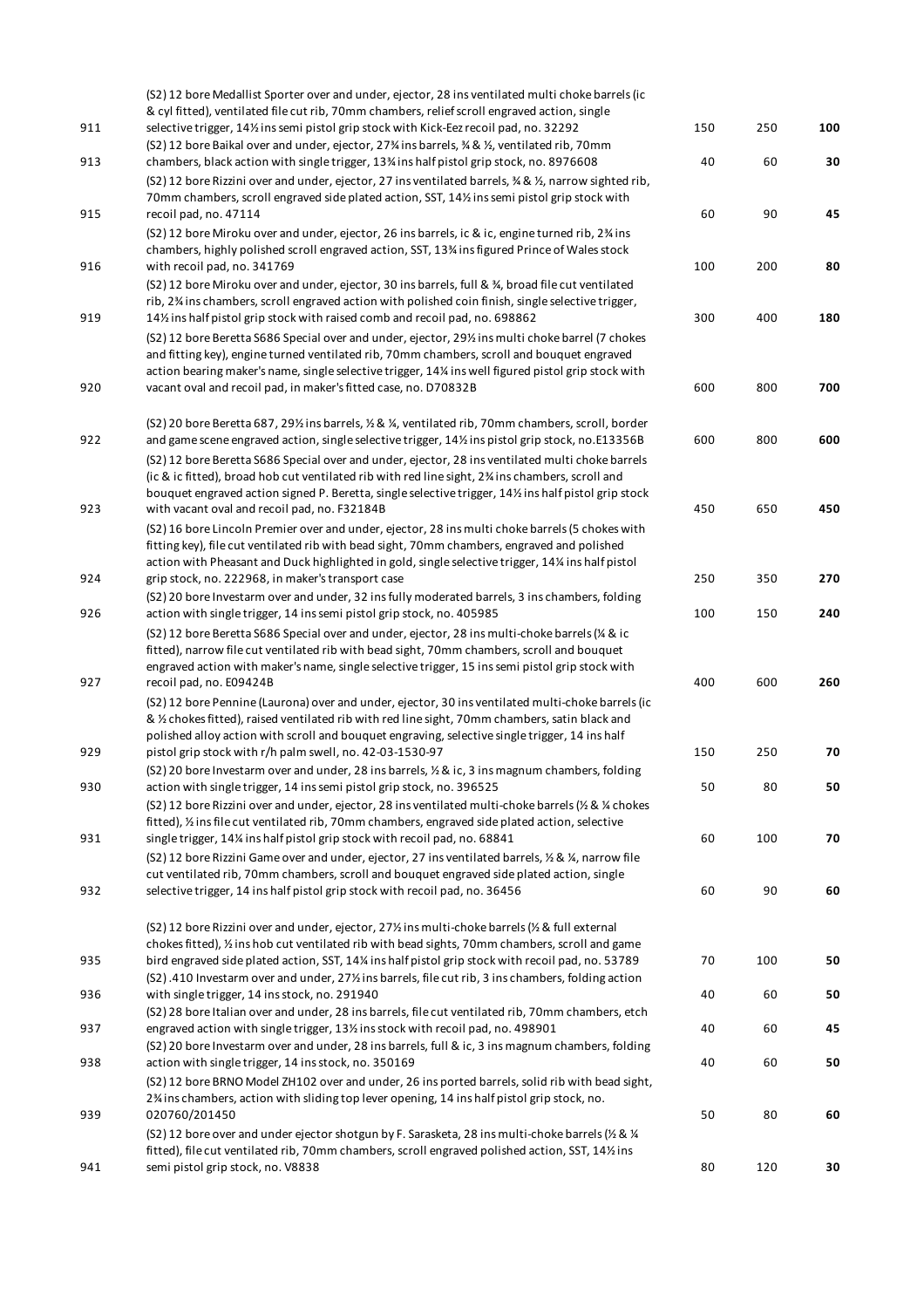|     | (S2) 12 bore Silver Snipe (Italian) over and under, ejector, 29 ins barrels, ¼ & ¼, sighted and                                                                                                             |     |     |     |
|-----|-------------------------------------------------------------------------------------------------------------------------------------------------------------------------------------------------------------|-----|-----|-----|
|     | ventilated rib, 70mm chambers, etch engraved action with single trigger, 14% ins semi pistol                                                                                                                |     |     |     |
| 942 | grip stock with recoil pad, no. 10435                                                                                                                                                                       | 40  | 60  | 80  |
|     | (S2) 12 bore Lames over and under, ejector, 28 ins barrels, $\frac{1}{2}$ & $\frac{1}{4}$ , 70mm chambers, engraved                                                                                         |     |     |     |
| 943 | black action with SST, 14 ins semi pistol grip stock, no. 7427                                                                                                                                              | 40  | 60  | 35  |
|     | (S2) 12 bore Escort Magnum over and under, ejector, 30 ins ventilated multi choke barrels (full<br>& % chokes fitted), steel shot proof, 76mm chambers, file cut ventilated rib with bead sights,           |     |     |     |
|     | action with satin finish, SST, black synthetic half pistol grip stock with raised comb and recoil                                                                                                           |     |     |     |
| 944 | pad, no. 13954                                                                                                                                                                                              | 150 | 250 | 150 |
|     | (S2).410 Webley & Scott Junior over and under, 26 ins barrels, steel shot proof, 76mm                                                                                                                       |     |     |     |
| 945 | chambers, single trigger, 12% ins semi pistol grip stock, no. 993485                                                                                                                                        | 100 | 150 | 160 |
|     | (S2) 20 bore Rota (Italy) Model 83 over and under, 27% ins ventilated barrels, % & ic, 76mm                                                                                                                 |     |     |     |
| 949 | chambers, alloy action with crossbolt locking, 14% ins straight hand stock, no. 120221                                                                                                                      | 60  | 100 | 35  |
|     | (S2).410 Baikal over and under, ejector, 26% ins barrels, part ventilated rib, 76mm chambers,                                                                                                               |     |     |     |
| 950 | black action with single trigger, 14% ins half pistol grip stock, no. 052796134R                                                                                                                            | 100 | 150 | 120 |
| 951 | (S2) 12 bore Baikal over and under, ejector, 28% ins barrels, full & %, 70mm chambers, black<br>action with single trigger, 141/2 ins stock, no. 8650095                                                    | 40  | 60  | 35  |
|     | (S2) 10 bore Lincoln over and under, ejector, 32 ins barrels, broad ventilated rib, 3¼ ins                                                                                                                  |     |     |     |
|     | chambers, engraved action marked Armsport Inc., double triggers, 15 ins half pistol grip stock,                                                                                                             |     |     |     |
| 952 | no. FSA1032                                                                                                                                                                                                 | 150 | 200 | 190 |
|     | (S2) 12 bore Winchester Model 101 XTR Lightweight over and under, ejector, 28 ins barrels, 1/2 &                                                                                                            |     |     |     |
|     | 1/4, ventilated rib with bead sight, 70mm chambers, engraved action depicting pheasant,                                                                                                                     |     |     |     |
|     | woodcock and partridge with satin finish, single selective trigger, 14 ins semi pistol grip stock                                                                                                           |     |     |     |
| 953 | with Winchester butt cap, no. K464845E                                                                                                                                                                      | 200 | 250 | 130 |
|     | (S2) 12 bore Lanber over and under, ejector, 27% ins barrels, multi choke - 5 chokes with fitting                                                                                                           |     |     |     |
|     | key, raised ventilated broad rib, 70mm chambers, engraved action with single selective trigger,                                                                                                             |     |     |     |
| 954 | 14% ins figured stock, semi pistol grip with recoil pad, no. 305709                                                                                                                                         | 70  | 100 | 30  |
|     | (S2) 12 bore Miroku 3000 over and under, ejector, 28 ins multi-choke barrels (5 chokes with                                                                                                                 |     |     |     |
|     | fitting key), machine cut ventilated rib with bead sight, 2% ins chambers, satin finished action                                                                                                            |     |     |     |
| 956 | engraved with acanthus scrolls and game birds, selective single trigger, 14 ins semi pistol grip<br>stock with Miroku butt cap, no. 44246PV                                                                 | 200 | 300 | 150 |
|     | (S2) 12 bore Rottweil Skeet Olympia '72 over and under, ejector, 27 ins barrels with broad                                                                                                                  |     |     |     |
|     | ventilated rib, 70mm chambers, border engraved action with polished coin finish, quick-                                                                                                                     |     |     |     |
| 961 | detachable single selective trigger, 14% ins half pistol grip stock, no. 63378                                                                                                                              | 100 | 200 | 35  |
|     | (S2) 12 bore Parker Hale over and under, ejector, 27 ins skeet choke barrels, broad ventilated                                                                                                              |     |     |     |
|     | rib, 70mm chambers, fine scroll engraved and polished action, the underside written Parker                                                                                                                  |     |     |     |
| 962 | Hale, single selective trigger, 14% ins semi pistol grip stock, no. 460299                                                                                                                                  | 100 | 200 | 35  |
|     | (S2) 12 bore Baikal over and under, ejector, 27% ins barrels, ¼ & ic, ventilated rib, 70mm                                                                                                                  |     |     |     |
| 965 | chambers, black action with single trigger, 13% ins half pistol grip stock, no. 8772777                                                                                                                     | 40  | 60  | 30  |
|     | (S2) 12 bore Franchi Falconet over and under, ejector, 28 ins barrels, full & 1/2, file cut ventilated                                                                                                      |     |     |     |
| 966 | rib, 2% ins chambers, black action with single selective trigger, 14% ins half pistol grip stock, no.<br>4002986                                                                                            | 50  | 80  | 40  |
|     | (S2) 12 bore over and under ejector shotgun by F. Sarriugarte for Denton & Kennell, 28 ins                                                                                                                  |     |     |     |
|     | barrels, full & 1/ <sub>2</sub> , file cut ventilated rib, 70mm chambers, banner and scroll engraved polished                                                                                               |     |     |     |
| 968 | action with single selective trigger, 14 ins half pistol grip stock, no. 94042                                                                                                                              | 70  | 100 | 50  |
|     | (S2) 12 bore Lanber over and under, ejector, 27% ins barrels, % & %, ventilated rib with bead                                                                                                               |     |     |     |
|     | sight, 70mm chambers, engraved action with game birds, SST, 14% ins pistol grip stock with                                                                                                                  |     |     |     |
| 969 | recoil pad, no. 264713                                                                                                                                                                                      | 50  | 80  | 60  |
|     | (S2) 12 bore Sirocco (Italy) over and under, ejector, 31½ ins multi-choke barrels (% & ½ fitted),                                                                                                           |     |     |     |
|     | ventilated rib with sight beads, 70mm chambers, etch engraved action with satin finish, single                                                                                                              |     |     |     |
| 970 | selective trigger, 14% ins half pistol grip stock, no. 043456                                                                                                                                               | 80  | 120 | 100 |
| 972 | (S2) 12 bore Baikal over and under, ejector, 27% ins barrels, $\frac{1}{2}$ & $\frac{1}{2}$ , ventilated rib, 70mm<br>chambers, black action with single trigger, 14 ins half pistol grip stock, no. E06483 | 40  | 60  | 50  |
|     | (S2) 12 bore Rizzini over and under, ejector, 26 ins ventilated skeet barrels with file cut                                                                                                                 |     |     |     |
|     | ventilated rib, 70mm chambers, relief acanthus scroll engraved side plated action, SST, 14% ins                                                                                                             |     |     |     |
| 973 | half pistol grip stock with recoil pad, no. 26934                                                                                                                                                           | 60  | 100 | 70  |
|     | (S2) 12 bore Rottweil Supersport over and under, ejector, 28% ins multi-choke barrels (skeet &                                                                                                              |     |     |     |
|     | ic chokes fitted), file cut ventilated rib, 70mm chambers, etch-engraved action with coin finish,                                                                                                           |     |     |     |
| 974 | single selective trigger, 14% ins half pistol grip stock with recoil pad, no. 151930                                                                                                                        | 80  | 120 | 60  |
|     | (S2) 12 bore Winchester Model 99 over and under, ejector, 28 ins barrels, 1/2 & ic, ventilated rib,                                                                                                         |     |     |     |
|     | 2% ins chambers, plain action, single selective trigger, 14% ins half pistol grip stock with rubber                                                                                                         |     |     |     |
| 975 | recoil pad, no. K376852                                                                                                                                                                                     | 50  | 80  | 30  |
|     | (S2) 12 bore Miroku over and under, ejector, 26 ins barrels, % & %, ventilated rib, 20mm                                                                                                                    |     |     |     |
| 978 | chambers, scroll engraved action disc strikers, single selective trigger, 14% ins pistol grip stock<br>with ebony extension, no.303977                                                                      | 100 | 200 | 70  |
|     |                                                                                                                                                                                                             |     |     |     |